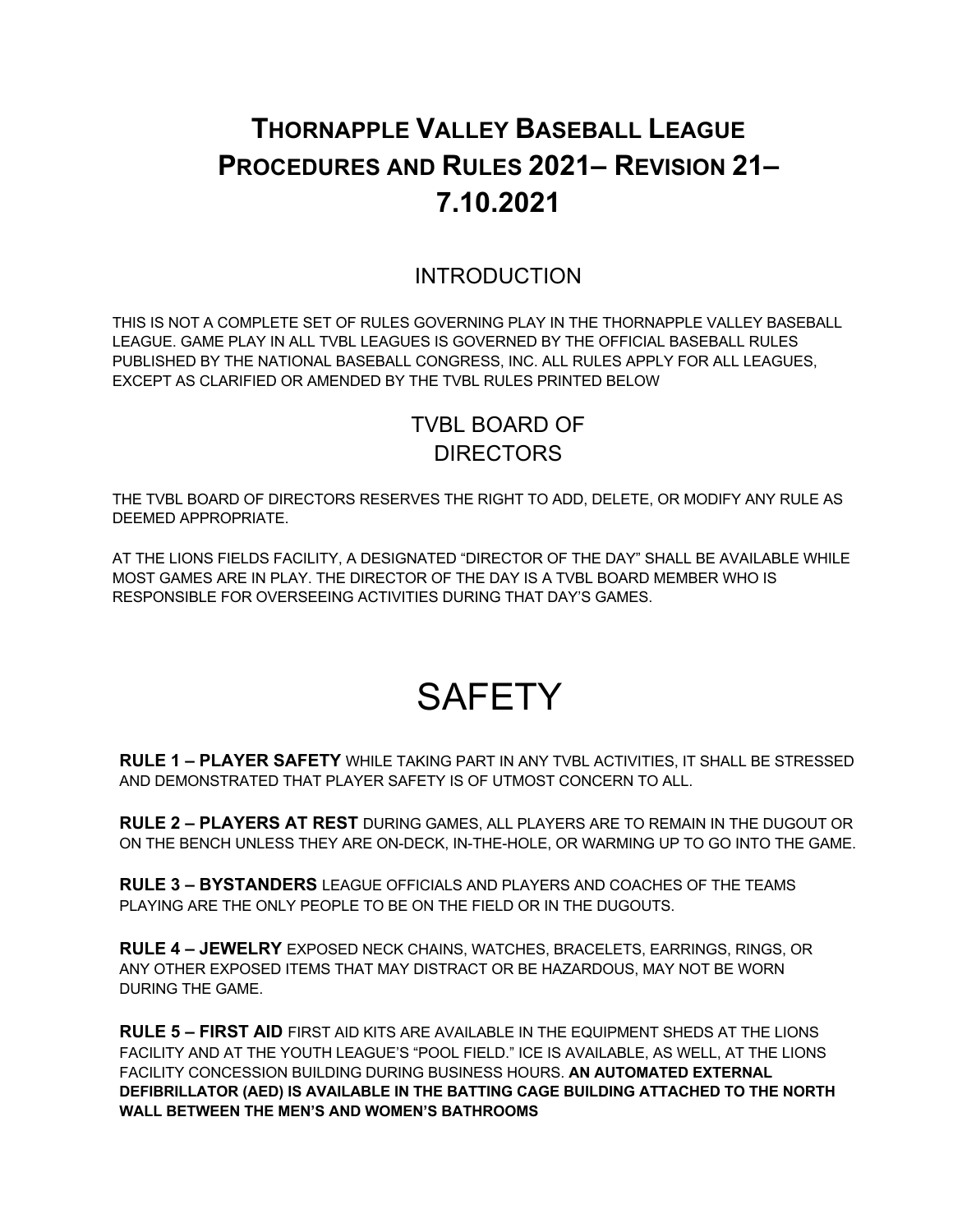**RULE 6 – UTILITIES** CONCESSION AND RESTROOM FACILITIES ARE AVAILABLE AT THE LIONS FIELDS. ANY FACILITIES NEEDING SERVICE OR FOUND IN DISREPAIR SHOULD IMMEDIATELY BE REPORTED TO THE CONCESSION STAFF OR A TVBL BOARD MEMBER.

**RULE 7 – PETS** PET OWNERS ARE EXPECTED TO CLEAN UP AFTER THEIR PETS AND TO KEEP THEM UNDER THEIR CONTROL AT ALL TIMES. FAILURE TO DO SO MAY RESULT IN THE PET OWNER BEING ASKED TO REMOVE THEIR PET FROM THE GROUNDS FOR THE SAFETY AND COMFORT OF ALL.

# WEATHER

**RULE 1 – PRE-GAME CANCELLATIONS** THE DECISION TO PLAY OR CANCEL GAMES UNDER ADVERSE WEATHER CONDITIONS WILL BE MADE BY THE TVBL BOARD OF DIRECTORS. ON SUCH DAYS, COACHES AND PARENTS SHOULD CHECK THE WEBSITE REGULARLY FOR UPDATED INFORMATION.

**RULE 2 – CANCELLATIONS DURING GAMES** SAFETY SHALL BE THE PRIMARY CONSIDERATION. GAMES-IN-PROCESS CAN BE DELAYED OR CANCELLED DUE TO ADVERSE CONDITIONS, INCLUDING INSUFFICIENT DAYLIGHT, THROUGH THE DETERMINATION BY THE TVBL DIRECTOR OF THE DAY. IN THE SITUATION WHERE A DIRECTOR OF THE DAY IS NOT PRESENT (SUCH AS AT THE POOL OR AT OTHER NON-TVBL FIELDS,) COACHES SHOULD FIRST ATTEMPT TO CONTACT THE DIRECTOR AT LIONS PARK AND, IF UNABLE, MAY MAKE THE DETERMINATION.

**RULE 3 – TORNADO WATCHES AND WARNINGS** ALL EVENING GAMES ARE AUTOMATICALLY CANCELLED IF A TORNADO WARNING IS IN EFFECT THROUGH 5:00 P.M. IN KENT COUNTY OR WHENEVER SUCH A CONDITION IS ANNOUNCED DURING A GAME. GAMES ARE **NOT** AUTOMATICALLY CANCELLED DURING A TORNADO WATCH.

**RULE 4 – THUNDER/LIGHTNING** TVBL ADHERES TO THE COACHES GUIDE, PUBLISHED BY THE NATIONAL OCEANIC AND ATMOSPHERIC ADMINISTRATION. GAMES SHALL BE SUSPENDED WHEN THUNDER IS HEARD OR WHEN LIGHTNING IS SIGHTED. FURTHER PLAY WILL NOT BE RESUMED UNTIL A MINIMUM OF **30** MINUTES HAS PASSED, NO FURTHER THUNDER IS HEARD AND NO FURTHER LIGHTNING IS SEEN, AND PLAY, IN THE JUDGMENT OF THE TVBL DIRECTORS, CAN BE RESUMED SAFELY. ANY SUSPENDED GAMES WILL BE CANCELLED PURSUANT TO RULE 3 ABOVE. SUSPENDED OR CANCELLED GAMES ARE SUBJECT TO THE "CALLED GAME" RULES IN EFFECT FOR EACH LEAGUE. INCOMPLETE GAMES WILL BE RESCHEDULED AT THE DISCRETION OF THE TVBL DIRECTORS.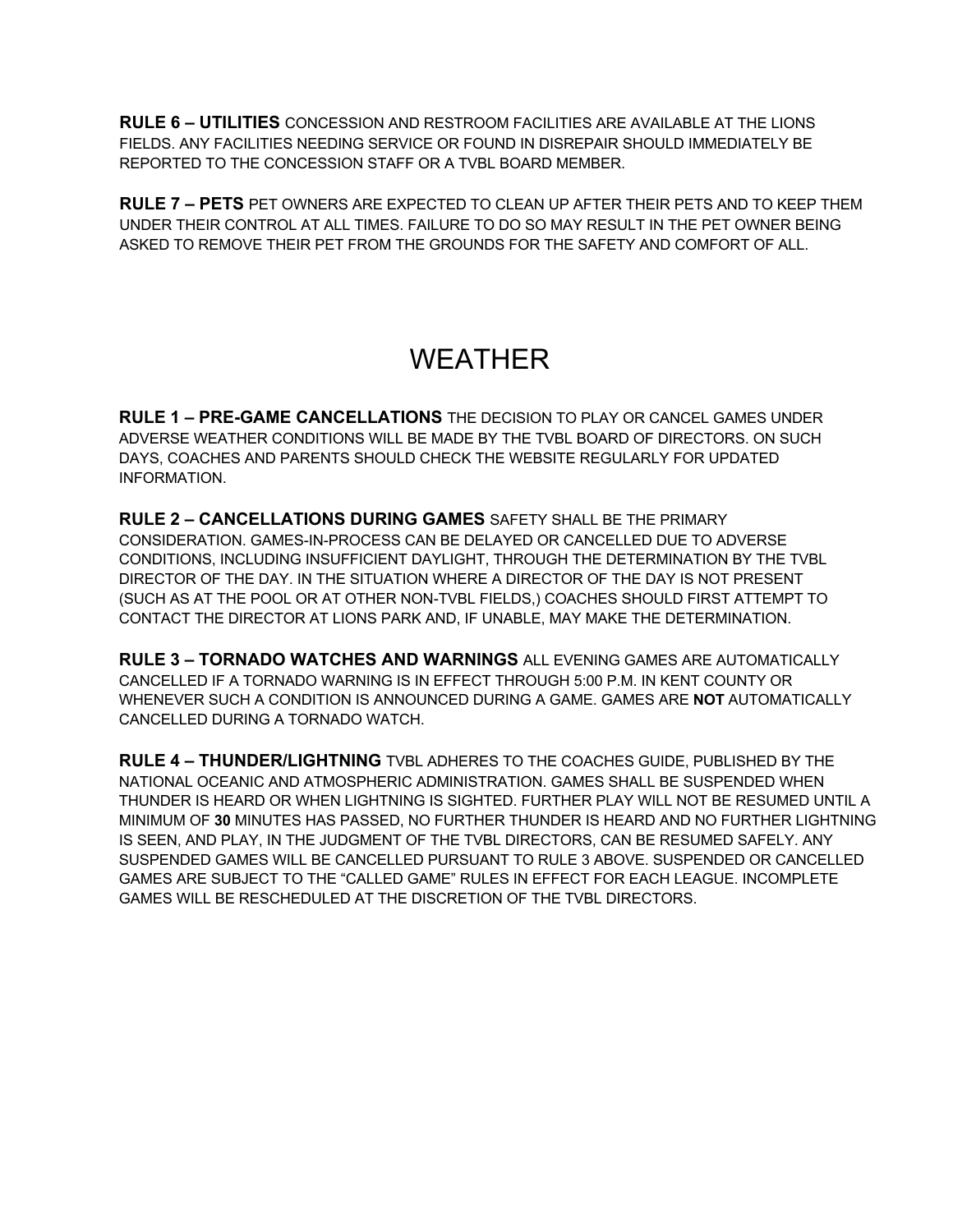# PLAYER SELECTION

#### **PLAYER PITCH LEAGUE DRAFTS**

**OBJECTIVE** BALANCED TEAMS IN TERMS OF ABILITY AND NUMBER VIA AN EVALUATION AND DRAFT PROCESS.

#### **PRE-DRAFT SET-UP**

**COACHES** – NO MORE THAN TWO COACHES CAN BE ASSIGNED TO A TEAM PRIOR TO THE DRAFT. A 3<sup>RD</sup> COACH CAN BE ADDED AFTER THE DRAFT FROM PARENTS OF PLAYERS DRAFTED.

**COACHES' PLAYERS** - REMOVED FROM DRAFT POOL AND PLACED ACCORDING TO EVALUATION RANKING AND COMMISIONER F

**EVALUATIONS** - ALL PLAYERS, EXCEPT COACHES' PLAYERS, ARE TO ATTEND PLAYER EVALUATIONS CONDUCTED BY THE LEAGUE IN ADVANCE OF THE DRAFT. PLAYERS NOT ATTENDING EVALUATIONS WILL BE ENTERED INTO A RANDOM DRAWING OR BE PLACED IN THE DRAFT, AT THE DISCRETION OF THE BOARD, AFTER DISCUSSION WITH THE COACHES.

**RANKING OF COACHES' PLAYERS** – COACHES' PLAYERS SHALL BE RANKED ACCORDING TO THEIR EVALUATION FROM THE PRIOR YEAR. ANY PLAYER WHO DID NOT PLAY IN TVBL IN THE SEASON IMMEDIATELY PRIOR TO THE DRAFT SHALL ATTEND THE PLAYER EVALUATIONS AND BE EVALUATED BY THOSE MEMBERS OF THE BOARD PRESENT. IF A COACH'S PLAYER HAS NOT BEEN EVALUATED FROM THE PRIOR SEASON AND DOES NOT ATTEND THE PLAYER EVALUATIONS, HE SHALL BE THE TEAM'S FIRST ROUND DRAFT PICK.

**ROOKIE, MINOR AND MAJOR\* LEAGUE DRAFT – COACHES' KIDS SLOTTING-** EACH RANKED COACHES' PLAYER SHALL BE SLOTTED IN THAT TEAM'S DRAFT BOARD AS THE DRAFT SLOT CORRESPONDING TO THE PLAYER'S TEAM RANKING FROM PRIOR SEASON. IN THE EVENT BOTH COACHES' PLAYERS ARE RANKED THE SAME, ONE PLAYER SHALL BE SLOTTED IN THE DRAFT PICK IMMEDIATELY FOLLOWING THE PLAYER'S RANK. THE BOARD OF DIRECTORS RESERVES THE RIGHT TO RE-SLOT A PLAYER IF IT BELIEVES IT IS NECESSARY TO ENSURE THE INTEGRITY OF THIS RULE.

\*2015 EXCEPTION FOR MAJOR – WILL FOLLOW 2ND YEAR SLOTTING FOR SENIOR BELOW DUE TO CHANGE FROM 2 YEAR GROUPING TO 1

**SENIOR LEAGUE DRAFTS – COACHES' KIDS SLOTTING -**THE BOARD OF DIRECTORS RESERVES THE RIGHT TO RE-SLOT A PLAYER IF IT BELIEVES IT IS NECESSARY TO ENSURE THE INTEGRITY OF LEAGUE BALANCE. CONSIDERATION OF PLAYER'S TALENT COMPARED TO LEAGUE AS WELL AS TALENT LEVEL OF PREVIOUS YEAR'S TEAM.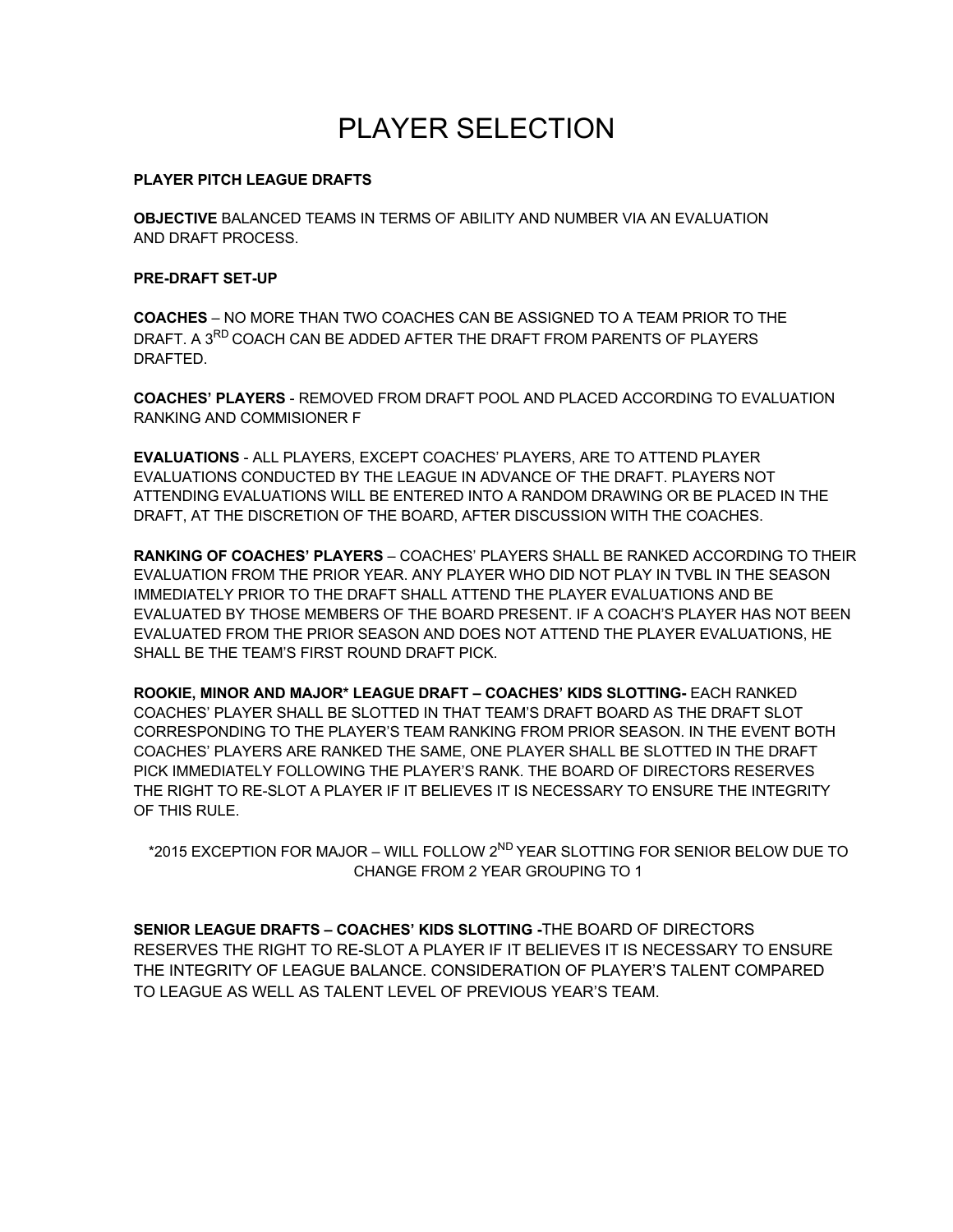**SIBLINGS** – UNLESS OTHERWISE REQUESTED BY THEIR PARENTS/GUARDIANS, WHEN A SIBLING IS DRAFTED, THE TEAM DRAFTING THAT PLAYER ALSO DRAFTS THAT PLAYER'S SIBLINGS AND THE EXTRA PLAYERS COUNT AS THE TEAM'S PICK IN THE APPROPRIATE ROUND(S.) IN ORDER TO PRESERVE TEAM SIZE BALANCE, ALL SIBLING GROUPS MUST BE DRAFTED BY THE END OF THE SECOND-TO-LAST ROUND IN THE DRAFT (OR THIRD-TO-LAST IN THE EVENT OF THREE-SIBLING GROUPS). ANY SIBLING GROUPS NOT DRAFTED WILL AUTOMATICALLY BE COUNTED AS THE 2<sup>ND</sup> TO LAST AND LAST ROUND DRAFT PICK OF THE LAST TEAM(S) TO PICK IN THE DRAFT. THE BOARD RESERVES THE RIGHT, IN **EXTREME** HARDSHIP CIRCUMSTANCES (HEALTH ISSUES, ETC.) TO TREAT NON-RELATED PLAYERS AS SIBLINGS.

**DRAFT POSITION** - PRIOR TO THE START OF THE DRAFT, EACH TEAM WILL SELECT A DRAFT POSITION VIA BLIND DRAW.

#### **DRAFT PROCESS**

1) DRAFT 1<sup>ST</sup> ROUND

a) THE DRAFT WILL START WITH THE TEAM DRAWING THE **FIRST** DRAFT POSITION AND CONTINUE THROUGH THE LAST DRAFT POSITION. b) EACH TEAM WILL HAVE NO MORE THAN TWO MINUTES TO MAKE A SELECTION.

#### 2) DRAFT 2<sup>ND</sup> ROUND

a) THE 2ND ROUND OF THE DRAFT WILL START WITH THE TEAM DRAWING THE **LAST** DRAFT POSITION AND CONTINUE IN REVERSE ORDER THROUGH THE FIRST DRAFT POSITION. b) EACH TEAM WILL HAVE NO MORE THAN TWO MINUTES TO MAKE A SELECTION. c)

#### 3) DRAFT ROUND 3 THROUGH END

a) STEPS 2 & 3 ARE REPEATED UNTIL ALL ELIGIBLE PLAYERS ARE DRAFTED WITH THE FOLLOWING EXCEPTIONS:

i) SKIPPING THE PICKS FOR TEAMS WITH MORE THAN 2 COACHES' PLAYERS. ii) A SUPPLEMENTAL PICK BETWEEN ROUNDS FOR TEAMS WITH LESS THAN TWO COACHES' PLAYERS. IF MORE THAN ONE TEAM, SUPPLEMENTAL PICKS ARE TO BE MADE IN DRAFT ORDER.

4) RANDOM DRAW - AT THE CONCLUSION OF THE DRAFT OF ELIGIBLE PLAYERS, ALL PLAYERS WHO WERE NOT OTHERWISE DEEMED ELIGIBLE WILL BE DRAWN RANDOMLY AND ASSIGNED TO TEAMS CONTINUING IN THE ORDER LEFT OFF AT THE END OF THAT PORTION OF THE DRAFT. IN ADDITION, IF THERE ARE NOT SUFFICIENT PLAYERS TO COMPRISE THE SAME NUMBER OF PLAYERS ON EACH TEAM, THE LAST ROUND OF THE DRAFT AND ALL PLAYERS ADDED AFTER THE DRAFT WILL BE CONDUCTED VIA RANDOM DRAW WHICH WILL BE KNOWN ONLY TO A MEMBER OF THE BOARD OF DIRECTORS WHO DOES NOT HAVE A CHILD PLAYING IN THAT DIVISION. (THIS ALSO INCLUDES PLAYERS ADDED AFTER DRAFT)

5) THE FINAL, COMPLETED DRAFT CONTROL SHEET SHOULD BE REVIEWED BY ALL COACHES, **INITIALED BY ONE REPRESENTATIVE OF EACH TEAM** AND RETURNED BY THE DRAFT MONITOR TO THE DRAFT COORDINATOR IMMEDIATELY FOLLOWING THE DRAFT.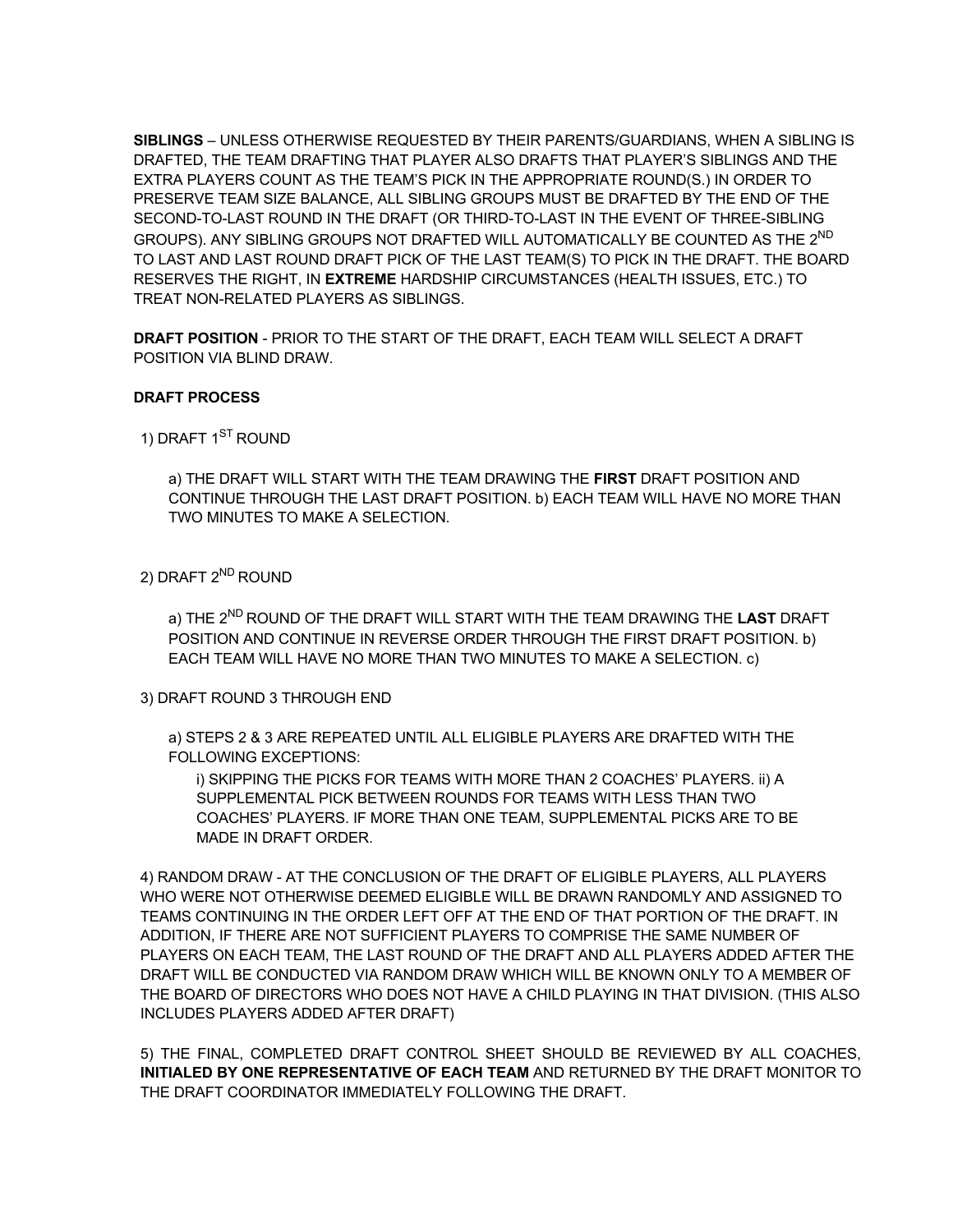6) NO TRADES ARE ALLOWED FOR ANY REASON. THE PLAYERS DRAFTED BY EACH TEAM ARE THE TEAM'S PLAYERS FOR THE SEASON.

# **POST DRAFT**

1) AFTER THE DRAFT, TVBL WILL SEND AN EMAIL TO EACH TEAM'S COACHES WITH A CONFIRMED LIST OF THE PLAYERS DRAFTED BY THE TEAM.

2) COACHES SHOULD MAKE EVERY EFFORT TO CONTACT EACH OF THE PLAYERS BY TELEPHONE TO WELCOME THEM TO THE TEAM, LET THEM KNOW WHO THEIR TEAMMATES ARE, AND TELL THEIR PARENTS WHEN THEY SHOULD EXPECT THEIR FIRST PRACTICE. **ALL PLAYERS SHOULD BE TALKED TO NO LATER THAN THE SATURDAY AFTER THE DRAFT** AS PLAYER NAMES WILL BE POSTED ON OUR WEBSITE EARLY THE FOLLOWING WEEK. *WE REALLY DO NOT WANT PLAYERS FINDING OUT ABOUT THEIR TEAM PLACEMENT BY LOOKING ON THE INTERNET.* 

3) COACHES SHOULD FOLLOW UP THEIR TELEPHONE CALLS WITH AN EMAIL TO THE WHOLE TEAM, DISSEMINATING THE ROSTER AND SCHEDULE INFORMATION, PRACTICE INFORMATION AND ANY OTHER WORDS OF WISDOM.

4) ANY PLAYERS JOINING THE LEAGUE SUBSEQUENT TO THE COMPLETION OF THE DRAFT WILL BE ASSIGNED BY THE LEAGUE BY RANDOM DRAW UNTIL ALL THE TEAMS HAVE EQUAL NUMBER OF PLAYERS. COACHES WILL BE NOTIFIED OF ANY NEW PLAYERS AND SHOULD CONTACT THEM QUICKLY TO WELCOME THEM TO THEIR TEAM.

**REMEMBER** – PRACTICES CANNOT START EARLIER THAN THE DATE DETERMINED BY THE TVBL BOARD AND NO MORE THAN THREE COMBINED PRACTICES/GAMES CAN BE HAD IN ANY ONE WEEK. MOST COACHES TAKE THE FULL SPRING BREAK WEEK OFF FOR PRACTICING BUT SOME MAY HOLD AN INFORMAL PRACTICE FOR THOSE NOT LEAVING TOWN.

# **YOUTH LEAGUE RANDOM DRAW DRAFT**

**OBJECTIVE** BALANCED TEAMS VIA A BLIND DRAW WITH EQUAL AGE DISTRIBUTION, AND SIBLINGS ON THE SAME TEAM.

## **PRE-DRAFT SET-UP**

**COACHES** – NO MORE THAN TWO COACHES CAN BE ASSIGNED TO A TEAM PRIOR TO THE DRAFT. A 3RD COACH CAN BE ADDED AFTER THE DRAFT FROM PARENTS OF PLAYERS DRAFTED.

**COACHES' PLAYERS** - REMOVED FROM DRAFT POOL AND SLOTTED ON THE DRAFT CONTROL SHEET IN THEIR CORRESPONDING TEAM AND AGE GROUPING.

**PLAYER GROUPINGS** - ALL PLAYERS SORTED BY AGE AND THEN GROUPED IN THREE CATEGORIES: 1) 7'S AND YOUNG 8'S; 2) OLDER 8'S AND YOUNG 9'S; 3) OLDER 9'S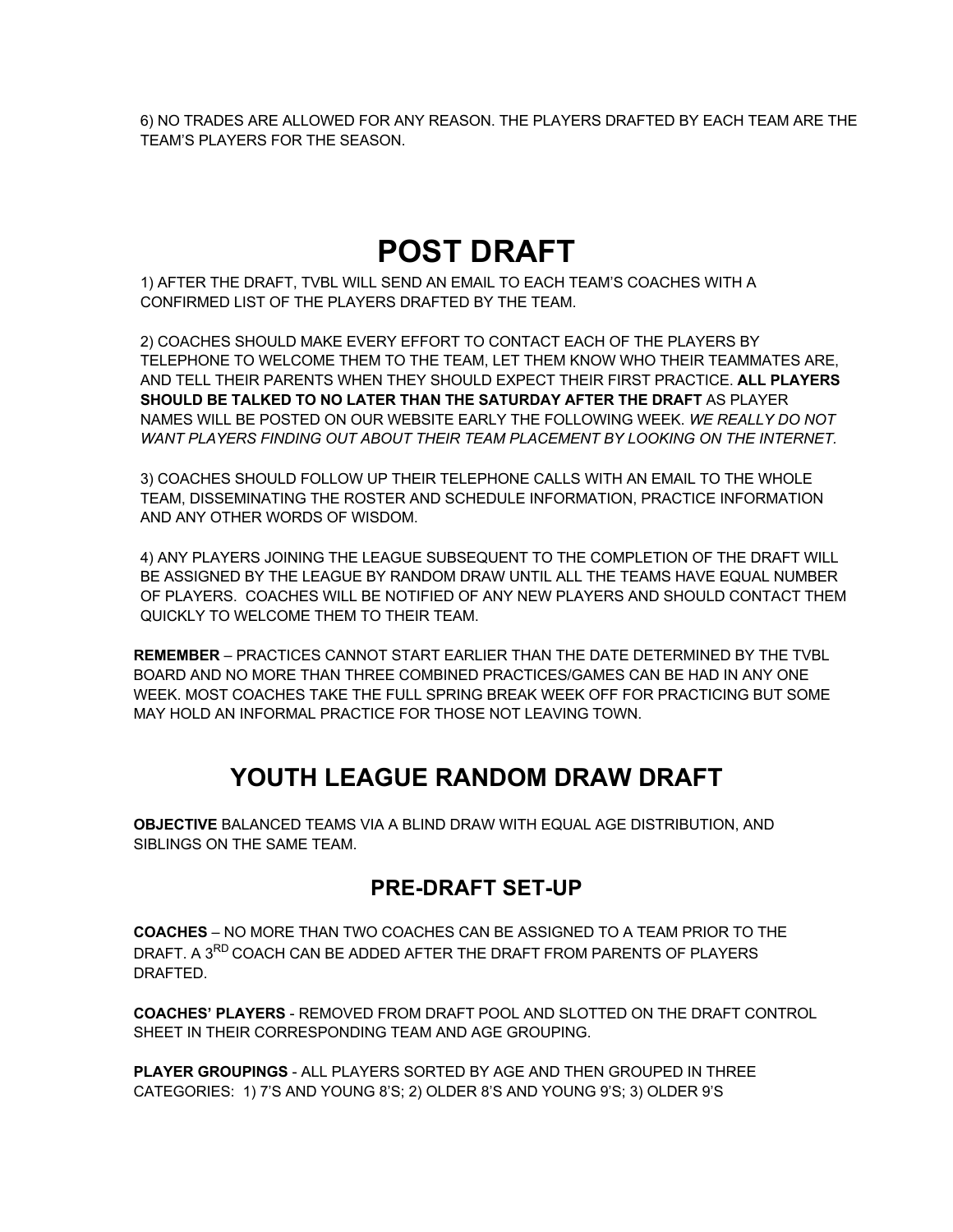**SIBLINGS** – ONE CHIP PER GROUP OF SIBLINGS WITH ALL NUMBERS FOR THAT GROUP ON A SINGLE CHIP. WHEN DRAFTED, EACH PLAYER ON THE CHIP WILL BE PLACED IN THE NEXT AVAILABLE SLOT FOR THE APPROPRIATE AGE GROUP. THE SIBLING CHIP IS PLACED IN THE DRAFT POOL GROUP OF THE YOUNGEST PLAYER IN THE GROUP. THE BOARD RESERVES THE RIGHT, IN **EXTREME** HARDSHIP CIRCUMSTANCES (HEALTH ISSUES, ETC.) TO TREAT NON- RELATED PLAYERS AS SIBLINGS. ALL SIBLING GROUPINGS WILL BE COMMUNICATED PRIOR TO THE DRAFT.

# **DRAFT PROCESS**

#### **SIBLING DRAW**

1) ALL SIBLING CHIPS ARE PLACED IN A CAN WITH ENOUGH BLANK CHIPS SO THE TOTAL NUMBER OF CHIPS EQUALS THE TOTAL NUMBER OF TEAMS DRAFTING PLAYERS.

a) TEAMS DRAW ONE CHIP IN TEAM NUMBER ORDER b) TEAMS THAT DRAW A BLANK CHIP DRAFTED NO PLAYERS IN THIS ROUND. c) TEAMS THAT DRAW A CHIP CONTAINING A SIBLING GROUP HAVE "DRAFTED" THOSE PLAYERS AND EACH PLAYERS DRAFT NUMBER IS WRITTEN INTO THE NEXT UNUSED SLOT FOR THAT TEAM IN THE APPROPRIATE AGE GROUP ON THE CONTROL SHEET.

- i) GROUP 1 = YOUNGEST THIRD
- ii) GROUP 2 = MIDDLE THIRD
- iii) GROUP 3 = OLDEST THIRD
- 2) GROUP 1 DRAW (ROUND 1-4)

a) ALL CHIPS FROM GROUP 1 ARE PLACED IN A CAN (NO BLANK CHIPS.) b) TEAMS DRAW A CHIP FROM THE CAN IN TEAM NUMBER ORDER c) THE DRAFT NUMBER OF THE PLAYER CHOSEN IS WRITTEN INTO THE NEXT UNUSED SLOT FOR THAT TEAM IN THE APPROPRIATE AGE GROUP ON THE CONTROL SHEET. d) **IMPORTANT:** ONCE ALL OF THE SLOTS FOR A TEAM IN GROUP 1 HAVE BEEN FILLED, THAT TEAM IS FINISHED WITH THE GROUP 1 PORTION OF THE DRAFT AND DOES NOT DRAW CHIPS AGAIN UNTIL THE GROUP 2 DRAW BEGINS. e) REPEAT STEPS B - D UNTIL ALL CHIPS IN THE CAN HAVE BEEN DRAWN.

3) GROUP 2 DRAW (ROUND 5-8)

a) ALL CHIPS FROM GROUP 2 ARE PLACED IN A CAN (NO BLANK CHIPS.) b) TEAMS DRAW A CHIP FROM THE CAN IN TEAM NUMBER ORDER c) THE DRAFT NUMBER OF THE PLAYER CHOSEN IS WRITTEN INTO THE NEXT UNUSED SLOT FOR THAT TEAM IN THE APPROPRIATE AGE GROUP ON THE CONTROL SHEET. d) **IMPORTANT:** ONCE ALL OF THE SLOTS FOR A TEAM IN GROUP 2 HAVE BEEN FILLED, THAT TEAM IS FINISHED WITH THE GROUP 2 PORTION OF THE DRAFT AND DOES NOT DRAW CHIPS AGAIN UNTIL THE GROUP 3 DRAW BEGINS. e) REPEAT STEPS B - D UNTIL ALL CHIPS IN THE CAN HAVE BEEN DRAWN.

4) GROUP 3 DRAW (ROUND 9-13)

a) ALL CHIPS FROM GROUP 3 ARE PLACED IN A CAN (NO BLANK CHIPS.) b) TEAMS DRAW A CHIP FROM THE CAN IN TEAM NUMBER ORDER c) THE DRAFT NUMBER OF THE PLAYER CHOSEN IS WRITTEN INTO THE NEXT UNUSED SLOT FOR THAT TEAM IN THE APPROPRIATE AGE GROUP ON THE CONTROL SHEET. d) **IMPORTANT:** ONCE ALL OF THE SLOTS FOR A TEAM IN GROUP 3 HAVE BEEN FILLED, THAT TEAM IS FINISHED WITH THE DRAFT! e) REPEAT STEPS B - D UNTIL ALL CHIPS IN THE CAN HAVE BEEN DRAWN.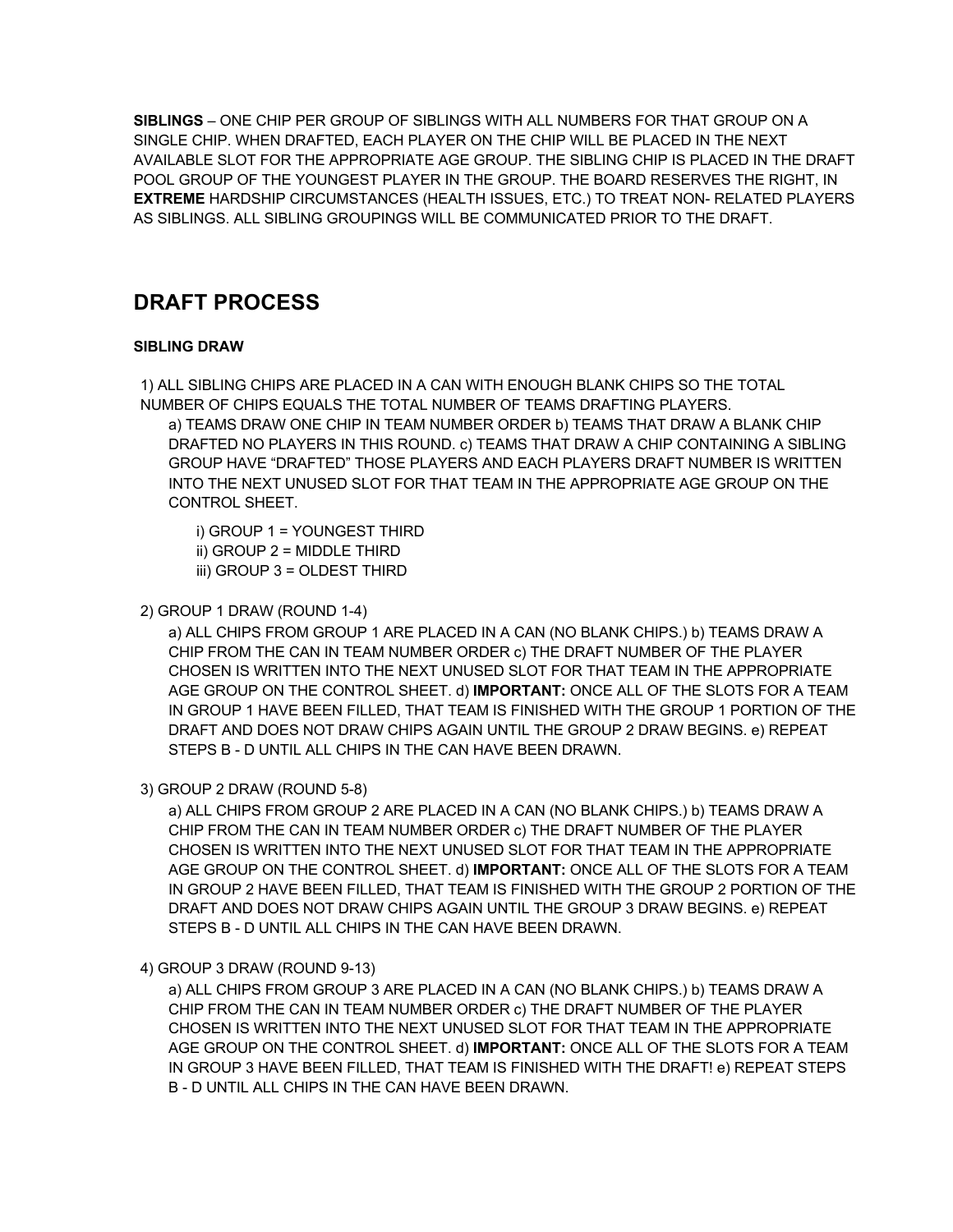5) THE FINAL, COMPLETED DRAFT CONTROL SHEET SHOULD BE REVIEWED BY ALL COACHES, **INITIALED BY ONE REPRESENTATIVE OF EACH TEAM** AND RETURNED BY THE DRAFT MONITOR TO THE DRAFT COORDINATOR IMMEDIATELY FOLLOWING THE DRAFT.

6) NO TRADES ARE ALLOWED FOR ANY REASON. THE PLAYERS DRAFTED BY EACH TEAM ARE THE TEAM'S PLAYERS FOR THE SEASON.

#### **POST DRAFT**

1) AFTER THE DRAFT, TVBL WILL SEND AN EMAIL TO EACH TEAM'S COACHES WITH A CONFIRMED LIST ATTACHED (EXCEL SPREADSHEET) OF THE PLAYERS DRAFTED BY THE TEAM. THIS LIST WILL INCLUDE PARENTS/GUARDIANS NAMES, PLAYER ADDRESS, CONTACT INFORMATION (PHONE, EMAIL ADDRESSES) AND EACH PLAYER'S REQUESTED SHIRT SIZE (TO BE USED WHEN PASSING OUT UNIFORMS.) ALSO INCLUDED WILL BE A 2<sup>ND</sup> TAB CONTAINING EACH TEAM'S REGULAR SEASON GAME SCHEDULE.

2) COACHES SHOULD MAKE EVERY EFFORT TO CONTACT EACH OF THEIR PLAYERS BY TELEPHONE TO WELCOME THEM TO THE TEAM, LET THEM KNOW WHO THEIR TEAMMATES ARE, AND TELL THEIR PARENTS WHEN THEY SHOULD EXPECT THEIR FIRST PRACTICE. **ALL PLAYERS SHOULD BE TALKED TO NO LATER THAN SATURDAY AFTER THE DRAFT** AS PLAYER NAMES WILL BE POSTED ON OUR WEBSITE EARLY THE FOLLOWING WEEK. *WE REALLY DO NOT WANT PLAYERS FINDING OUT ABOUT THEIR TEAM PLACEMENT BY LOOKING ON THE INTERNET.* 

3) COACHES SHOULD FOLLOW UP THEIR TELEPHONE CALLS WITH AN EMAIL TO THE WHOLE TEAM, DISSEMINATING THE ROSTER AND SCHEDULE INFORMATION, PRACTICE INFORMATION AND ANY OTHER WORDS OF WISDOM.

**REMEMBER** – PRACTICES CANNOT START EARLIER THAN THE DATE DETERMINED BY THE TVBL BOARD AND NO MORE THAN THREE COMBINED PRACTICES/GAMES CAN BE HAD IN ANY ONE WEEK. MOST COACHES TAKE THE FULL SPRING BREAK WEEK OFF FOR PRACTICING BUT SOME MAY HOLD AN INFORMAL PRACTICE FOR THOSE NOT LEAVING TOWN.

# EQUIPMENT

#### **RULE 1 – UNIFORMS**

THE LEAGUE SHALL PROVIDE A HAT AND A JERSEY, WHICH MUST BE WORN DURING SCHEDULED LEAGUE GAMES. FIELDERS OTHER THAN THE CATCHER ARE TO WEAR THEIR HATS WITH THE BILLS FORWARD. NO OTHER HEADGEAR MAY BE WORN (OTHER THAN HELMETS) AND NO ALTERATION OF THE UNIFORM IS ALLOWED. PLAYERS ARE RESPONSIBLE FOR PROVIDING THEIR OWN BASEBALL PANTS TO BE WORN DURING LEAGUE GAMES. SHORTS MAY NOT BE WORN BY PLAYERS DURING GAMES AND ARE STRONGLY DISCOURAGED FOR PRACTICES.

#### **RULE 2 –FOOTWEAR**

METAL SPIKES ARE ALLOWED IN SENIOR ONLY. METAL SPIKES ARE NOT TO BE WORN ON THE WOOD DECKING IN FRONT OF THE CONCESSIONS STAND OR THEY WILL NO LONGER BE AN OPTION. ALL OTHER LEAGUES MUST WEAR RUBBER CLEATS.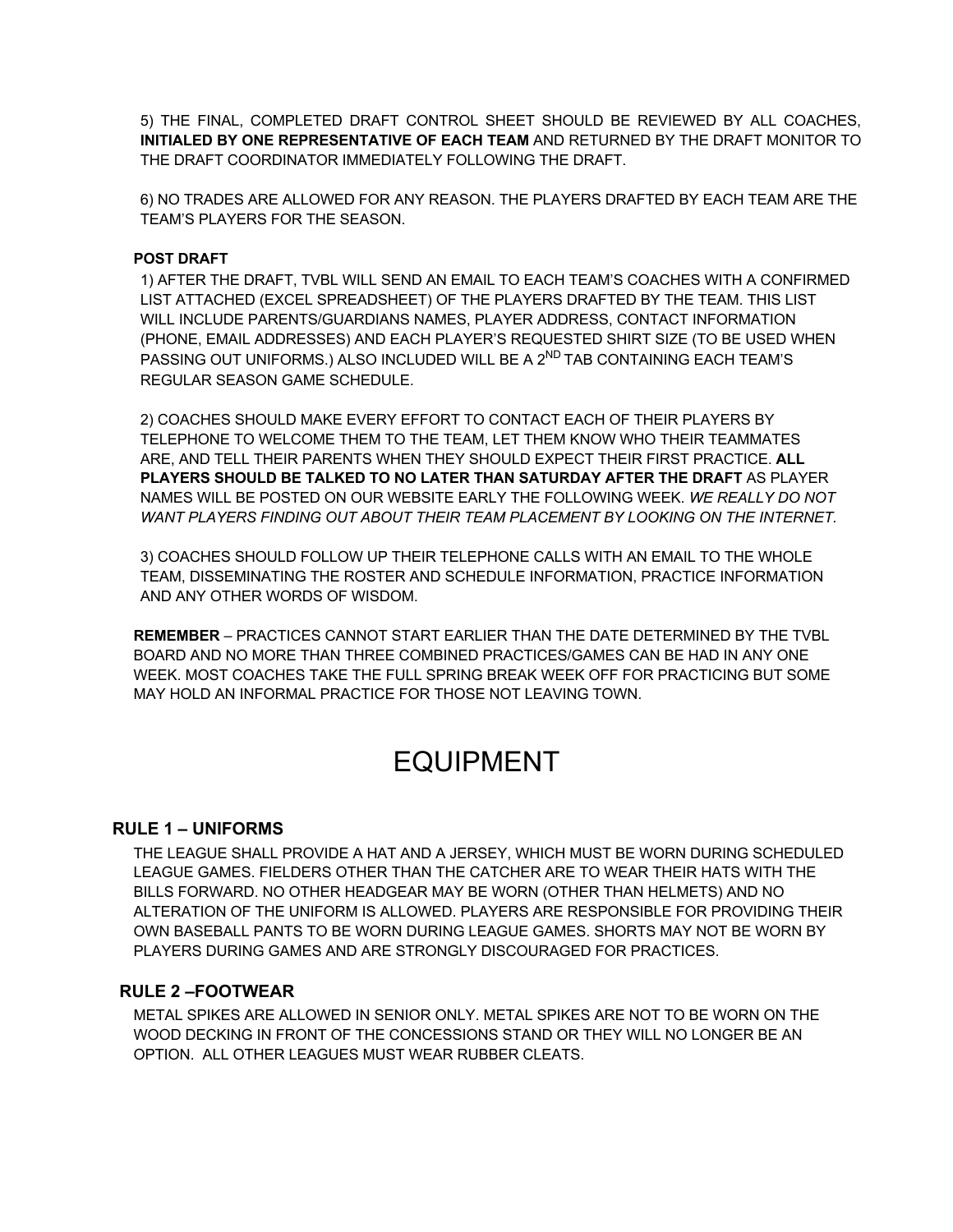#### **RULE 3 – CATCHER'S GEAR**

ALL CATCHERS MUST WEAR A HELMET AND CHEST AND SHIN PROTECTORS WHEN BEHIND THE PLATE. ANYTIME ANY PLAYER IS WARMING UP A PITCHER, WHETHER IN THE BULLPEN AREA OR ON THE FIELD BETWEEN INNINGS, THAT PLAYER MUST WEAR A FACEMASK.

#### **RULE 3A – CATCHER'S MITT**

A CATCHER'S MITT IS REQUIRED IN THE MINOR, MAJOR, AND SENIOR LEAGUES. ONE SHALL BE SUPPLIED TO EACH TEAM. CATCHERS IN THE ROOKIE**,** YOUTH AND INSTRUCTIONAL LEAGUES MAY USE A DIFFERENT POSITION GLOVE AS LONG AS THE CONDITION OF THE GLOVE IS ACCEPTABLE AND ITS USE WILL NOT INTERFERE WITH THE GAME.

#### **RULE 4 – (UNDER) PROTECTIVE WEAR**

ALL PLAYERS ARE ENCOURAGED TO WEAR PROTECTIVE CUPS. MALE CATCHERS AND HOME PLATE UMPIRES MUST WEAR A PROTECTIVE CUP IN YOUTH LEAGUE AND ABOVE.

#### **RULE 5 – UNIFORM COMPLIANCE**

ANY PLAYER WHO IS NOT IN COMPLIANCE WITH UNIFORM AND/OR FOOTWEAR REGULATIONS SHALL NOT BE ALLOWED TO ENTER THE GAME.

#### **RULE 6 – HELMETS**

TVBL PROVIDES PROTECTIVE HELMETS FOR EACH TEAM. HELMETS MUST BE WORN BY THE BATTER, ON-DECK BATTER, ALL BASE RUNNERS, AND PLAYER BASE COACHES, DURING GAMES AND ORGANIZED PRACTICES. A BASE RUNNER DELIBERATELY REMOVING HIS HELMET SHALL BE CALLED OUT BY THE UMPIRE.

#### **RULE 7 – BATS**

UPDATED BAT RULES ARE LOCATED ON THE WEBSITE AT TVBL.NET

A PLAYER WHO STEPS INTO THE BATTER'S BOX WITH AN ILLEGAL BAT SHALL BE CALLED OUT. IF AN INFRACTION IS NOTICED AFTER THE PLAYER'S "AT BAT" HE WILL BE CALLED OUT AS LONG AS IT PRECEDES THE FIRST PITCH OF THE NEXT BATTER'S "AT BAT".

#### **RULE 8 – BALLS**

THE UMPIRES SHALL PROVIDE TWO REGULATION HARD BASEBALLS FOR EACH GAME IN THE YOUTH LEAGUE AND ABOVE. ONE OF THE BALLS WILL BE NEW AND ONE WILL BE GENTLY USED. FOR INSTRUCTIONAL LEAGUE GAMES, COACHES ARE TO USE THE REGULATION-SIZED SAFETY BASEBALLS THAT THEY ARE ISSUED TO THEM AT THE BEGINNING OF THE SEASON.

#### **RULE 9 – RULES**

THE LEAGUE SHALL PROVIDE TVBL GENERAL RULES AND LEAGUE SPECIFIC REGULATIONS. EACH TEAM'S COACHES AND PLAYERS SHALL BE RESPONSIBLE FOR KNOWING THEIR LEAGUE'S RULES AND REGULATIONS AS WELL AS THE OFFICIAL RULES OF BASEBALL.

#### **RULE 10 – SCOREKEEPING BOOKS**

THE LEAGUE SHALL PROVIDE SCORE BOOKS FOR EACH TEAM. EACH TEAM MUST KEEP A SCORE BOOK ON THEIR TEAM AND THE OPPOSING TEAM. EACH TEAM IS RESPONSIBLE FOR FINDING AND APPOINTING A SCOREKEEPER FOR EACH GAME. SCORES MUST BE VERIFIED WITH THE HOME PLATE UMPIRE EVERY HALF-INNING.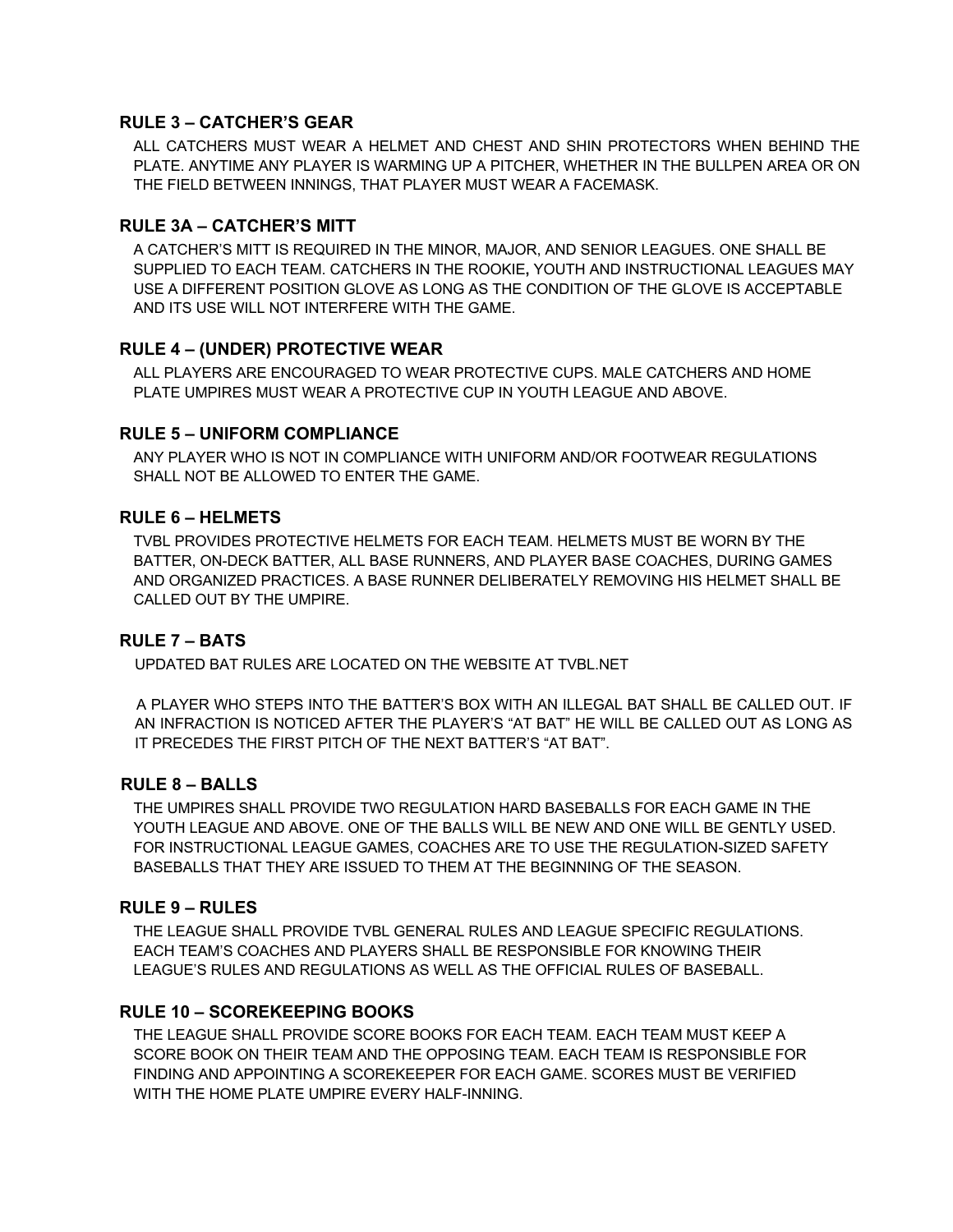THE HOME TEAM SCORE BOOK IS THE OFFICIAL SCORE BOOK WHEN DISCREPANCIES EXIST.

GAME START TIME SHOULD BE WRITTEN ON THE TOP OF THE HOME TEAM SCORE BOOK TO ENSURE NO INNING IS STARTED AFTER THE LEAGUE SPECIFIC TIME REGULATIONS.

#### **RULE 11 – LINE-UP SHEETS**

THE LEAGUE SHALL PROVIDE LINE-UP SHEETS FOR EACH TEAM. A LINE-UP SHEET SHOWING THE BATTING ORDER AND DEFENSIVE POSITIONS FOR ALL PLAYERS THROUGHOUT THE ENTIRE GAME (EXCEPT IN THE SENIOR LEAGUE) MUST BE PROVIDED TO THE OPPOSING TEAM AND HOME PLATE UMPIRE BEFORE EACH GAME. (SEE THE SAMPLE LINE-UP SHEET AT THE END OF THE GENERAL RULES)

#### **RULE 12 – SCORE CARDS**

THE LEAGUE SHALL PROVIDE SCORE CARDS TO BE COMPLETED BY THE UMPIRES DURING EACH GAME. THE HEAD COACHES OF **BOTH** TEAMS MUST VERIFY THE SCORES AND SIGN (OR INITIAL) THE COMPLETED CARD AT THE END OF THEIR GAME. SIGNED SCORE CARDS ARE THEN TO BE RETURNED TO THE UMP SHED BY ONE OF THE UMPIRES.

#### **RULE 13 – UMPIRE EVALUATION CARDS**

IN OUR CONTINUING EFFORTS TO MOTIVATE AND IMPROVE THE PERFORMANCE OF OUR UMPIRES, THE LEAGUE PROVIDES UMPIRE EVALUATION CARDS TO BE COMPLETED AND TURNED IN BY BOTH HEAD COACHES IMMEDIATELY FOLLOWING EVERY GAME. THESE CARDS SHOULD BE PARTIALLY COMPLETED ALREADY AND GIVEN TO THE COACHES BY THE UMPIRES AT THE CONCLUSION OF EVERY GAME.

REGARDLESS OF WHO WINS OR LOSES, COACHES SHOULD TAKE THE TIME TO THOUGHTFULLY COMPLETE THESE UMPIRE REPORT CARDS AND ENSURE THAT THEY ARE PROMPTLY RETURNED TO THE COACHES' BOX AT EITHER FIELD FACILITY.

# PLAYING FIELD/GROUNDS MAINTENANCE

#### **RULE 1 – FIELD USE/PREPARATION**

THE GROUNDS AND FIELDS USED BY THE LEAGUE ARE NOT OWNED BY TVBL. HOWEVER, PREPARATION OF THE FIELDS AND MAINTENANCE OF THE GROUNDS ARE **ALL** OF OUR RESPONSIBILITY. COACHES AND PARENTS MAY BE ASKED TO HELP PREPARE THE FIELDS IF ADVERSE WEATHER DELAYS REGULAR FIELD PREPARATION*.* 

#### **RULE 2 – CLEANING UP/PERSONAL RESPONSIBILITY**

AFTER EACH GAME AND PRACTICE, COACHES SHOULD DIRECT THEIR PLAYERS TO CLEAN UP IN AND AROUND THE DUGOUT AREA, EMPTY BOTTLES, EQUIPMENT, AND PERSONAL BELONGINGS, **AND HELP PLACE THE TARPS.** COACHES SHOULD INSTILL IN THEIR PLAYERS THE IDEAL OF LEAVING THE AREA BETTER THAN HOW THEY FOUND IT. IN YOUTH LEAGUE THE VISITING TEAM IS RESPONSIBLE FOR SETTING UP MACHINE AND THE HOME TEAM PUTTING IT AWAY.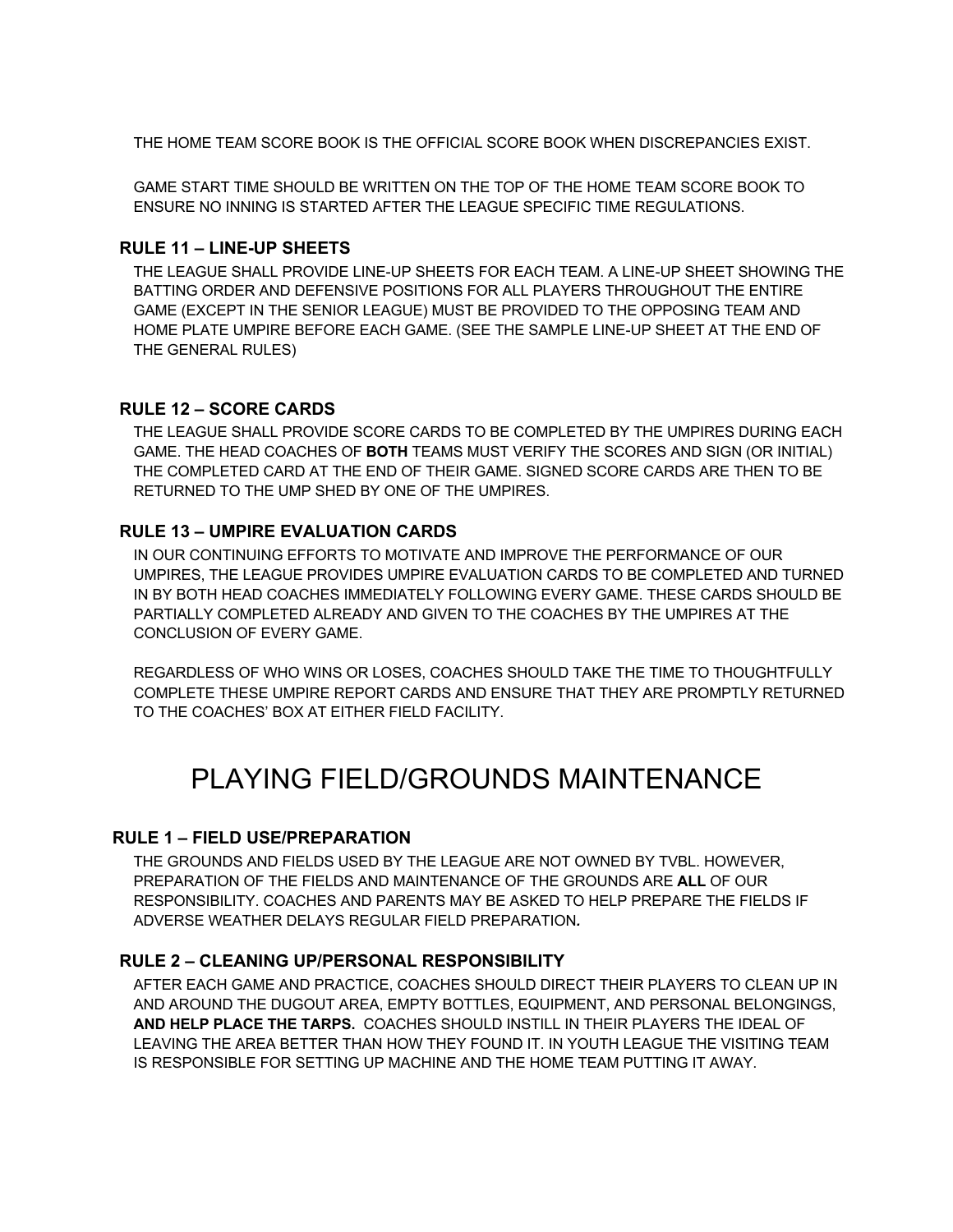#### **RULE 3 – OUT OF BOUNDS LINES**

ON FIELDS THAT ARE NOT ENTIRELY SURROUNDED BY FENCING SUCH AS ON OUR INSTRUCTIONAL AND YOUTH FIELDS, OUT OF BOUNDS LINES EXTEND FROM THE BACKSTOP PARALLEL TO THE FOUL LINES. OUT OF BOUNDS LINES – NEED TO BE ADDED TO EXTEND WHITE LINES ON THE GRASS ON LIONS FIELD #3 AND THE FOREST HILLS POOL FIELD TO CLEARLY DEFINE OUT OF BOUNDS FOR THE UMPIRES, PLAYERS, AND COACHES. IF A BALL TOUCHES THE LINE, IT SHOULD BE CONSIDERED OUT OF BOUNDS.

## SCHEDULES - TVBL

#### **RULE 1 – GAME SCHEDULE**

LEAGUE SCHEDULES ARE DETERMINED BASED ON THE NUMBER OF TEAMS IN EACH LEAGUE. THEY WILL BE DISTRIBUTED TO THE COACHES NO LATER THAN ONE MONTH PRIOR TO OPENING DAY.

#### **RULE 2 – RESCHEDULING GAMES**

THE RESCHEDULING OF CANCELLED GAMES WILL BE COORDINATED BY THE TVBL SCHEDULER. HE WILL ENSURE FIELD AND UMPIRE AVAILABILITY AND WILL NOTIFY THE CONCESSION STAFF. RESCHEDULED GAMES WILL BE POSTED ON THE TVBL WEB-SITE AS SOON AS POSSIBLE.

#### **RULE 2A – RESCHEDULED INCOMPLETE GAMES**

INCOMPLETE GAMES BEING COMPLETED AT A LATER DATE, SHALL RESUME WITH THE SAME LINE-UPS AND BATTING ORDERS AS IN THE ORIGINAL GAMES. PLAYERS WHO WERE NOT PRESENT AT THE ORIGINAL GAME MAY BE ADDED TO THE BOTTOM OF THE LINEUP. ALL "ROSTERS AND POSITIONS" RULES, INCLUDING "INNINGS REQUIRED," "SUBSTITUTIONS," "INNINGS AT A POSITION," AND "CATCHING," AND ALL "PITCHING" RULES, APPLY AS IF THE GAME IS BEING CONTINUED ON THE ORIGINAL DATE. A PITCHER WHO WAS REMOVED OR HAS PITCHED HIS LIMIT OF INNINGS IN THE ORIGINAL GAME MAY NOT PITCH. THE GAME SHALL RESUME AT THE EXACT POINT THAT IT WAS SUSPENDED, INCLUDING INNING, OUTS, BASE RUNNERS AND PITCH COUNT.

#### **RULE 3 – PRACTICES – HOW OFTEN**

THE COMBINATION OF PRACTICES AND GAMES SHOULD BE AT LEAST TWO TIMES PER WEEK, BUT SHOULD NOT EXCEED THREE TIMES PER WEEK. BATTING CAGE-ONLY PRACTICES DO NOT COUNT TOWARD THIS LIMIT.

#### **RULE 3A – PRACTICES – HOW LONG**

PRACTICE SESSIONS SHOULD LAST NO LONGER THAN TWO HOURS.

#### **RULE 3B – PRE-SEASON PRACTICE**

A PRE-SEASON PRACTICE FIELD SCHEDULE COVERING TWO PRACTICES PER WEEK WILL BE DISTRIBUTED TO THE COACHES. COACHES MUST FIND THEIR OWN FIELD FOR A THIRD PRACTICE, IF DESIRED.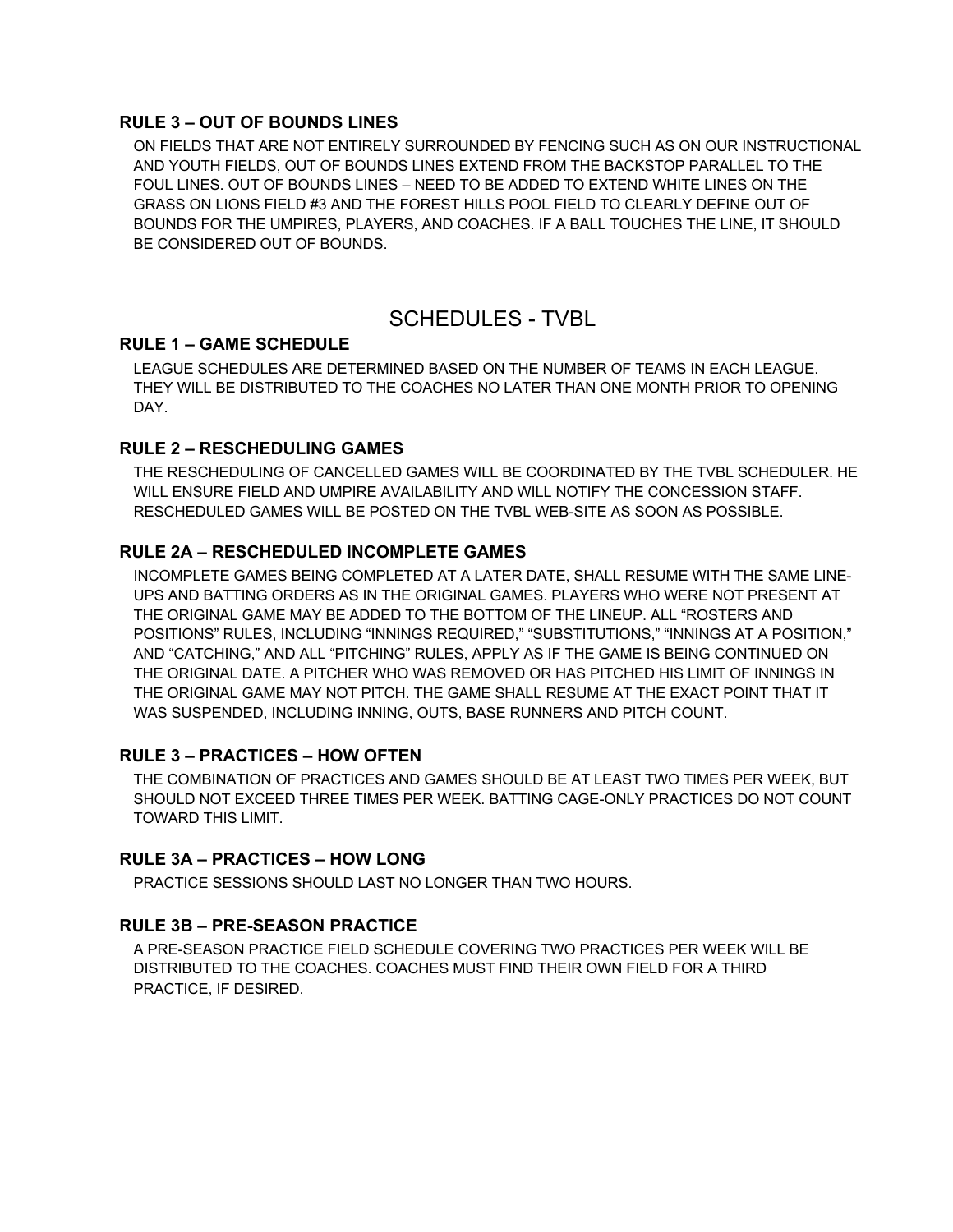# OPERATIONS/GENERAL RULES

#### **RULE 1 – HOME TEAM DUGOUT**

THE HOME TEAM SHALL ALWAYS OCCUPY THE THIRD BASE DUGOUT OR BENCH.

#### **RULE 2 – STARTING TIMES**

ALL START TIMES WILL BE POSTED ON THE WEBSITE.

#### **RULE 3 – BATTING PRACTICE**

NO BATTING PRACTICE IS ALLOWED ON THE FIELD WITHIN THIRTY MINUTES OF GAME TIME.

#### **RULE 4 – INFIELD PRACTICE**

INFIELD PRACTICE FOR THE VISITING TEAM IS TO BEGIN TWENTY MINUTES BEFORE GAME TIME. INFIELD PRACTICE FOR THE HOME TEAM BEGINS TEN MINUTES BEFORE GAME TIME. INFIELD IS TO BE TAKEN ON THE INFIELD, LEAVING THE OUTFIELD FOR THE OPPOSING TEAM TO START OR COMPLETE THEIR WARM-UPS. TEAMS NOT READY AT THEIR SCHEDULED INFIELD PRACTICE TIMES LOSE THAT PRACTICE TIME. IN THE EVENT OF MULTIPLE GAMES IN ONE DAY, THE LEAGUE OR THE UMPIRES, IN THEIR SOLE DISCRETION, MAY LIMIT OR CANCEL INFIELD PRACTICE BETWEEN GAMES.

#### **RULE 5 – FORFEIT DUE TO LACK OF PLAYERS**

IF ONE TEAM CONSISTING OF A LEAST EIGHT PLAYERS IS PRESENT AND THE OTHER TEAM DOES NOT HAVE AT LEAST EIGHT PLAYERS BY TEN MINUTES PAST THE SCHEDULED GAME TIME, THE TEAM ABLE TO FIELD A TEAM WINS. THE SCORE IS RECORDED AS 1-0.

#### **RULE 5A – FORFEIT DUE TO ILLEGAL PLAYER**

ONLY PLAYERS ON THE OFFICIAL ROSTER ARE ALLOWED TO PLAY. IN THE EVENT A PLAYER NOT ON THE ROSTER PLAYS IN A GAME, THE TEAM USING THE NON-ROSTER PLAYER WILL FORFEIT THAT GAME AND THE SCORE IS RECORDED AS 1-0.

#### **RULE 6 – TIME-OUT AT BAT**

NO MORE THAN ONE CHARGED TIME-OUT PER INNING IS ALLOWED FOR THE TEAM AT BAT.

#### **RULE 7 – DEFENSIVE SUBSTITUTIONS**

DEFENSIVE SUBSTITUTIONS ARE ALLOWED, AS LONG AS THE RULES REGARDING MINIMUM PLAYING TIME IN BOTH INFIELD AND OUTFIELD ARE NOT VIOLATED.

#### **RULE 8 – CHATTER FROM PLAYERS AND COACHES**

NEITHER PLAYERS NOR COACHES MAY DISTRACT INDIVIDUAL MEMBERS OF THE OTHER TEAM BY USING THEIR NAMES OR VERBALLY HARASSING THEM IN ANY WAY. THIS INCLUDES CATCHERS TALKING TO OR VERBALLY HARASSING BATTERS, AS WELL AS CHATTER DIRECTED TOWARD BATTERS FROM PLAYERS ON THE FIELD.

COACHES SHALL ALSO CONTROL THEIR OWN VOLUME AND REFRAIN FROM TALKING-UP THEIR OWN PLAYERS IN SUCH AN EXCESSIVE MANNER THAT IT DISTRACTS AND/OR DEMEANS PLAYERS ON THE OPPOSING TEAM.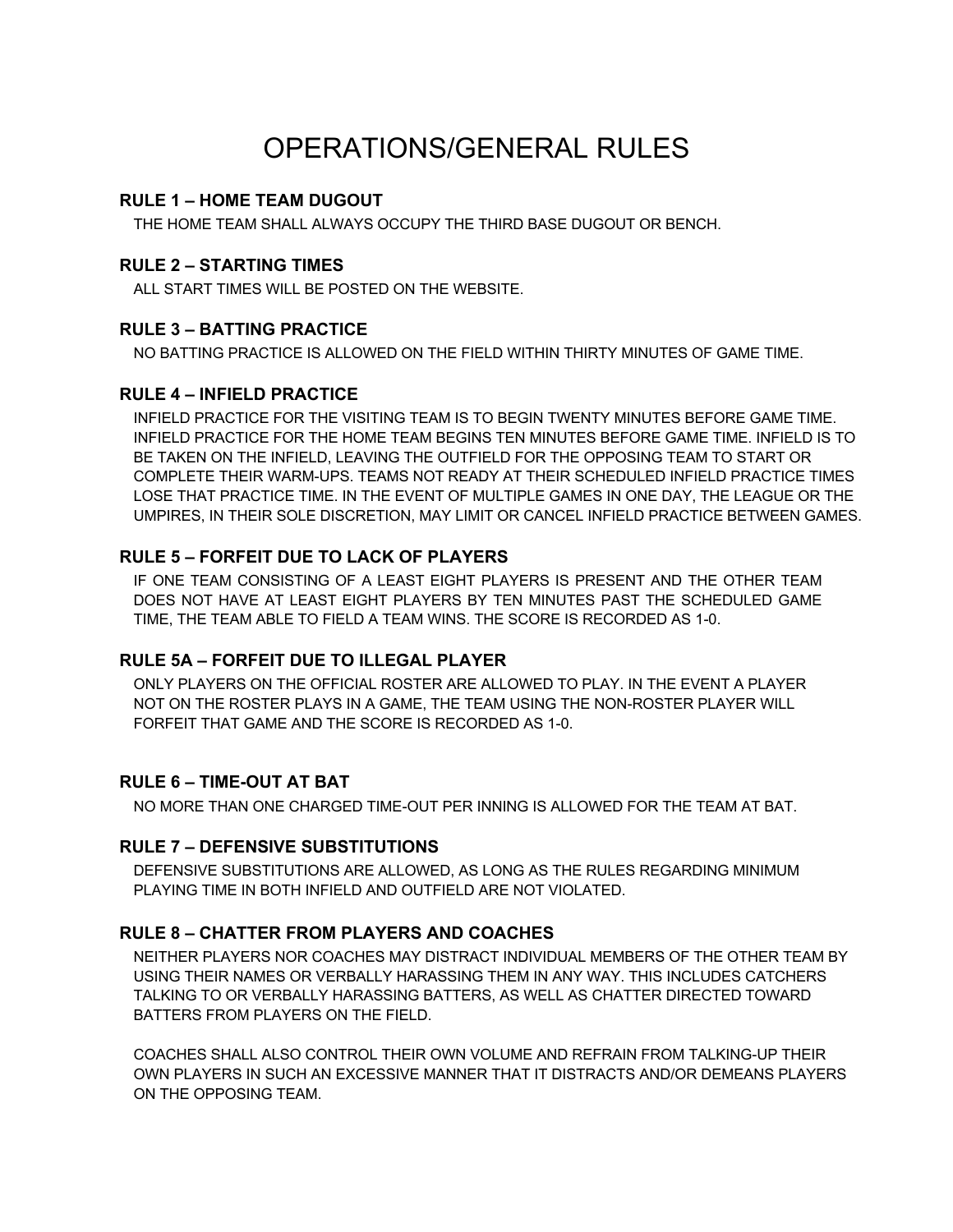#### **RULE 9 – CONDUCT**

PLAYER AND/OR COACH CONDUCT DETERMINED BY THE TVBL BOARD OF DIRECTORS AS BEING "UNSPORTSMANLIKE" MAY RESULT IN SUSPENSION OR EXPULSION FROM THE LEAGUE.

#### **RULE 10 – STANDINGS**

OFFICIAL LEAGUE STANDINGS ARE MAINTAINED BY THE DIRECTOR OF UMPIRES AND POSTED REGULARLY ON THE LEAGUE WEBSITE AND AT BOTH FIELD FACILITIES. *STANDINGS ARE NOT KEPT IN THE INSTRUCTIONAL LEAGUE.* 

# COACHING

#### **RULE 1 – NUMBER OF COACHES**

PRE DRAFT, ONLY TWO COACHES PER TEAM CAN BE PRE-ESTABLISHED. IN SEASON, NO MORE THAN THREE COACHES (INCLUDING SCORE KEEPER) ARE ALLOWED TO BE WITH THE TEAM ON THE FIELD (INCLUDING THE DUGOUT) DURING GAMES. COACHES (IN ALL LEAGUES EXCEPT INSTRUCTIONAL) ARE REQUIRED TO STAY ON THE BENCH OR IN THE DUGOUT WHILE THE GAME IS IN PROGRESS UNLESS THEY ARE COACHING A BASE OR PITCHING IN THE INSTRUCTIONAL AND YOUTH LEAGUES.

#### **RULE 2 – BASE COACHES**

BASE COACHES MUST REMAIN IN THE AREA OF THE COACHES' BOX DURING THE GAME. ATTEMPTS TO MOVE MORE THAN SEVEN FEET UP THE LINE ARE A CLEAR DISTRACTION TO THE CATCHER, PITCHER, FIELDERS AND UMPIRES. THE FIRST OFFENSE IN A GAME WILL RESULT IN A WARNING, THE SECOND OFFENSE WILL RESULT IN A STRIKE TO THE BATTER, AND THE THIRD OFFENSE WILL RESULT IN THE BATTER BEING CALLED OUT. BASE COACHES ARE NOT ALLOWED TO MAKE "Safe" HAND GESTURES AS IT INFLUENCES YOUNG UMPIRES AND FREQUENTLY LEADS TO ARGUMENTS.

# BATTING

#### **RULE 1 – BATTING ORDER**

ALL PLAYERS ON THE TEAM ROSTER ARE TO BE INCLUDED IN THE BATTING ORDER AND THE SEQUENCE MAY NOT BE ALTERED DURING THE GAME. A PLAYER MAY BE REMOVED FROM THE BATTING ORDER DUE TO ILLNESS OR INJURY. AN INJURED PLAYER REMOVED FROM A GAME MAY RETURN TO THE GAME ONLY IN THE SAME SPOT OF THAT PLAYER'S ORIGINAL POSITION IN THE BATTING ORDER. IF AN INJURED BATTER IS REMOVED DURING AN UNCOMPLETED AT-BAT, THE NEXT SCHEDULED BATTER SHALL ASSUME THE INJURED BATTER'S COUNT.

RULE 2 – BATTING OUT-OF-ORDER IF A BATTER BATS OUT OF ORDER, THE PROPER BATTER IS CALLED OUT. ANY HIT OR ADVANCE MADE BY THE BATTER OR RUNNERS DUE TO THE HIT, WALK, ERROR OR OTHER REASON IS NULLIFIED. THE NEXT BATTER IS THE ONE WHO FOLLOWS THE PROPER BATTER WHO WAS CALLED OUT. ANY APPEAL REGARDING AN OUT-OF-ORDER BATTER MUST BE MADE PRIOR TO A PITCH BEING DELIVERED TO THE NEXT PROPER BATTER.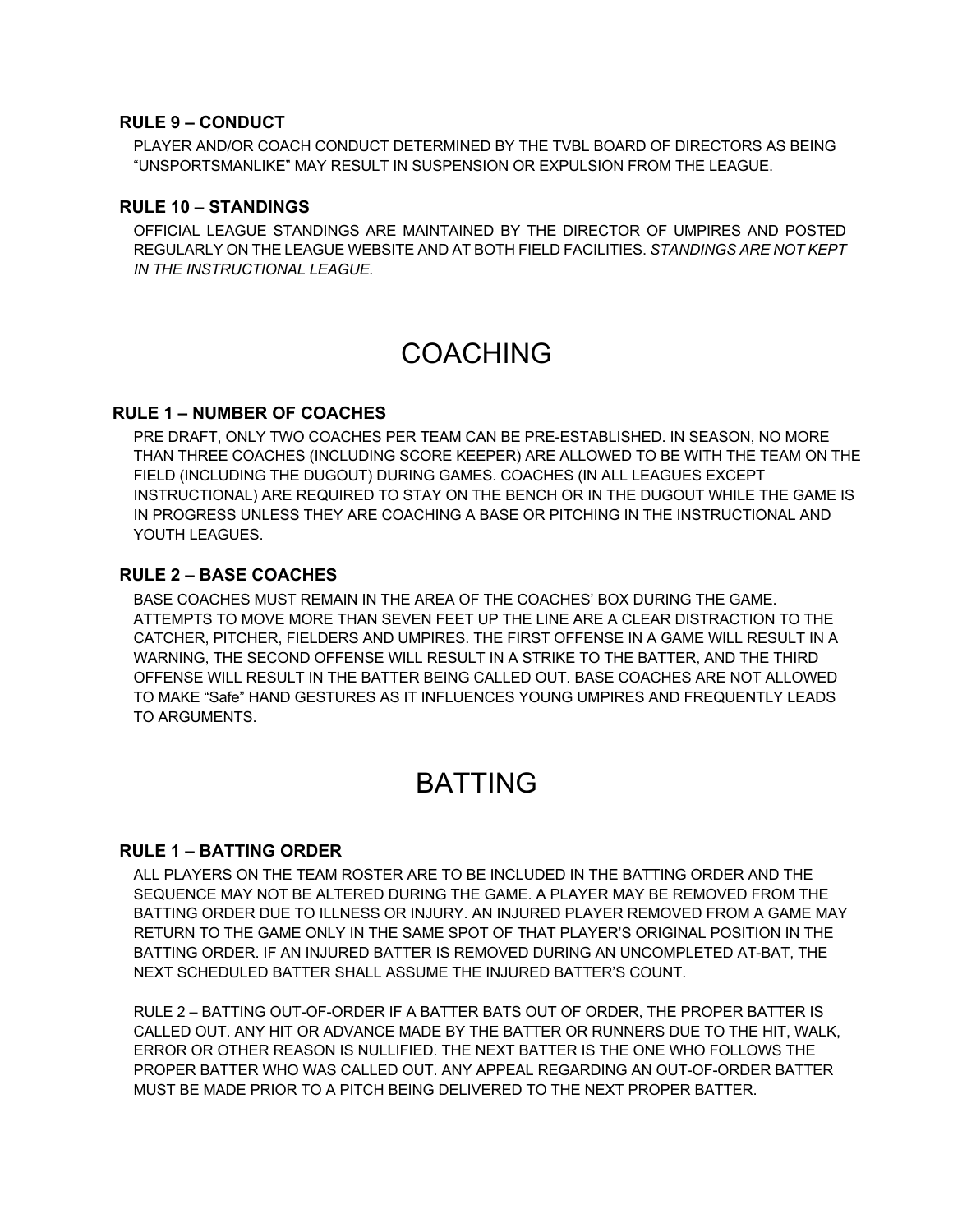#### **RULE 3 – LATE ARRIVALS**

ANY PLAYER ARRIVING AFTER THE SCHEDULED GAME TIME AND NOT ALREADY ON THE LINE-UP CARD IS INSERTED AT THE END OF THE BATTING ORDER.

#### **RULE 4 – THROWING A BAT**

ANY BATTER THROWING A BAT WILL RESULT IN THE UMPIRE FIRST ISSUING A WARNING. ANY SUBSEQUENT VIOLATIONS WILL RESULT IN THE OFFENDER IMMEDIATELY BEING CALLED OUT.

#### **RULE 5 – BUNTING**

BUNTING IS ALLOWED IN ALL LEAGUES EXCEPT INSTRUCTIONAL.

#### **RULE 6 – INTENTIONAL WALKS**

AN INTENTIONAL WALK DOES NOT REQUIRE FOUR BALLS TO BE PITCHED. A PITCHER OR COACH MAY SIMPLY DECLARE AN INTENTIONAL WALK AND THE BATTER SHALL BE AWARDED FIRST BASE. THERE ARE NO INTENTIONAL WALKS IN THE INSTRUCTIONAL OUR YOUTH LEAGUES.

# BASE RUNNING

#### **RULE 1 – RUNNING OUTSIDE BASE PATH**

A BASE RUNNER IS OUT WHEN RUNNING MORE THAN THREE FEET OUTSIDE A STRAIGHT LINE BETWEEN BASES TO AVOID BEING TAGGED.

#### **RULE 2 – DELIBERATE CONTACT**

A BASE RUNNER SHALL BE CALLED OUT AND MAY BE REMOVED FROM THE GAME WHEN, IN THE UMPIRE'S JUDGMENT, THE PLAYER DELIBERATELY RUNS INTO THE DEFENSIVE PLAYER ATTEMPTING TO MAKE THE TAG FOR THE PUTOUT.

#### **RULE 3 – SLIDING**

HEAD FIRST SLIDES ARE NOT ALLOWED EXCEPT IN THE SENIOR LEAGUE. IN ALL LEAGUES, A PLAYER MAY DIVE HEAD FIRST BACK TO A BAG AFTER OVER RUNNING IT OR TO AVOID BEING PICKED OFF (IN LEAGUES WHERE LEAD- OFFS ARE ALLOWED.)

IF THE BALL IS BEING THROWN TO A BASE THAT A RUNNER IS APPROACHING AND IF THERE IS A CHANCE FOR A PLAY, THE RUNNER MUST ATTEMPT TO AVOID COLLISION BY SLIDING, SLOWING DOWN, OR RUNNING AROUND THE PLAYER CATCHING THE BALL (TO AVOID INJURY). FAILURE TO ATTEMPT AVOIDING CONTACT DURING A PLAY WILL RESULT IN THE RUNNER BEING CALLED OUT.

#### **RULE 3A – CLOSE PLAY**

A CLOSE PLAY IS A JUDGMENT CALL ON THE PART OF THE UMPIRE. ALL BASE RUNNERS WANTING TO AVOID BEING CALLED OUT ON ANY GIVEN PLAY SHOULD SLIDE.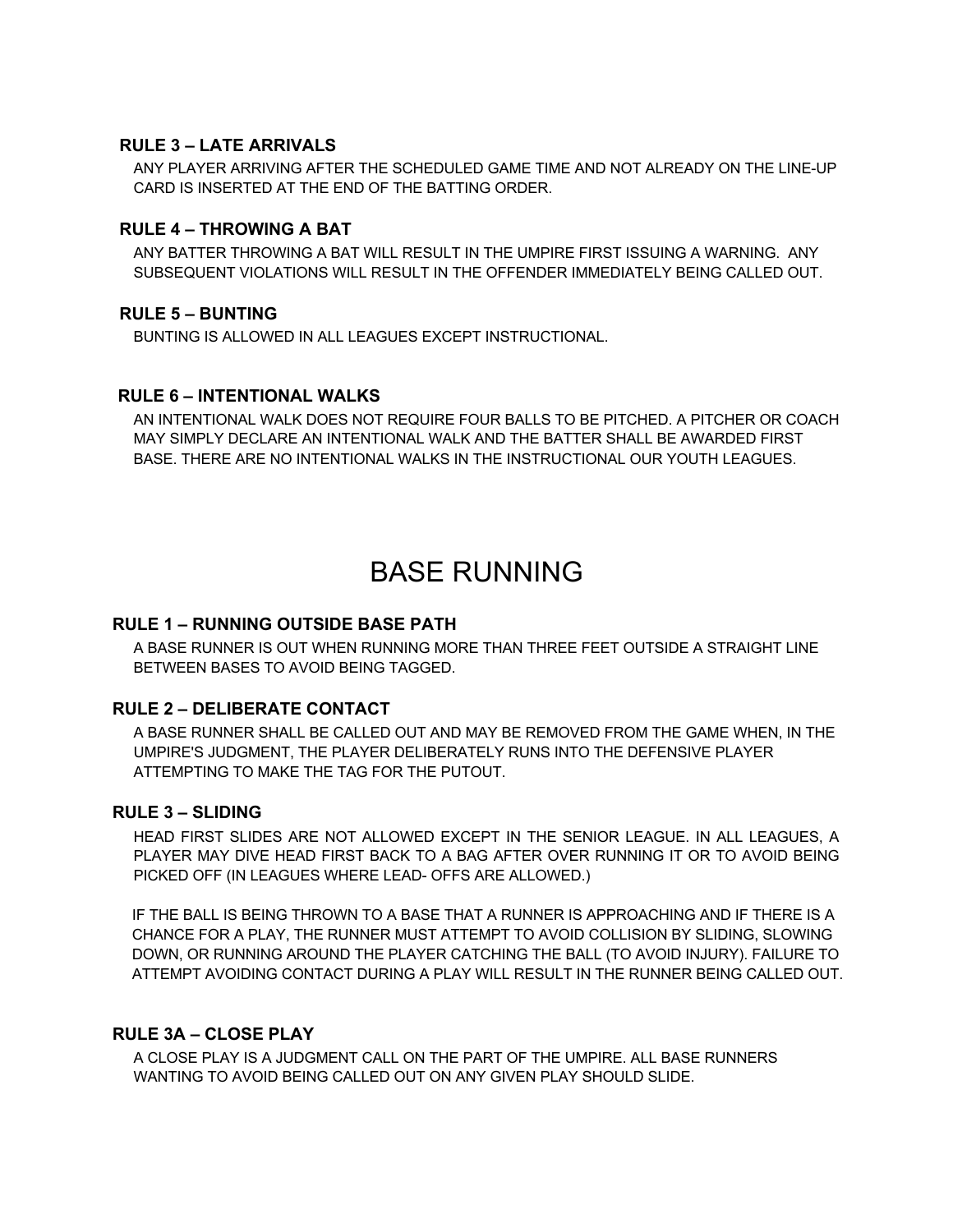#### **RULE 3B – RETURNING TO A BASE**

SLIDING BACK INTO A BASE ALREADY LEGALLY REACHED, SUCH AS ON A PICK-OFF PLAY, IS NOT REQUIRED. HOWEVER, THE RUNNER MAY STILL BE CALLED OUT IF MORE THAN INCIDENTAL CONTACT IS MADE WITH THE FIELDER.

#### **RULE 4 – BASE RUNNING AFTER A BALL GOES OUT OF PLAY**

IN ALL LEAGUES EXCEPT INSTRUCTIONAL AND YOUTH, BASE RUNNERS MAY SAFELY ADVANCE TO THE NEXT BASE BEYOND THAT WHICH THEY ARE CLOSEST AFTER A BALL GOES OUT OF PLAY.

#### **RULE 4A – OUT OF PLAY – EXAMPLES**

A BALL IS OUT OF PLAY WHEN IT GOES OUT OF BOUNDS, INTO A DUGOUT, OVER A FENCE, BEHIND THE BACKSTOP, OR IS LODGED IN A FENCE OR BACKSTOP.

#### **RULE 5 – BASE COACH INTERFERENCE**

A RUNNER MAY BE CALLED OUT IF HE IS TOUCHED BY A BASE COACH AND THE UMPIRE DEEMS THERE WAS INTERFERENCE WITH A PLAY.

#### **RULE 6 – BASE RUNNER SUBSTITUTIONS**

SUBSTITUTING FOR A BASE RUNNER IS ALLOWED ONLY IN THE EVENT OF AN INJURY. THE INJURED PLAYER MUST THEN SIT OUT FOR THE REMAINDER OF THE GAME.

#### **RULE 7 – FALSE TAG**

A DEFENSIVE PLAYER IS NOT ALLOWED TO MAKE A TAG WITHOUT THE BALL TO DECOY THE RUNNER (FALSE TAG). IF A FALSE TAG OCCURS, ONE ADDITIONAL BASE WILL BE AWARDED TO THE RUNNER AFTER THE PLAY IS COMPLETED.

# PITCHING

#### **RULE 1 – WARM UPS**

A PITCHER SHALL BE ALLOWED 5 WARM-UP PITCHES UNLESS THE PITCHER IS COMING INTO THE GAME COLD. A PITCHER COMING INTO THE GAME COLD SHALL BE ALLOWED 8 WARM-UP PITCHES. A PITCHER WHO HAS WARMED-UP IN THE BULLPEN SHALL NOT BE CONSIDERED TO BE COMING INTO THE GAME COLD. A PITCHER WHO IS COMING IN FROM ANOTHER POSITION IN THE FIELD SHALL BE CONSIDERED COMING INTO THE GAME COLD.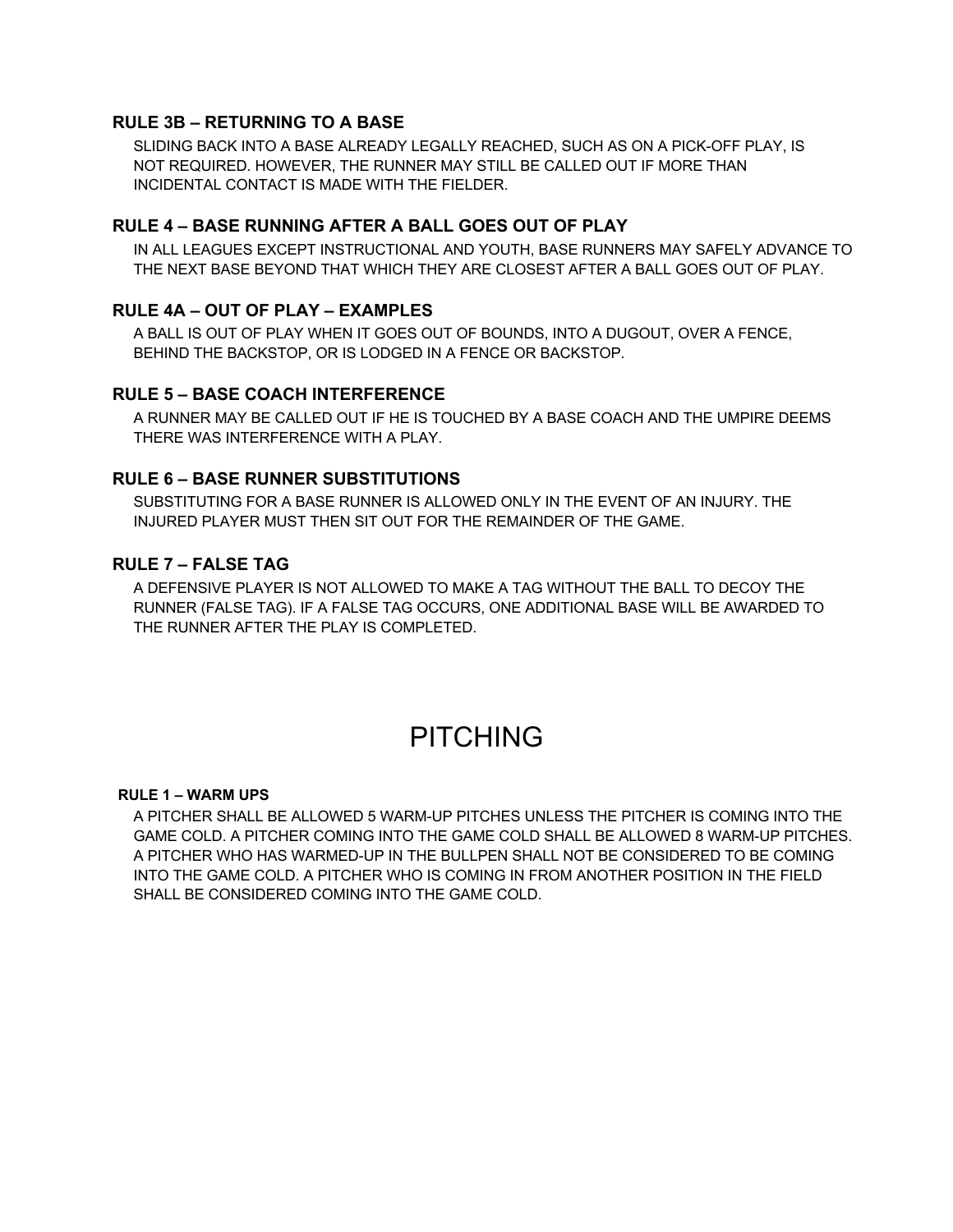# UMPIRING

#### **RULE 1 – UMPIRE ATTENDANCE CONFIRMATION BY COACHES**

UMPIRES ARE EXPECTED TO ARRIVE AT THE FIELD THIRTY MINUTES PRIOR TO THEIR GAME. IF NO UMPIRES ARE IN ATTENDANCE WITHIN 15 MINUTES OF GAME TIME, COACHES SHOULD IMMEDIATELY NOTIFY THE HEAD OF UMPIRES OR A TVBL BOARD MEMBER.

#### **RULE 2 – AUTHORITY**

UMPIRES ARE FURNISHED BY TVBL FOR ALL GAMES (EXCEPT INSTRUCTIONAL LEAGUE, WHERE THE HOME TEAM COACH SELECTS AN ADULT UMPIRE. UMPIRES HAVE AUTHORITY OVER THE GAME. IT IS THE INTENT OF TVBL THAT THE RULES BE INTERPRETED IN THE SPIRIT OF GOOD SPORTSMANSHIP AND FAIR PLAY SO THAT A GOOD EXAMPLE IS DEMONSTRATED TO ALL OF OUR YOUNG BALL PLAYERS. THE HEAD OF UMPIRES AND TVBL DIRECTOR OF DAY WILL BE AVAILABLE AS MUCH AS POSSIBLE TO ASSIST THE UMPIRES AS NEEDED.

#### **RULE 3 – DISCUSSIONS WITH UMPIRES**

HEAD COACHES ARE THE ONLY ADULTS ALLOWED TO DISCUSS CALLS WITH UMPIRES. ANY DISCUSIONS THAT MIGHT RESULT IN A CHANGED CALL SHOULD TAKE PLACE WITH BOTH HEAD COACHES PRESENT.

(NEW 2022) IN ADDITION, BASE COACHES ARE NOT ALLOWED TO YELL SAFE OR THROW THEIR ARMS OUT WITH A SAFE CALL. THE COACH IS THERE TO DIRECT THE BASERUNNERS SO THERE SHOULD BE NO NEED TO DO THIS. BECAUSE THE LEAGUE USES YOUNG UMPIRES THEY CAN BE EASILY INFLUENCED BY THIS PRACTICE AND THEREFOR WE WILL NOT ALLOW IT. IF IT DOES OCCUR, WE ASK COACHES TO REMIND ONE ANOTHER. IF I CONTINUES THE BOARD SHOULD BE NOTIFIED AND THE COACH COULD BE REMOVED FROM COACHING BASES.

#### **RULE 4 – MISCONDUCT TOWARD UMPIRES**

THERE IS NO PLACE FOR UMPIRE HARASSMENT IN AMATEUR BASEBALL. ANY PLAYER, COACH OR BENCH PERSONNEL WHO CHARGES AN UMPIRE SHALL BE EJECTED FROM THE GAME AND SHALL BE IMMEDIATELY SUSPENDED FROM ANY AND ALL TVBL ACTIVITIES UNTIL SUCH PERSON HAS MET WITH THE TVBL BOARD OF DIRECTORS.

#### **RULE 5 – PROTESTS**

PROTESTS ARE NOT A PART OF THE INSTRUCTIONAL OR YOUTH LEAGUES. IN THOSE LEAGUES, PLAYERS, COACHES, PARENTS, AND FANS SHALL ABIDE BY THE UMPIRES' DECISIONS IN EVERY CASE. IN THE ROOKIE, MINOR, MAJOR, AND SENIOR LEAGUES THE FOLLOWING INFORMATION COVERS PROTESTS:

A) NO PROTEST SHALL BE CONSIDERED ON A DECISION INVOLVING AN UMPIRE'S JUDGMENT. A PROTEST SHALL BE CONSIDERED ONLY WHEN BASED ON A VIOLATION OR INTERPRETATION OF A PLAYING RULE OR THE USE OF AN INELIGIBLE PLAYER.

B) A PROTEST MUST BE SUBMITTED BY THE HEAD COACH TO THE UMPIRES BEFORE ANY SUCCEEDING PLAY BEGINS. THE COACH MUST REFER TO THE RULEBOOK AND BE PREPARED TO SHOW THE UMPIRES THE WRITTEN RULE. AFTER SUCH NOTICE, IF THE UMPIRES AGREE THAT THE RULE UNDER PROTEST WAS APPLIED INCORRECTLY, THEY MAY REVERSE THE CALL. IF THEY DO NOT AGREE, THEY MUST NOTE THE SCORE, INNINGS, OUTS, AND BASE RUNNER POSITIONS, BEFORE CONTINUING THE GAME.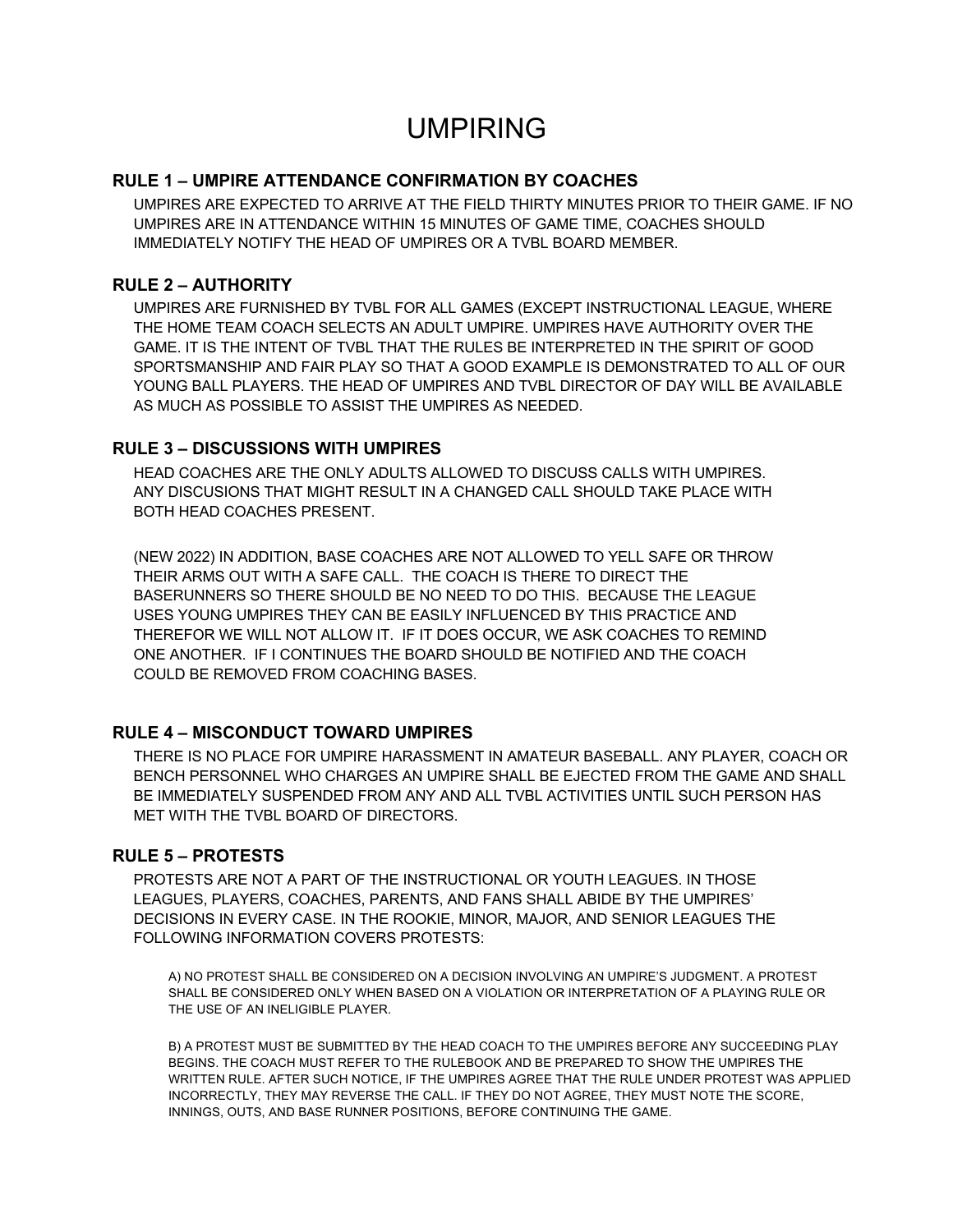C) IF A GAME IS PLAYED UNDER PROTEST, THE PROTESTING COACH MUST NOTIFY ONE OF THE LEAGUE COMMISSIONERS WITHIN 24 HOURS IN WRITING. THE LEAGUE COMMISSIONERS WILL RESOLVE THE PROTEST WITHIN 48 HOURS. THE LEAGUE PRESIDENT OR TVBL DIRECTOR APPOINTED BY THE LEAGUE PRESIDENT HAS THE FINAL WORD ON ALL PROTESTS.

D) ALL COACHES AND OFFICIALS ARE URGED TO TAKE PRECAUTIONS TO AVOID PROTESTS. IF A PROTEST SITUATION IS IMMINENT, TIME SHOULD BE TAKEN WHENEVER POSSIBLE TO RESOLVE THE SITUATION BEFORE RESORTING TO A PROTEST.

#### **RULE 6 – EJECTIONS/VIOLATIONS AND SUCH**

THE UMPIRE SHALL REPORT TO THE HEAD OF UMPIRES OR A LEAGUE DIRECTOR IMMEDIATELY FOLLOWING THE GAME, ALL VIOLATIONS OF RULES OR OTHER INCIDENTS WORTHY OF COMMENT, INCLUDING THE EJECTION OF A PLAYER OR COACH, AND THE REASONS THEREFORE. THE LEAGUE SHALL REQUIRE ANY EJECTED PLAYER OR COACH TO APPEAR BEFORE AT LEAST THREE TVBL BOARD MEMBERS TO EXPLAIN THEIR CONDUCT BEFORE ALLOWING THEM TO PARTICIPATE IN ANY FUTURE TVBL ACTIVITIES. IN CASE OF A PLAYER, HIS COACH MAY ALSO APPEAR WITH HIM AS AN ADVISOR. THE MEMBERS OF THE TVBL BOARD PRESENT AT SUCH MEETING SHALL IMPOSE SUCH PENALTY AS THEY FEEL IS WARRANTED.

#### **RULE 7 – EMERGENCY TIME-OUT**

UMPIRES CAN CALL 'TIME OUT' WHILE THE BALL IS IN PLAY IF THEY THINK A PLAYER IS INJURED AND THAT THE INJURY REQUIRES IMMEDIATE ATTENTION.

#### **RULE 8 – UMPIRE SCORE VERIFICATION**

UMPIRES MUST KEEP A RECORD OF THE RUNS SCORED. BOTH TEAM SCORE KEEPERS SHOULD CONSULT WITH THE UMPIRE EACH HALF INNING TO CONFIRM THE SCORE. THE UMPIRE SCORE CARD IS TO BE VERIFIED AND SIGNED BY BOTH COACHES FOLLOWING EVERY GAME AND PUT INTO THE COACHES BOX.

#### **RULE 9 – UMPIRE SUBSTITUTIONS**

THE HOME PLATE UMPIRE, WITH THE AGREEMENT OF BOTH HEAD COACHES, SHALL SELECT A BASE UMPIRE WHEN ONE IS NOT PROVIDED BY TVBL

# ALL-STAR GAME & VOTING

ALL-STAR GAMES ARE PLAYED IN YOUTH LEAGUE AND ABOVE AFTER THE END OF THE REGULAR SEASON. THEY ARE USUALLY PLAYED AROUND EARLY JULY TO COINCIDE WITH THE CASCADE TOWNSHIP 4TH OF JULY FESTIVITIES (SEE LEAGUE SCHEDULE). THE FIRST GAMES GENERALLY BEGIN AT OR AROUND NOON, WITH A SECOND GAME IN THE YOUTH LEAGUE TO START 2 HOURS LATER.

THE GAMES WILL CONSIST OF SIX INNINGS (SEVEN INNINGS FOR THE SENIOR LEAGUE) WITH EACH PLAYER PLAYING AT LEAST FOUR INNINGS.

THE HEAD COACHES OF THE TEAMS WINNING THEIR LEAGUE CHAMPIONSHIPS AND THE RUNNERS-UP WILL SERVE AS ALL-STAR COACHES. THE HEAD COACHES OF OTHER TEAMS MAY SERVE AS ASSISTANTS.

THE LEAGUE DIRECTOR WILL DETERMINE THE DIVISION OF TEAMS FOR THESE GAMES BASED ON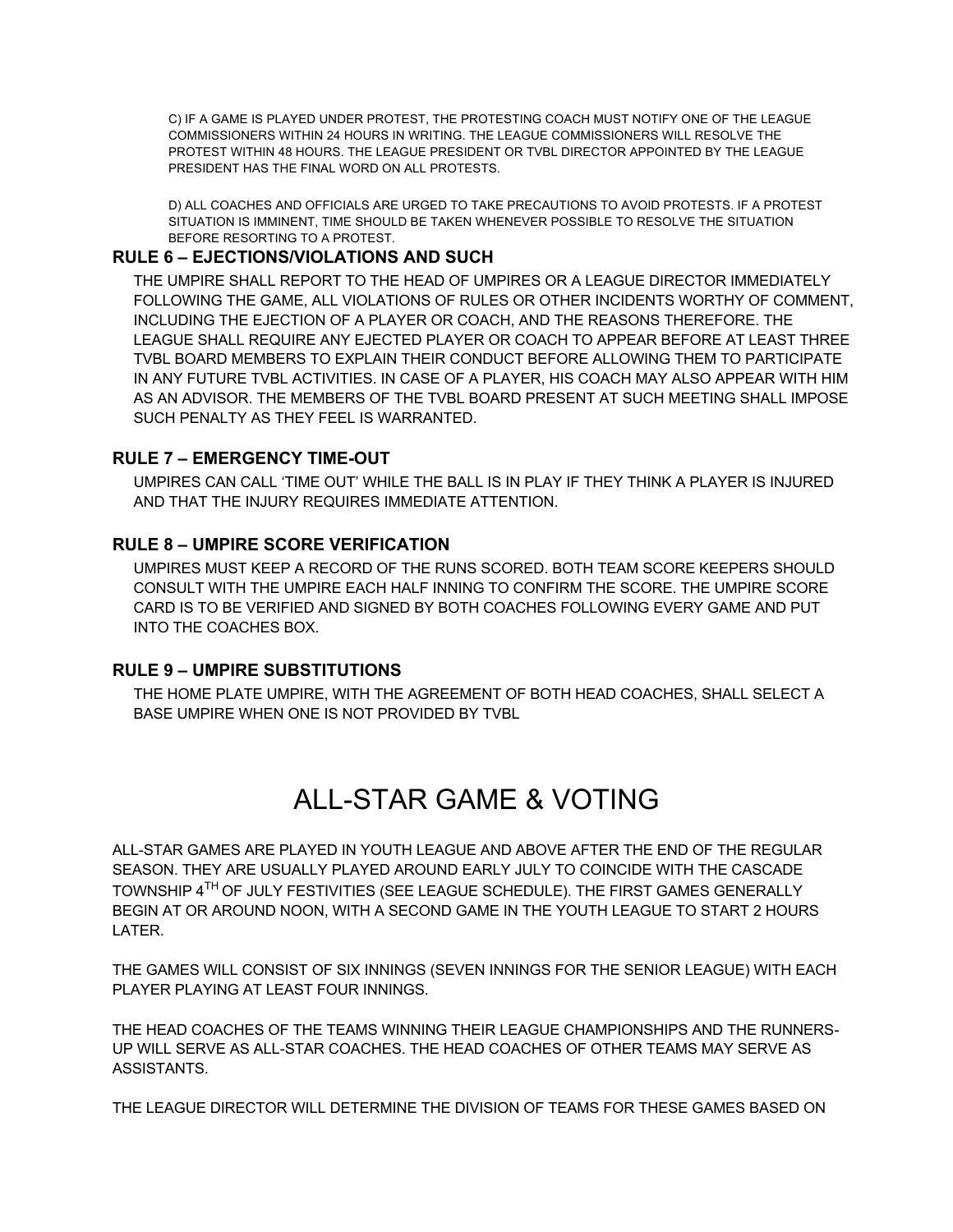LEAGUE SIZE AND FINAL SEASON STANDINGS.

COACHES WILL CONDUCT THE ALL-STAR BALLOTING NEAR THE END OF THE REGULAR SEASON. EACH PLAYER, HEAD COACH, AND ONE REGISTERED ASSISTANT COACH WHO IS PRESENT WHEN THE VOTE IS TAKEN MAY VOTE FOR THREE ALL-STARS. THE COACHES' VOTES WILL EACH COUNT DOUBLE. A TEAM WINNING OR TYING FOR THE CHAMPIONSHIP OF THEIR DIVISION DURING THE REGULAR SEASON WILL HAVE AT LEAST ONE ADDITIONAL PLAYER IN THE ALL-STAR GAME.

EACH TEAM WILL HAVE AN ALTERNATE ALL-STAR. THE ALTERNATE IS THE PLAYER WHO RECEIVED THE MOST VOTES OF ALL THOSE NOT MAKING THE ALL-STAR TEAM. IN CASE OF A TIE, THE HEAD COACH IS GIVEN A TIE-BREAKING VOTE. THE ALTERNATE WILL RECEIVE A CERTIFICATE THAT INDICATES HE IS AN ALTERNATE ALL-STAR. IF A REGULAR ALL-STAR IS UNABLE TO ATTEND THE ALL-STAR GAME OR PLAY FOR ANY REASON, THE ALTERNATE FROM HIS TEAM, IF AVAILABLE, WILL TAKE HIS PLACE. OTHERWISE THE ALTERNATES DO NOT PLAY.

# FINAL REGULAR SEASON STANDINGS/DIVISION CHAMPIONSHIPS

INDIVIDUAL TROPHIES SHALL BE GIVEN TO ALL PLAYERS WHOSE TEAMS WIN THEIR DIVISION DURING THE REGULAR SEASON.

## POST SEASON TOURNAMENT/PLAYOFFS

ALL LEAGUES (EXCEPT INSTRUCTIONAL) PLAY A TOURNAMENT IMMEDIATELY FOLLOWING THE REGULAR SEASON.

IN THE PLAYOFFS, TEAMS ARE SEEDED INTO BRACKETS BASED UPON THE NUMBER OF TEAMS IN THE LEAGUE AND THE REGULAR SEASON ORDER OF FINISH. SEEDING IS BASED ON WON/LOST RECORDS. TIES FOR SEEDING ARE BROKEN USING THE FOLLOWING CRITERIA:

1. THE TEAM WITH THE BEST RECORD IN HEAD-TO-HEAD COMPETITION IS GIVEN THE HIGHER SEED, 2. THE TEAM WITH THE GREATER RUN DIFFERENTIAL IN HEAD-TO-HEAD MEETINGS IS GIVEN THE HIGHER SEED IF THERE IS A DIFFERENCE, 3. THE TEAM WITH THE BEST RECORD WITHIN ITS DIVISION IS GIVEN THE HIGHER SEED. 4. IF THERE IS STILL A TIE, A COIN TOSS WILL DECIDE THE SEED. IN THE EVENT OF A COIN FLIP FOR THE 1<sup>ST</sup> PLACE SEED, BOTH TEAMS WILL GET 1<sup>ST</sup> PLACE TROPHIES.

FOR ALL PLAYOFF GAMES, THE HOME TEAM WILL BE THE TEAM THAT FINISHED HIGHEST IN THE REGULAR SEASON FINAL STANDINGS.

REV 17 GENERAL RULES- PAGE 17 4/10/18 TROPHIES SHALL BE AWARDED TO THE PLAYERS ON THE FIRST PLACE AND RUNNER-UP TEAMS WINNING THE POST-SEASON TOURNAMENT AT EACH LEAGUE LEVEL.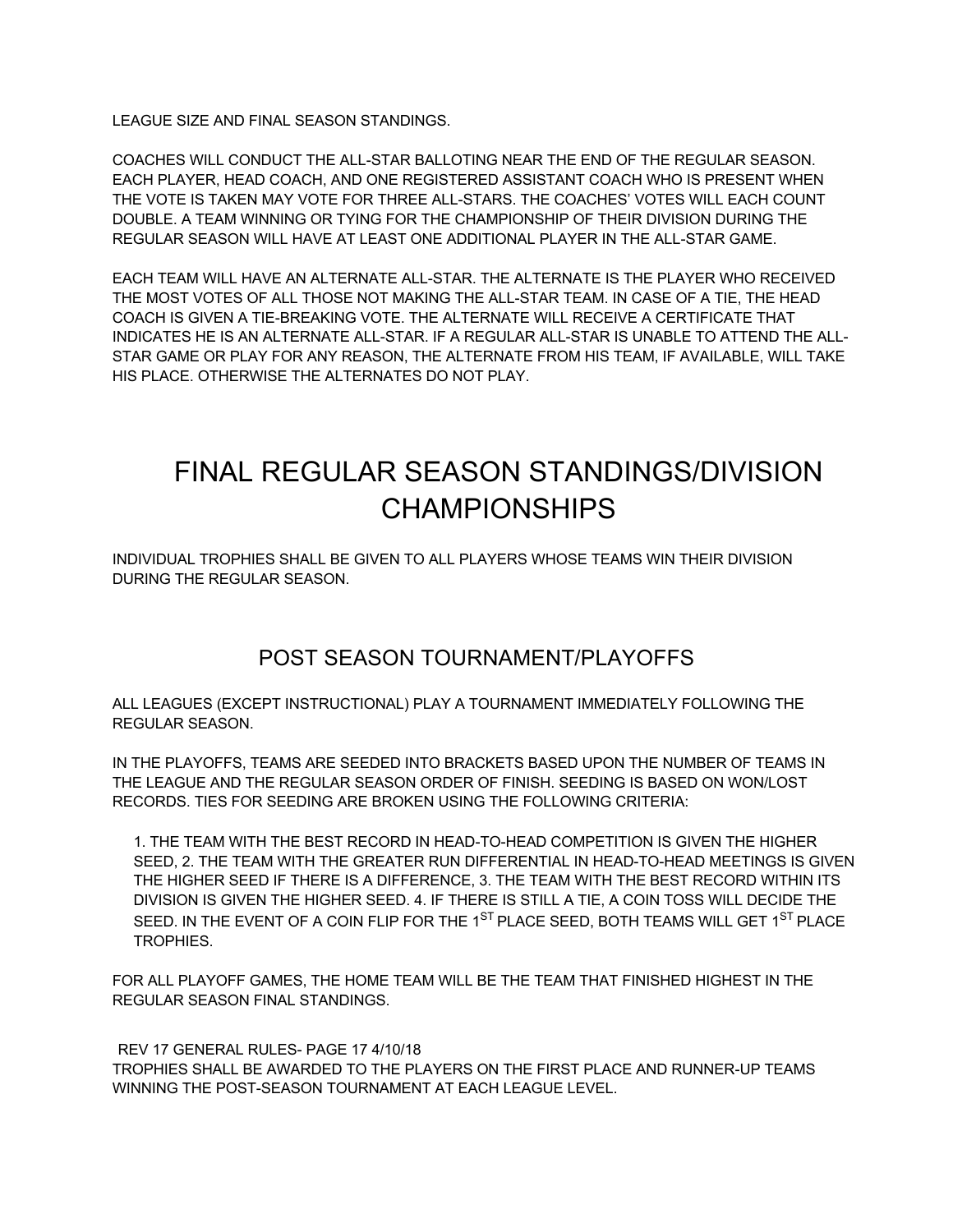**WEATHER RELATED RULES FOR PLAYOFFS:** SEMI-FINALS AND FINALS OF PLAYOFFS ONLY – GAMES MUST GO A COMPLETE 6 INNINGS (51⁄2 IF HOME TEAM IS AHEAD) REGARDLESS OF TIME LIMITS, WEATHER, OR DARKNESS (7 INNINGS IN SENIOR,  $61/2$  IF HOME TEAM IS AHEAD). IF THE  $1^{ST}$ INNING OF THE PLAYOFF GAME IS COMPLETE, WE WILL RESUME THE PLAYOFF FROM WHERE THE WEATHER INTERRUPTED THE GAME. IF LESS THAN THE 1<sup>ST</sup> INNING IS COMPLETE, WE WILL START THE GAME OVER FROM THE BEGINNING. THIS RULE **WILL NOT** APPLY TO THE EARLIER ROUNDS OF THE PLAYOFFS. THE EARLIER ROUNDS (EXCLUDING THE SEMI-FINALS AND FINALS) WILL FOLLOW THE REGULAR SEASON RULES REGARDING WEATHER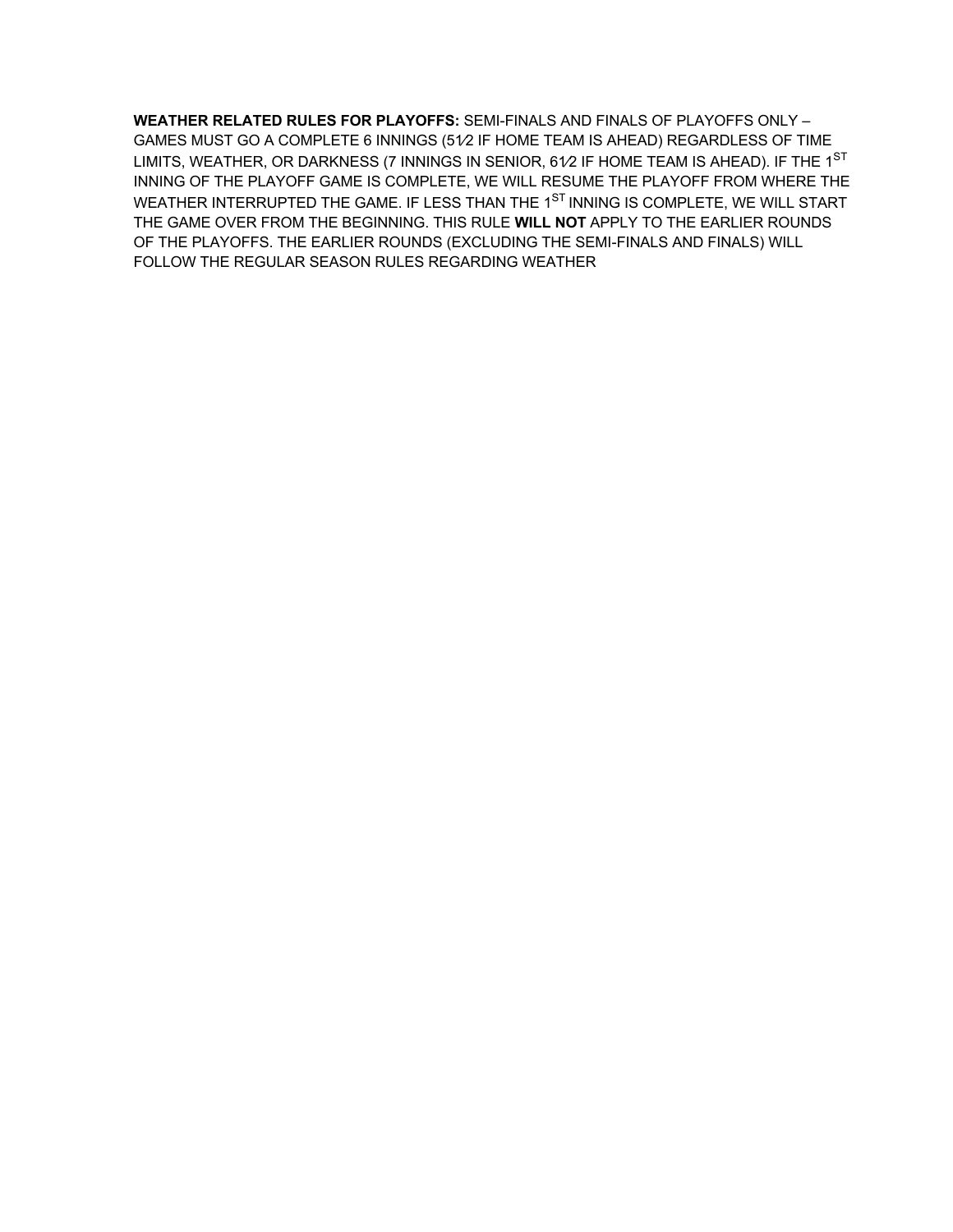# **INSTRUCTIONAL LEAGUE (AGES 7 & UNDER – COACH PITCH)**

# **ELIGIBILITY**

**RULE 1 – PLAYERS CANNOT TURN 8 PRIOR TO AUGUST 1ST OF THE NEW PLAYING SEASON.** 

## PLAYER SELECTION

### **RULE 1 – PLAYERS ARE PLACED ON TEAMS BY SCHOOL AND/OR WITH FRIENDS.**

## EQUIPMENT & FIELD

#### **RULE 1 – BAT SIZE LIMIT**

BATS CAN BE NO LONGER THAN 33 INCHES IN LENGTH AND NO MORE THAN 2 1/4 INCHES IN DIAMETER WITH THE EXCEPTION OF THE USA STAMPED BAT

#### **RULE 2 – DISTANCE BETWEEN BASES**

THE BASES ARE TO BE 60 FEET APART.

#### **RULE 3 – PITCHER'S MOUND TO PLATE DISTANCE**

THE DISTANCE BETWEEN THE REAR POINT OF HOME PLATE AND THE FRONT SIDE OF THE PITCHING RUBBER SHALL BE 46 FEET. HOWEVER, THE PITCHER, AN ADULT IN THIS LEAGUE, MAY MOVE CLOSER SO THAT THE BATTERS ARE MOST COMFORTABLE.

## ROSTER & POSITIONS

#### **RULE 1 – NUMBER OF PLAYERS**

TEN PLAYERS ARE TO BE POSITIONED ON THE FIELD DEFENSIVELY. THE TENTH PLAYER IS A FOURTH OUTFIELDER.

### **RULE 2 – OUTFIELD POSITIONS**

OUTFIELDERS ARE TO PLAY AT APPROXIMATELY THE SAME DEPTH AND EQUALLY SPACED FROM EACH OTHER.

#### **RULE 3 – INNINGS REQUIRED**

ALL PLAYERS MUST PLAY A MINIMUM OF FOUR INNINGS, WITH AT LEAST TWO INNINGS IN THE INFIELD AND AT LEAST ONE INNING IN THE OUTFIELD.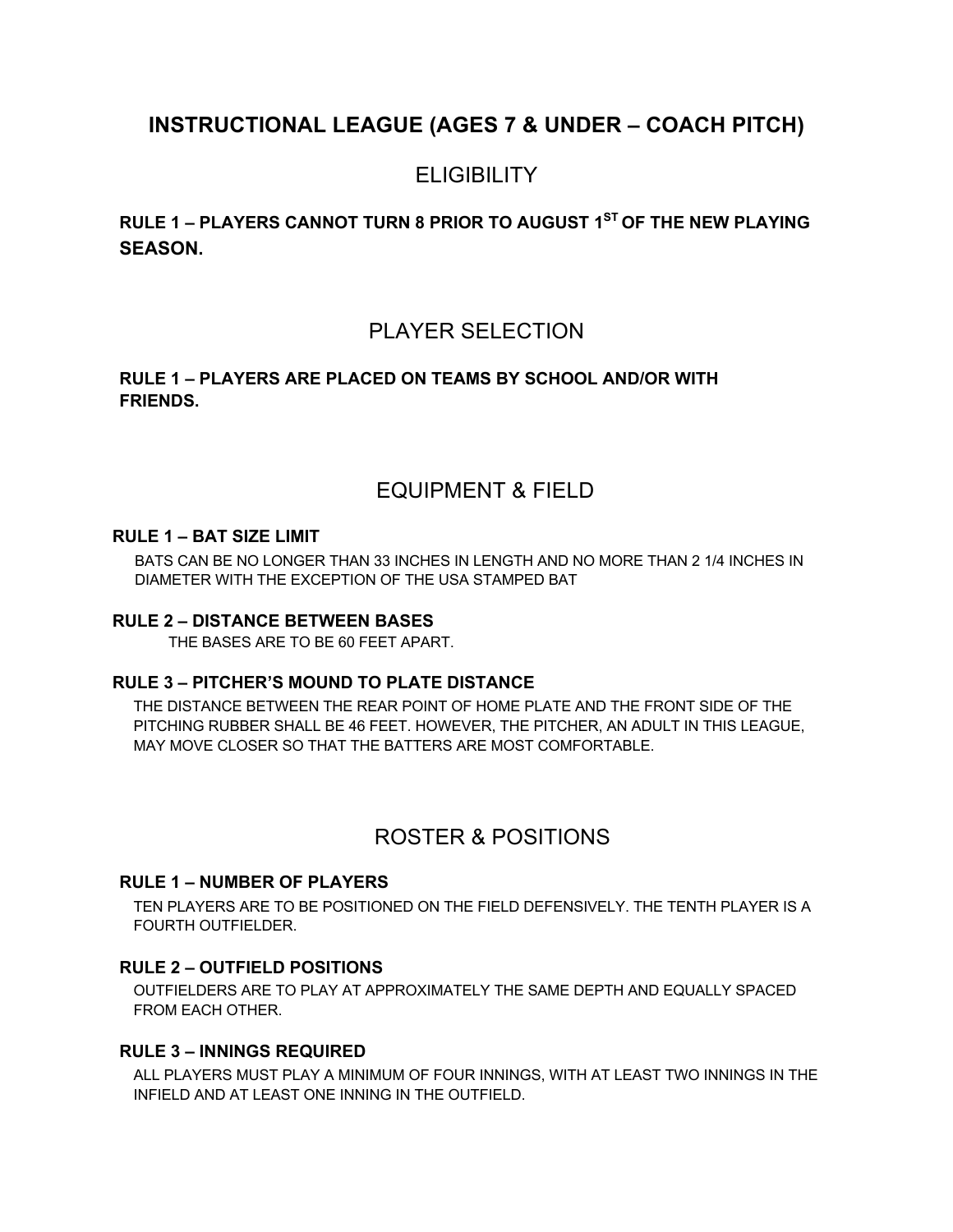#### **RULE 4 – SUBSTITUTIONS**

NO PLAYER MAY SIT OUT TWO INNINGS UNTIL EACH PLAYER HAS SAT OUT AT LEAST ONE INNING.

#### **RULE 5 – INNINGS AT A POSITION**

NO PLAYER CAN PLAY ONE POSITION MORE THAN THREE INNINGS.

## SCORING & GAME RULES

#### **RULE 1 – RUN LIMIT**

NO RUN LIMIT EXISTS. EACH PLAYER WILL BAT IN EACH INNING.

#### **RULE 2 – TIME LIMIT**

NO NEW INNINGS MAY BEGIN AFTER ONE HOUR (FROM THE START OF THE GAME).

#### **RULE 3 – GAME LENGTH**

A GAME CONSISTS OF A MAXIMUM OF 6 INNINGS, OR ONE HOUR.

#### **RULE 4 – INFIELD FLY RULE**

THE INFIELD FLY RULE IS NOT IN EFFECT IN THIS LEAGUE. THUS, A FLY BALL IN THE INFIELD IS TO BE TREATED LIKE ANY OTHER FLY BALL.

## COACHING

#### **RULE 1 – BASE COACHES**

THE BASE COACHES ARE TO BE ADULTS, NOT PLAYERS. ALL ADULTS ARE REMINDED THAT PLAYERS AT THIS YOUNG AGE NEED REMINDING ABOUT SAFETY AND PAYING ATTENTION.

## **RULE 2 – OUTFIELD**

#### **COACHES**

UP TO TWO COACHES MAY BE ON THE OUTFIELD GRASS ON DEFENSE TO INSTRUCT AND ENCOURAGE THEIR PLAYERS.

## PITCHING

#### **RULE 1 – PITCHER**

THE ACTUAL PITCHER IS AN ADULT. EACH TEAM IS TO PROVIDE THEIR OWN PITCHER TO PITCH TO THEIR OWN BATTERS. OVERHAND THROWING IS RECOMMENDED, ALTHOUGH NOT REQUIRED. EACH PLAYER IS ALLOWED A MAXIMUM OF 5 PITCHES. AFTER THAT A TEE MUST BE USED. THIS IS TO KEEP THE GAME MOVING. PLEASE DO NO THROW MORE THAN 5 PITCHES.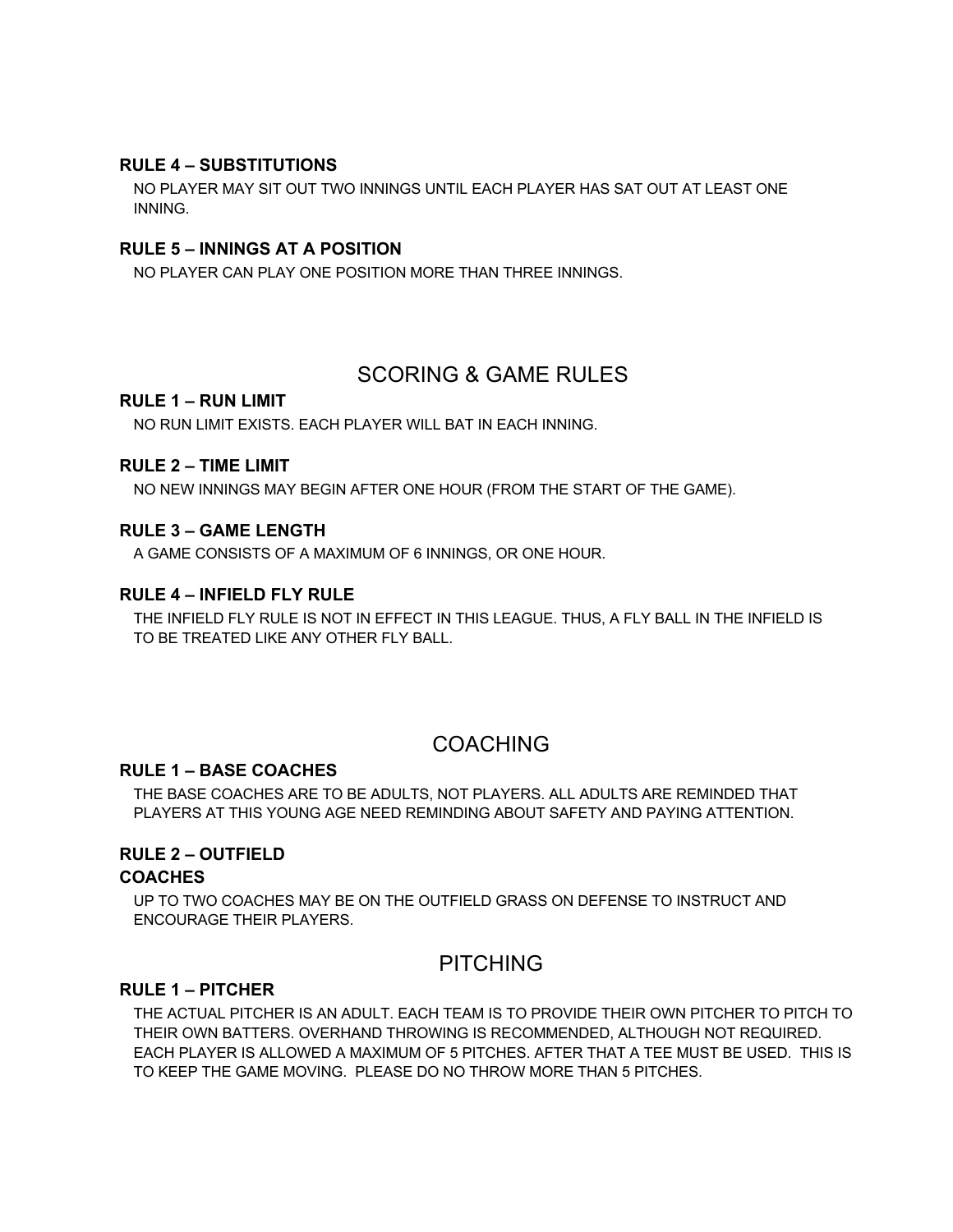#### **RULE 2 – PITCHER INTERFERENCE**

THE ADULT PITCHER MUST MAKE EVERY EFFORT TO AVOID INTERFERING WITH A BATTED BALL OR A DEFENSIVE PLAY.

IF A BATTED BALL OR A BALL THROWN TO FIRST IN AN ATTEMPT TO GET THE BATTER OUT TOUCHES THE ADULT PITCHER IN ANY WAY, THE PLAY WILL BE RULED DEAD AND TREATED AS A FOUL BALL. IF ANY OTHER THROWN BALL TOUCHES THE ADULT PITCHER, THE PLAY WILL BE RULED DEAD AND THE BASE RUNNERS SHALL BE PLACED WHERE THEY WOULD BE IF THERE WAS NO INTERFERENCE.

#### **RULE 3 – PITCHER DEFENSIVE POSITION**

ONE PLAYER IS STATIONED NEXT TO THE PITCHER'S MOUND TO DEFENSIVELY PLAY THE PITCHER'S POSITION. HE MUST BE WITHIN FIVE FEET OF THE PITCHING RUBBER WHEN THE BALL IS PITCHED, BUT NO CLOSER TO HOME PLATE THAN THE PITCHING RUBBER.

## BATTING

#### **RULE 1 – AT BAT**

THE PITCHER IS ALLOWED **FIVE PITCHES** TO THE BATTER TO ALLOW THE BATTER TO HIT THE BALL. AFTER FIVE PITCHES, IF THE BATTER HAS NOT HIT THE BALL, THE BATTER SHOULD HIT THE BALL OFF OF A BATTING TEE. DO NOT THROW MORE THAN 5 PITCHES AS THIS LEADS TO TOO MUCH STANDING AROUND FOR THE DEFENSIVE TEAM.

#### **RULE 2 – DROPPED THIRD STRIKE**

THE DROPPED THIRD STRIKE RULE IS NOT IN EFFECT.

#### **RULE 3 – BUNTING**

BUNTING IS NOT ALLOWED AND EACH BATTER MUST TAKE A FULL SWING. A BUNT OR SWINGING BUNT SHALL BE CALLED A FOUL BALL.

## BASE RUNNING

#### **RULE 1 – LEAD-OFFS**

LEADING OFF IS NOT ALLOWED. RUNNERS MAY NOT LEAVE THE BASE UNTIL THE PITCHED BALL HAS CROSSED HOME PLATE.

#### **RULE 2 – STEALING**

STEALING IS NOT PERMITTED, EVEN ON PASSED BALLS AND WILD PITCHES.

#### **RULE 3 – BASE RUNNING AFTER OVERTHROWS**

NO ADVANCE BY ANY BASE RUNNERS IS ALLOWED ON AN OVERTHROW TO ANY BASE.

#### **RULE 4 – THROWS FROM THE OUTFIELD**

RUNNERS ARE ALLOWED TO ADVANCE ONE EXTRA BASE ON A BALL HIT TO THE OUTFIELD AT THEIR OWN RISK.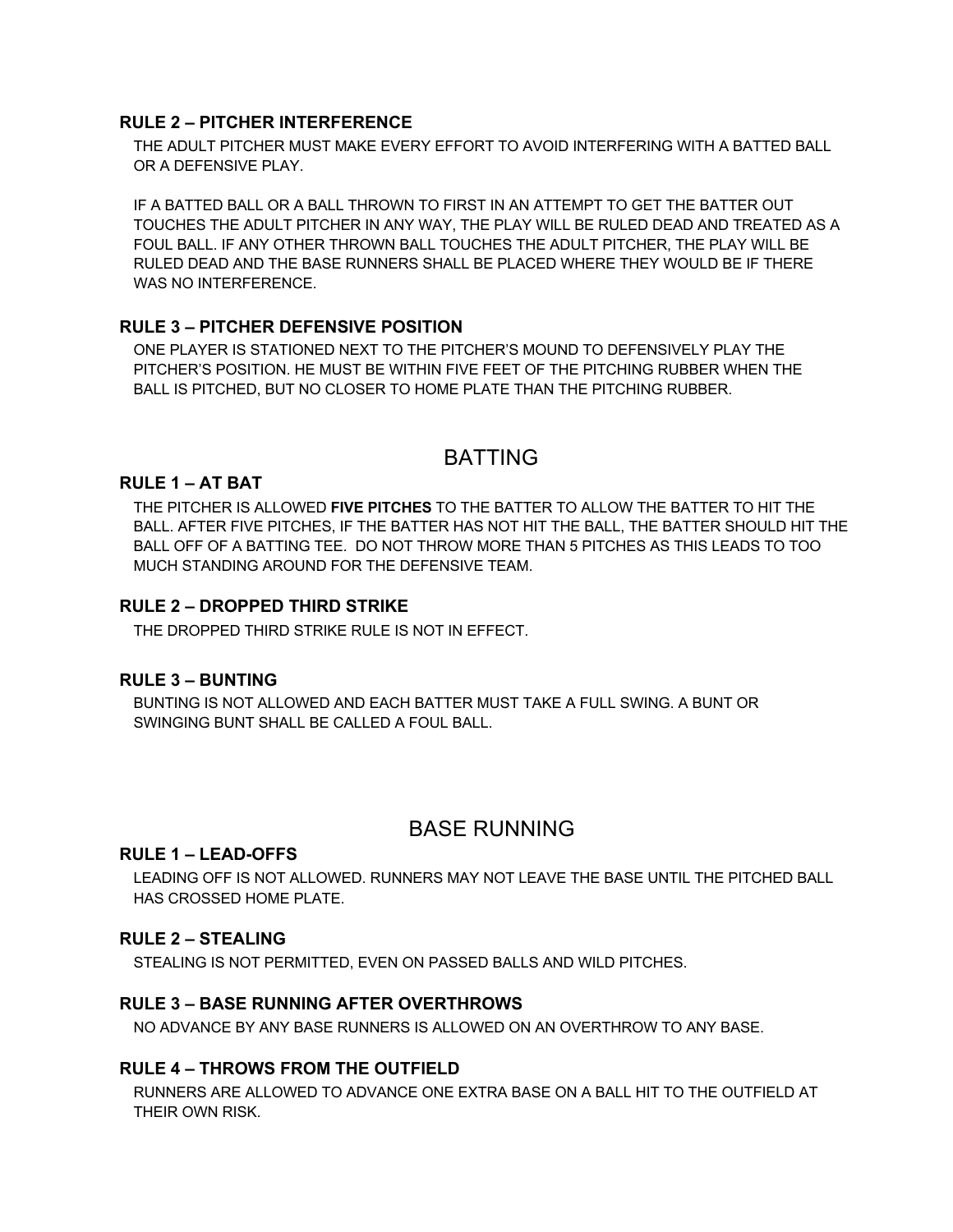#### **RULE 5 - OUTS**

WITH REGARDS TO OUTS (TAG, FORCE OUT, FLY OUT) NORNAL BASEBALL RULES APPLY AND THE PLAYER NEEDS TO EXIT THE BASES. THE PITCHER IS THE OFF OFFICIAL UMPIRE AND HIS/HER CALLS ARE FINAL.

# ALL-STAR GAME & VOTING

THERE IS NO ALL-STAR GAME OR ALL-STAR VOTING IN THIS LEAGUE.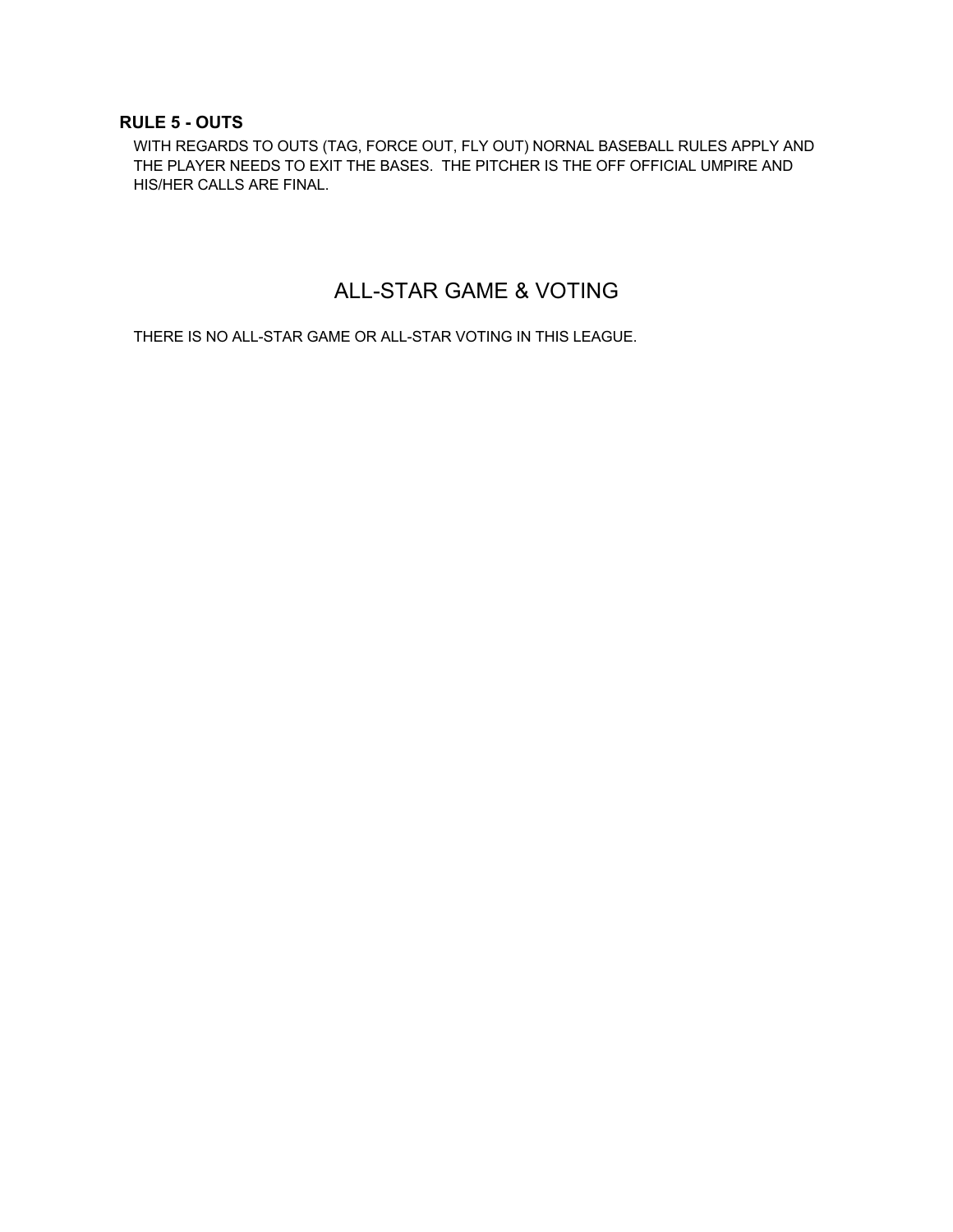# **YOUTH LEAGUE (AGES 8 & 9 – MACHINE PITCH)**

## **ELIGIBILITY**

## **RULE 1 – PLAYERS CANNOT TURN 10 PRIOR TO AUGUST 1ST OF THE NEW PLAYING SEASON.**

## PLAYER SELECTION

#### **RULE 1 – RANDOM DRAW – SPECIAL TEAM PLACEMENT REQUESTS NOT HONORED.**

## EQUIPMENT & FIELD

#### **RULE 1 – BAT SIZE LIMIT**

BATS CAN BE NO LONGER THAN 33 INCHES IN LENGTH AND NO MORE THAN 2 1/4 INCHES IN DIAMETER WITH EXCEPTION OF THE 2 5⁄8 USA STAMPED BAT

#### **RULE 2 – DISTANCE BETWEEN BASES**

THE BASES ARE 60 FEET APART.

#### **RULE 3 – PITCHER'S MOUND TO PLATE DISTANCE**

THE DISTANCE BETWEEN THE REAR POINT OF HOME PLATE AND THE FRONT SIDE OF THE PITCHING RUBBER SHALL BE 46 FEET. THE PITCHING MACHINE SHALL BE PLACED AS CLOSE TO THE PITCHING RUBBER AS POSSIBLE.

## ROSTERS & POSITIONS

#### **RULE 1 – NUMBER OF PLAYERS**

TEN PLAYERS ARE TO BE POSITIONED ON THE FIELD DEFENSIVELY. THE TENTH PLAYER IS A FOURTH OUTFIELDER.

#### **RULE 2 – OUTFIELD POSITIONS**

OUTFIELDERS ARE TO PLAY AT APPROXIMATELY THE SAME DEPTH AND EQUALLY SPACED FROM EACH OTHER.

#### **RULE 3 – INNINGS REQUIRED**

ALL PLAYERS MUST PLAY A MINIMUM OF FOUR INNINGS, WITH AT LEAST TWO INNINGS IN THE INFIELD AND AT LEAST ONE INNING IN THE OUTFIELD. FOR THE YOUTH LEAGUE ONLY, CATCHER IS **NOT** CONSIDERED AN INFIELD POSITION.

#### **RULE 4 – SUBSTITUTIONS**

NO PLAYER MAY SIT OUT TWO INNINGS UNTIL EACH PLAYER HAS SAT OUT AT LEAST ONE INNING.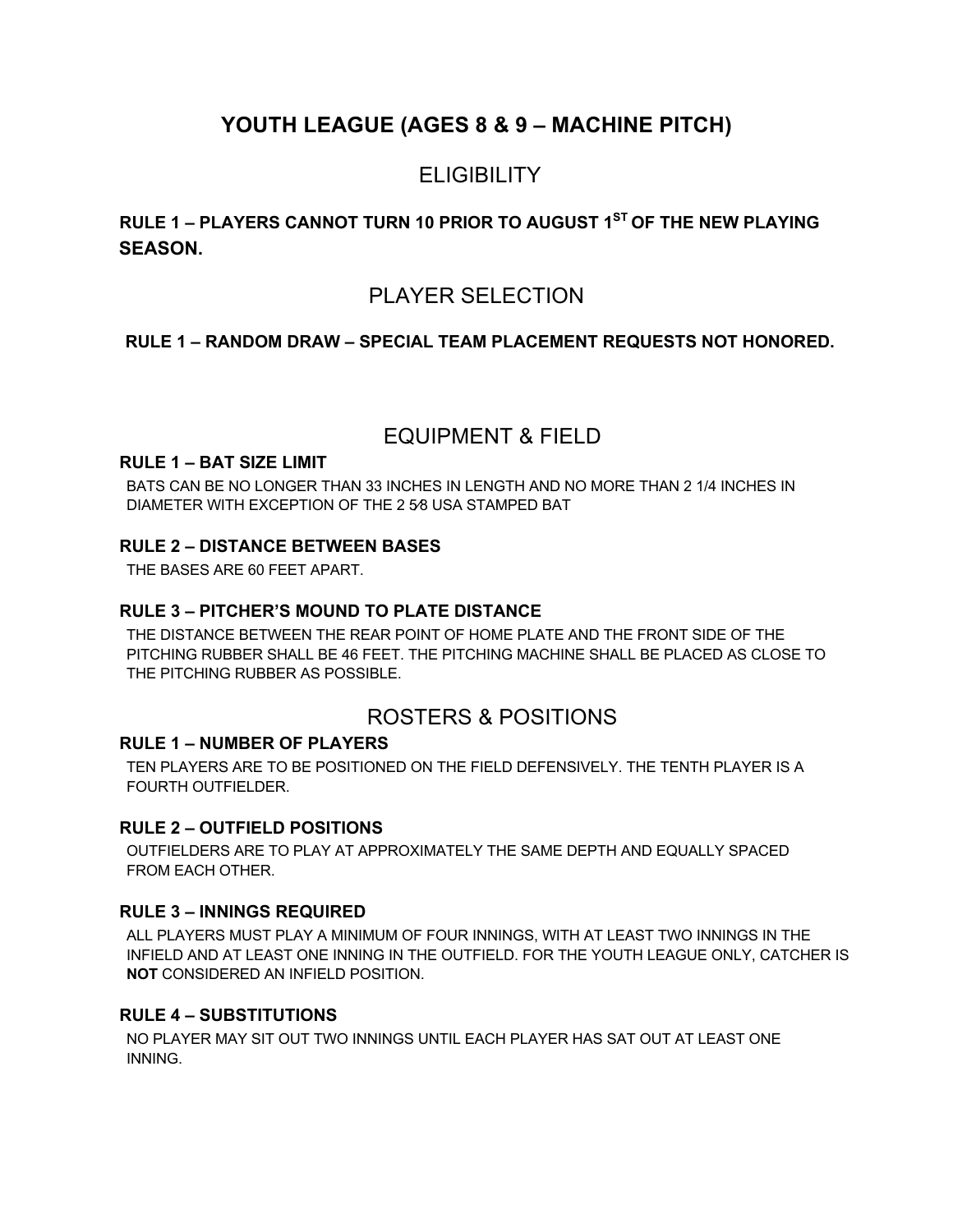#### **RULE 5 – INNINGS AT A POSITION**

NO PLAYER CAN PLAY ONE POSITION MORE THAN THREE INNINGS, UNLESS EXTRA INNINGS ARE NECESSARY, IN WHICH CASE THIS RULE IS WAIVED.

## SCORING & GAME RULES

#### **RULE 1 – RUN LIMIT**

A TEAM MAY SCORE A MAXIMUM OF SIX RUNS PER HALF INNING.

#### **RULE 2 – TIME LIMIT**

EXCEPT FOR INJURY-RELATED OR WEATHER-RELATED DELAYS, NO NEW INNINGS MAY BEGIN AFTER 1 1/2 HOURS (FROM THE START OF THE GAME.)

#### **RULE 3 – GAME LENGTH**

A GAME SHALL CONSIST OF SIX INNINGS IN DURATION, UNLESS A TEAM IS UNABLE TO CATCH UP DUE TO THE SIX RUN LIMIT. IN THAT EVENT, THE GAME IS OVER.

#### **RULE 3A – TIE GAME**

IF THE GAME IS TIED AFTER SIX COMPLETE INNINGS OR UPON REACHING THE TIME LIMIT, UP TO TWO EXTRA INNINGS CAN BE PLAYED. IF THE GAME REMAINS A TIE AFTER THAT, IT STANDS AS A TIE.

#### **RULE 3B – CALLED GAME**

IN A GAME THAT IS CALLED BY THE UMPIRE, COACHES, OR LEAGUE DIRECTOR DUE TO ADVERSE CONDITIONS, 3 COMPLETE INNINGS OR 2 1/2 INNINGS IF THE HOME TEAM IS AHEAD, CONSTITUTES A COMPLETE GAME. SEE "GENERAL RULES" 2A FOR RESUMPTION OF SUSPENDED GAMES.

#### **RULE 4 – INFIELD FLY RULE**

THE INFIELD FLY RULE IS NOT IN EFFECT. THUS, A FLY BALL IN THE INFIELD IS TO BE TREATED LIKE ANY OTHER FLY BALL.

## COACHING

#### **RULE 1 – COACHES**

BASE COACHES ARE TO BE ADULTS, NOT PLAYERS. (NEW 2022) THE DEFENSIVE TEAM MAY HAVE A COACH POSTED DOWN THE RIGHT FIELD AND LEFT FIELD LINES. THESE COACHES EXIST TO HELP PLAYERS LEARN WHAT TO DO AND NOT INFLUENCE CALLS. THEY ARE NOT ALLOWED TO YELL OUT, MAKE AN OUT SIGN, OR DISCUSS CALLS WITH UMPIRES (UNLESS THEY ARE THEY HEAD COACH AND THE OTHER HEAD COACH IS PRESENT)

## PITCHING

#### **RULE 1 – PITCHER**

A COACH OR AN ADULT FROM THE BATTING TEAM SHALL RUN THE PITCHING MACHINE. THIS PERSON WILL BE CALLED THE "FEEDER." THE FEEDER CANNOT COACH THE PLAYERS OR OTHER COACHES. A WARNING WILL BE GIVEN AND THE NEXT OCCURRENCE FROM THE SAME TEAM WILL RESULT IN THE PLAYER BEING COACHED BY THE FEEDER BEING CALLED OUT.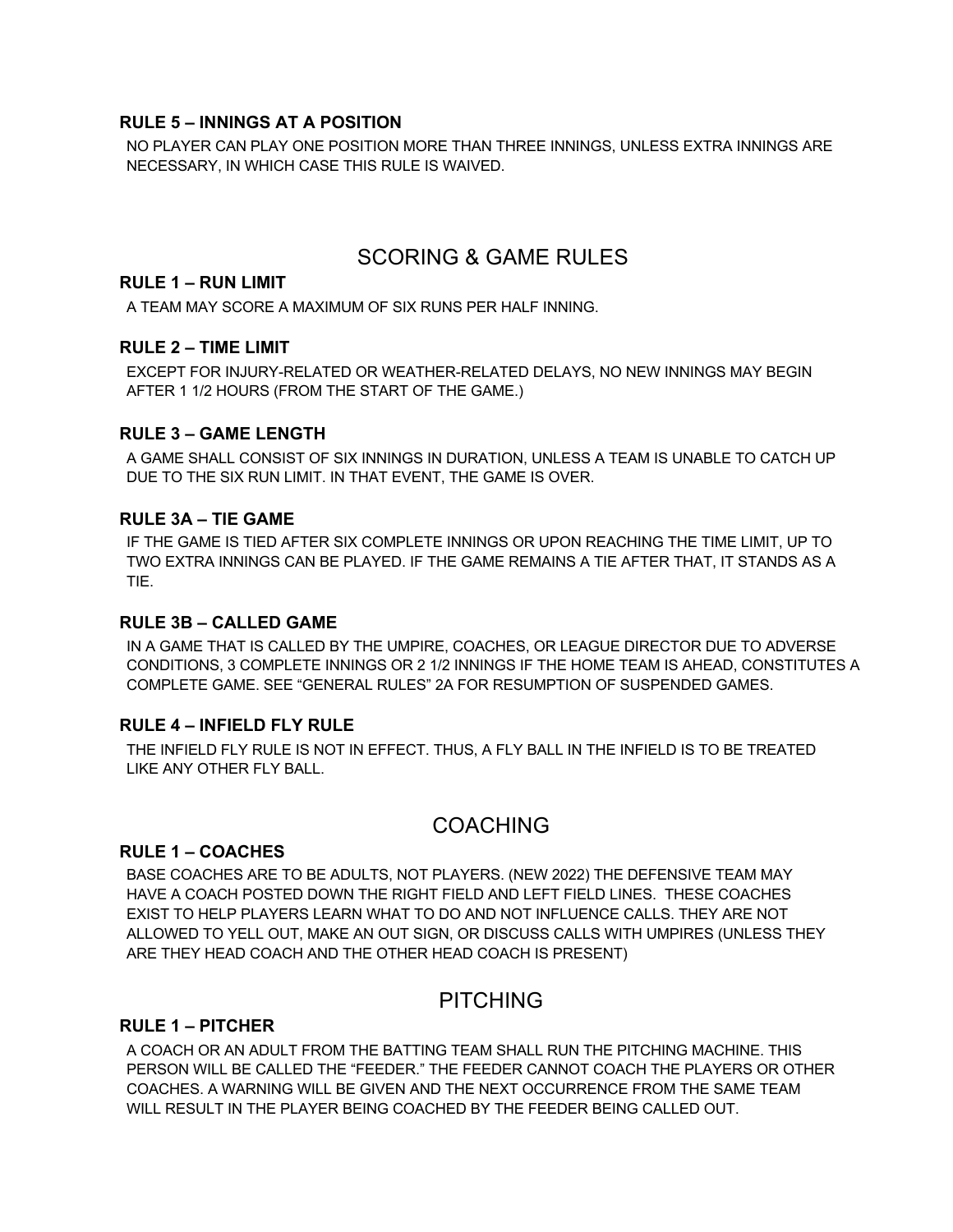#### **RULE 1A – SETTING**

THE PITCHING MACHINE SHALL BE SET AT 40 MPH OR AT A SETTING DETERMINED BY THE TVBL BOARD OF DIRECTORS.

#### **RULE 1B – PITCHING MACHINE LOADING**

PRIOR TO PLACING THE BALL INTO THE PITCHING MACHINE, THE FEEDER SHALL HOLD THE BALL UP AND SHOW IT TO THE BATTER.

#### **RULE 1C – PITCHING MACHINE MALFUNCTION**

IF THE PITCHING MACHINE FAILS, EITHER ONE OF THE COACHES OF THE HITTING TEAM OR A PARENT DESIGNATED BY THAT COACH WILL PITCH.

#### **RULE 1D – FEEDER POSITIONING**

THE FEEDER SHALL STAND SO THE MACHINE IS DIRECTLY BETWEEN THE FEEDER AND HOME PLATE. THE FEEDER IS NOT ALLOWED TO COACH BASERUNNERS OR DISCUSS/INFLUENCE CALLS. HE SHOULD HAVE NO CONVERSATION WTH THE UMPIRE (UNLESS HE IS THE HEAD COACH AND THE OTHER COACH IS PRESENT)

#### **RULE 2 – MACHINE/FEEDER INTERFERENCE**

A BATTED BALL THAT STRIKES ANY PART OF THE PITCHING MACHINE OR THE FEEDER IS DEEMED A SINGLE AND THE BALL SHALL BE RULED DEAD. ANY OTHER BASE RUNNERS SHALL ADVANCE ONE BASE. THE POWER CORD IS DEEMED PART OF THE PITCHING MACHINE.

#### **RULE 3 – PITCHER DEFENSIVE POSITION**

ONE PLAYER IS STATIONED NEXT TO THE PITCHER'S MOUND TO DEFENSIVELY PLAY THE PITCHER'S POSITION. HE MUST BE WITHIN FIVE FEET OF THE PITCHING MACHINE WHEN THE BALL IS PITCHED, BUT NO CLOSER TO HOME PLATE THAN THE PITCHING MACHINE. HE CAN MOVE FROM ONE SIDE OF THE RUBBER TO THE OTHER.

## BATTING

#### **RULE 1 – AT BAT**

THE BATTER MUST HIT THE BALL OR STRIKE OUT. NO WALKS ARE GIVEN DUE TO A BASE ON BALLS OR GETTING HIT BY A PITCH. HOWEVER, THE PLATE UMPIRE SHALL STILL CALL BALLS AND STRIKES ON ALL PITCHES, WITH A CALL OF "BALL" BEING CONSIDERED A "NO PITCH."

#### **RULE 2 – DROPPED THIRD STRIKE**

THE DROPPED THIRD STRIKE RULE IS NOT IN EFFECT. THEREFORE, THE BATTER IS OUT ON THE THIRD STRIKE REGARDLESS OF WHETHER OR NOT THE PITCH IS LEGALLY CAUGHT BY THE CATCHER.

#### **RULE 3 – BUNTING**

BUNTING IS ALLOWED.

#### **RULE 4 – PITCH HITS GROUND IN FRONT OF PLATE**

A PITCH THROWN BY THE MACHINE (OR COACH) THAT HITS THE GROUND IN FRONT OF THE PLATE IS A DEAD BALL AND CONSIDERED A "NO PITCH" REGARDLESS OF WHETHER OR NOT THE BATTER SWINGS AND MISSES, HITS THE BALL OR IS HIT BY THE PITCH.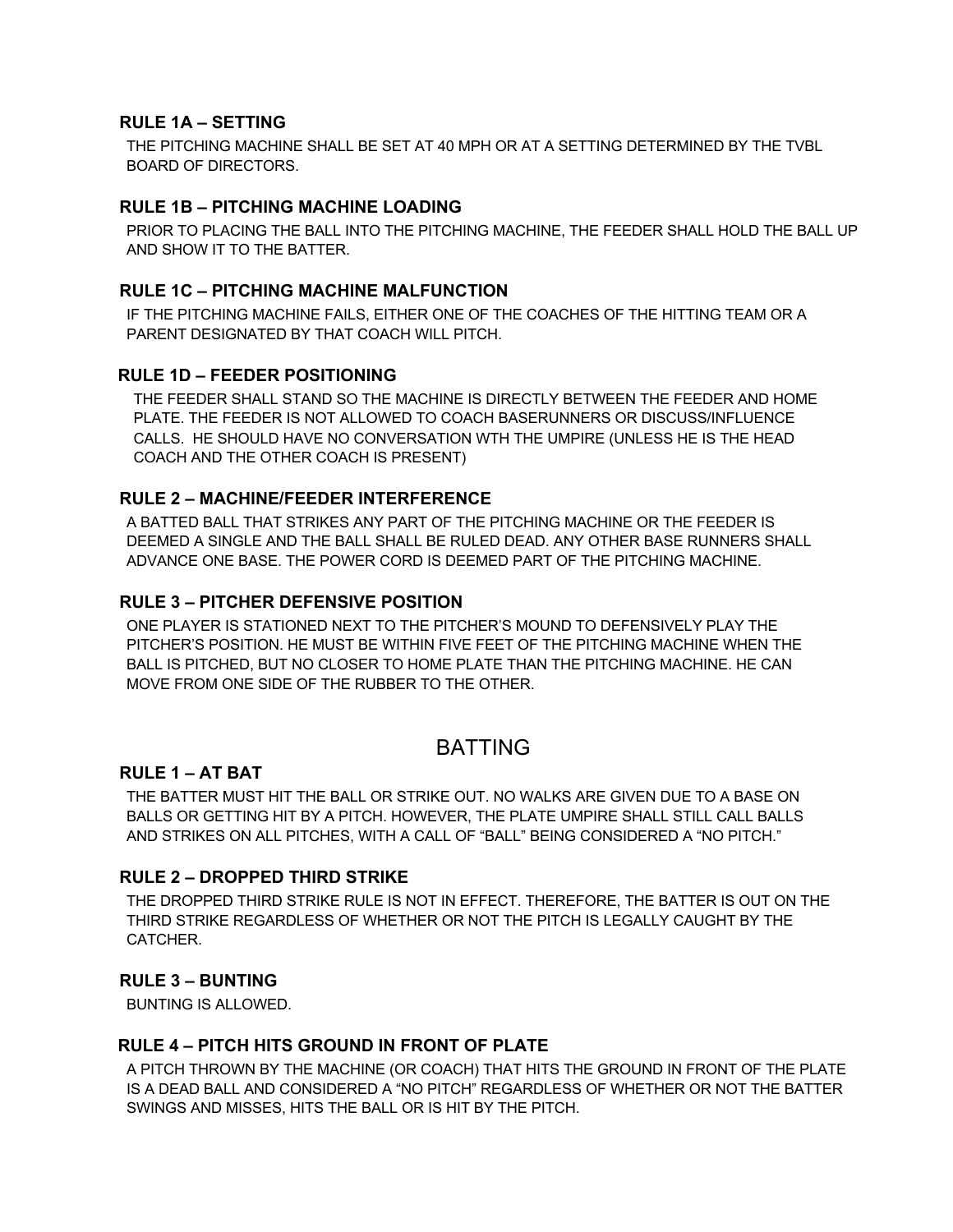## BASE RUNNING

#### **RULE 1 – LEAD-OFFS**

LEADING OFF IS NOT ALLOWED. RUNNERS MAY NOT LEAVE THE BASE UNTIL THE PITCHED BALL HAS CROSSED HOME PLATE.

#### **RULE 1A – PENALTY FOR LEAVING BASE EARLY**

A RUNNER LEAVING EARLY WILL BE SENT BACK AND GIVEN A TEAM WARNING THE FIRST TIME. SUBSEQUENT VIOLATIONS BY THE SAME TEAM SHALL RESULT IN THE RUNNER LEAVING EARLY BEING CALLED OUT. IF THE PITCH HAS BEEN DELIVERED, IT SHALL BE RULED A "NO PITCH" WITH NO ADVANCE OF BASE RUNNERS. A VIOLATION BY ONE BASE RUNNER SHALL NOT AFFECT OTHER BASE RUNNERS.

#### **RULE 2 – STEALING**

STEALING IS NOT PERMITTED, EVEN ON PASSED BALLS AND WILD PITCHES.

#### **RULE 3 – BASE RUNNING AFTER OVERTHROWS**

BASE RUNNERS MAY NOT ADVANCE ON AN OVERTHROW AFTER THE BALL IS SECURED IN THE INFIELD. "SECURED" IS DEFINED AS ANY PLAYER HAVING THE BALL IN HAND OR GLOVE. AN OVERTHROW TO ANY BASE AFTER THE BALL WAS SECURED IN THE INFIELD SHALL RESULT A DEAD BALL.

#### **RULE 4 – THROWS FROM THE OUTFIELD**

ONCE A BALL THROWN FROM THE OUTFIELD IS SECURED IN THE INFIELD, RUNNERS ARE ALLOWED TO PURSUE ONLY THAT BASE TO WHICH THEY WERE HEADING. "SECURED" IS DEFINED AS ANY PLAYER HAVING THE BALL IN HAND OR GLOVE.

#### **RULE 5 – SPECIAL BASE RUNNING RULE FOR POOL FIELD**

A BALL HIT INTO THE WOODS AT THE POOL FIELD WILL BE A LIVE BALL UNLESS IT CANNOT IMMEDIATELY BE FOUND. (THE FIELDER SHOULD RAISE HIS HAND). IN THAT EVENT, THE BALL SHALL BE RULED DEAD AND THE RUNNER MAY PROCEED TO THE BASE HE IS RUNNING TO BUT CANNOT ADVANCE FURTHER

## DOUBLEHEADERS

WHEN NECESSARY, THE EARLY GAME OF AN EVENING DOUBLEHEADER SHALL START AT 5:30 P.M. UNLESS OTHERWISE NOTED ON THE SCHEDULE. IN SUCH GAMES, NO NEW INNING SHALL START AFTER 7:00 P.M. A GAME THAT IS CALLED DUE TO TIME WHEN TIED SHALL STAND AS AN OFFICIAL TIE.

DUE TO THE TIME OF DAY, THE TEAMS PLAYING THE SECOND GAME OF A DOUBLEHEADER SHOULD WARM UP OFF THE FIELD. THE SECOND GAME STARTS AT 7:00 P.M. OR IMMEDIATELY FOLLOWING THE EARLY GAME, SO THERE MAY NOT BE TIME FOR INFIELD PRACTICE.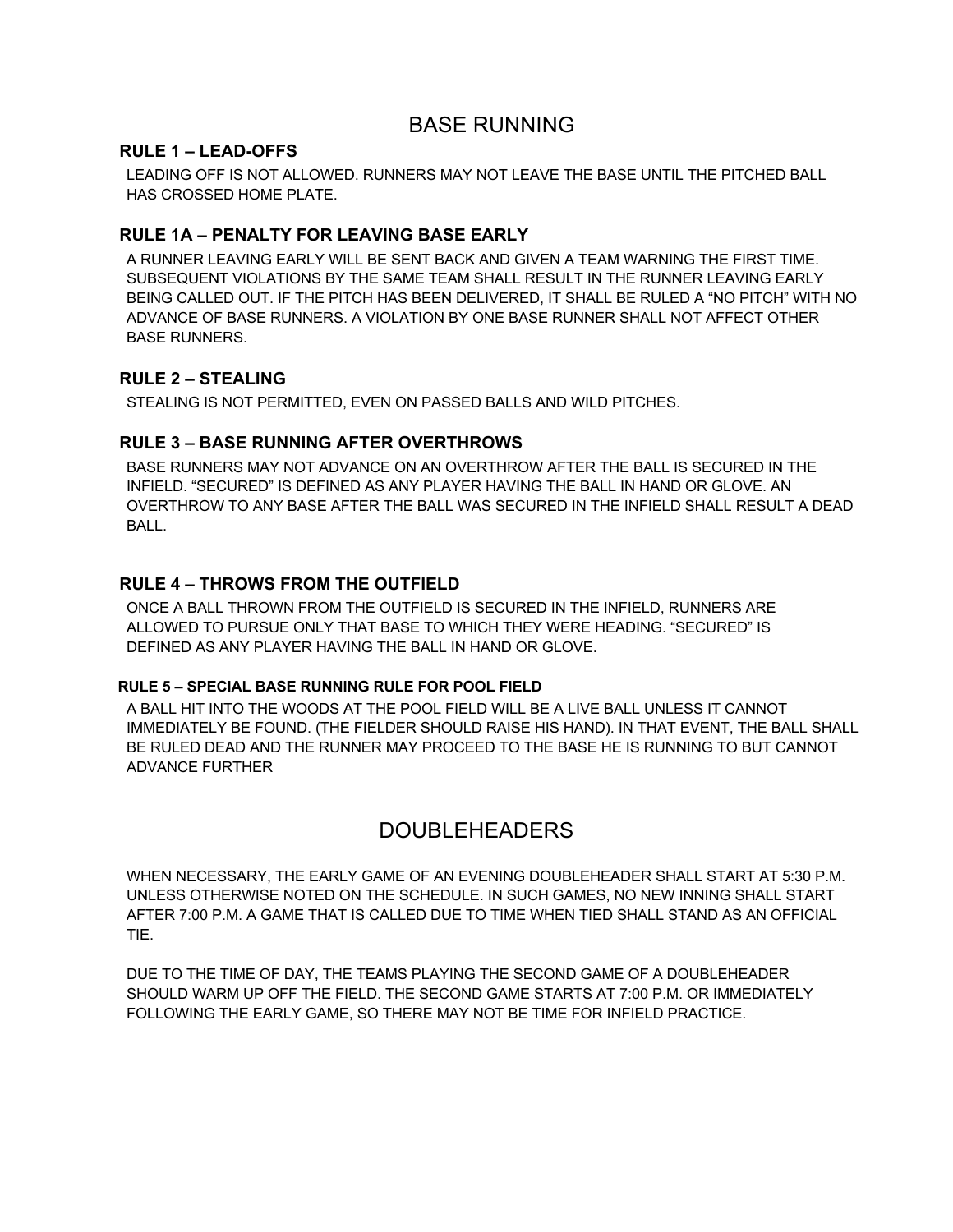## **ROOKIE LEAGUE (AGE 10– KID PITCH)**

## **ELIGIBILITY**

## **RULE 1 – PLAYERS CANNOT TURN 11 PRIOR TO AUGUST 1ST OF THE NEW PLAYING SEASON.**

## PLAYER SELECTION

**RULE 1 – PLAYERS ARE DRAFTED BY COACHES AFTER EVALUATION. A RANDOM DRAWING WILL BE CONDUCTED FOR PLAYERS WHO DO NOT ATTEND THE SCHEDULED PLAYER EVALUATION OR AT THE DISCRETION OF THE BOARD BE DISCUSSED WITH ALL COACHES BEFORE THE DRAFT AND BE INCLUDED IN THE DRAFT PROCESS.** 

### EQUIPMENT & FIELD

#### **RULE 1 – BAT SIZE LIMIT**

ANY USA STAMPED BAT MAY BE USED. ANY USSSA/1.15 BPF BAT CANNOT HAVE A BAT DIAMETER GREATER THAN 2 ¼ .

#### **RULE 2 – DISTANCE BETWEEN**

#### **BASES**

THE BASES ARE 60 FEET APART.

#### **RULE 3 – PITCHER'S MOUND TO PLATE DISTANCE**

THE DISTANCE BETWEEN THE REAR POINT OF HOME PLATE AND THE FRONT SIDE OF THE PITCHING RUBBER SHALL BE 46 FEET.

## ROSTERS & POSITIONS

#### **RULE 1 – NUMBER OF PLAYERS**

TEN PLAYERS ARE TO BE POSITIONED ON THE FIELD DEFENSIVELY. THE TENTH PLAYER IS A FOURTH OUTFIELDER.

#### **RULE 2 – OUTFIELD POSITIONS**

OUTFIELDERS ARE TO PLAY AT APPROXIMATELY THE SAME DEPTH AND EQUALLY SPACED FROM EACH OTHER.

#### **RULE 3 – INNINGS REQUIRED**

ALL PLAYERS MUST PLAY A MINIMUM OF FOUR INNINGS, WITH AT LEAST TWO INNINGS IN THE INFIELD AND AT LEAST ONE INNING IN THE OUTFIELD. IF PITCHING AND REMOVED, THE PLAYER MUST BE PLACED AT INFIELD POSITION FOR THE INNING TO COUNT AS AN "INFIELD INNING".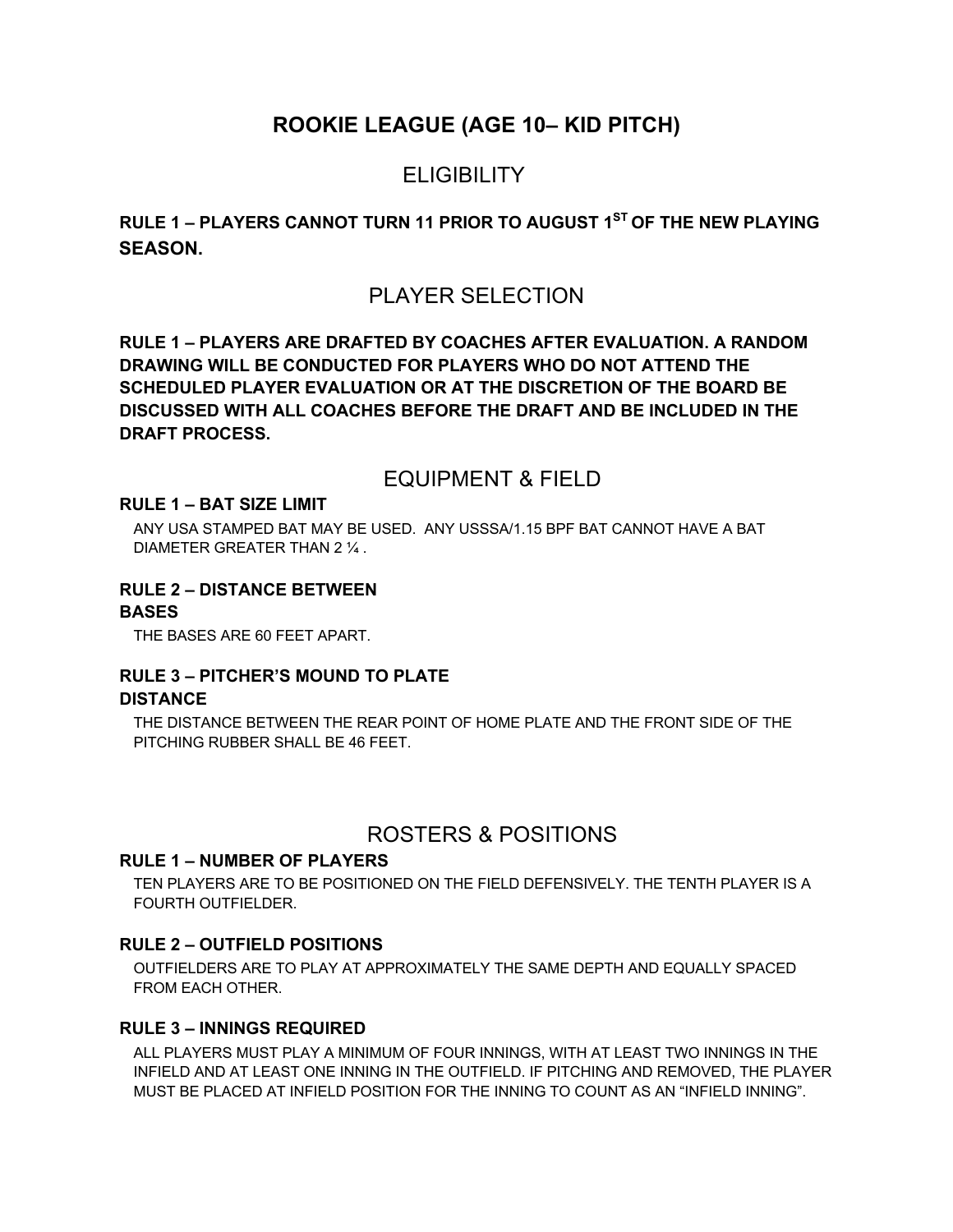#### **RULE 4 – SUBSTITUTIONS**

NO PLAYER MAY SIT OUT TWO INNINGS UNTIL EACH PLAYER HAS SAT OUT AT LEAST ONE INNING.

#### **RULE 5 – INNINGS AT A POSITION**

NO PLAYER CAN PLAY ONE POSITION MORE THAN THREE INNINGS, UNLESS EXTRA INNINGS ARE NECESSARY, IN WHICH CASE THIS RULE IS WAIVED.

#### **RULE 6 – CATCHING**

A CATCHER MAY CATCH A MAXIMUM OF FOUR INNINGS IN A REGULATION GAME, BUT NOT MORE THAN THREE CONSECUTIVE INNINGS. ONE FULL INNING'S REST IS REQUIRED AFTER THREE CONSECUTIVE INNINGS OF CATCHING. IF EXTRA INNINGS ARE REQUIRED, THE FOUR INNINGS MAXIMUM IS WAIVED.

## SCORING & GAME RULES

#### **RULE 1 – RUN LIMIT**

A TEAM MAY SCORE A MAXIMUM OF SIX RUNS PER HALF INNING.

#### **RULE 2 – TIME LIMIT**

EXCEPT FOR INJURY-RELATED OR WEATHER-RELATED DELAYS, NO NEW INNINGS MAY BEGIN AFTER 2 HOURS (FROM THE START OF THE GAME.)

#### **RULE 3 – GAME LENGTH**

A GAME SHALL CONSIST OF SIX INNINGS IN DURATION, UNLESS A TEAM IS UNABLE TO CATCH UP DUE TO THE SIX RUN LIMIT. IN THAT EVENT, THE GAME IS OVER.

#### **RULE 3A – TIE GAME**

IF THE GAME IS TIED AFTER SIX COMPLETE INNINGS OR UPON REACHING THE TIME LIMIT, UP TO TWO EXTRA INNINGS CAN BE PLAYED. IF THE GAME REMAINS A TIE AFTER THAT, IT STANDS AS A TIE.

#### **RULE 3B – CALLED GAME**

IN A GAME THAT IS CALLED BY THE UMPIRE, COACHES, OR LEAGUE DIRECTOR DUE TO ADVERSE CONDITIONS, 3 COMPLETE INNINGS OR 2 1/2 INNINGS IF THE HOME TEAM IS AHEAD, CONSTITUTES A COMPLETE GAME. SEE "GENERAL RULES" 2A FOR RESUMPTION OF SUSPENDED GAMES.

#### **RULE 4 – INFIELD FLY RULE**

THE INFIELD FLY RULE IS IN EFFECT.

#### **RULE 4A – INFIELD FLY RULE EXPLAINED**

THE INFIELD FLY RULE APPLIES WHEN A FLY BALL IS HIT IN OR NEAR THE INFIELD AND THERE ARE RUNNERS ON FIRST AND SECOND, OR FIRST, SECOND, AND THIRD AND THERE ARE LESS THAN TWO OUTS. THE UMPIRE IN HIS JUDGMENT SHALL CALL THE INFIELD FLY RULE. ONCE CALLED, THE BATTER IS OUT WHETHER OR NOT THE FIELDER CATCHES THE BALL. IN THE EVENT THE FIELDER DROPS THE BALL, RUNNERS MAY ADVANCE AT THEIR OWN RISK.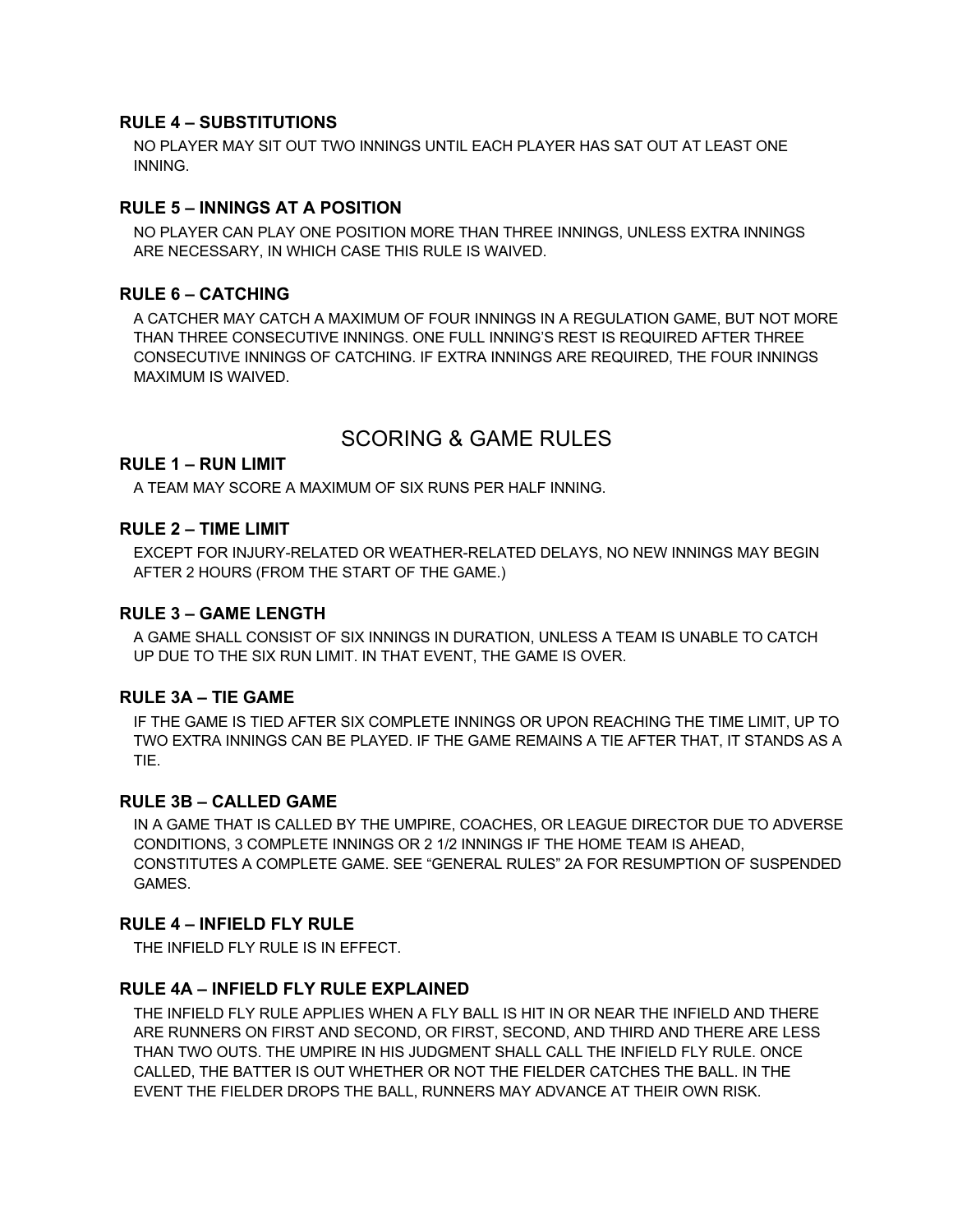## COACHING

#### **RULE 1 – COACHES**

BASE COACHES ARE TO BE ADULTS, NOT PLAYERS.

## PITCHING

#### **RULE 1 – PITCHER DURATION**

NO PITCHER MAY PITCH MORE THAN SIX CONSECUTIVE OUTS IN ONE GAME. HE MAY NOT PITCH IN MORE THAN 3 INNINGS IN ONE GAME, OR MORE THAN SIX INNNINGS IN A WEEK IN ONE CALENDAR WEEK.(STARTING ON SUNDAY). AN INNING IS DEFINED AS ONE PITCH IN AN INNING.

EXAMPLE: IF A PITCHER ENTERS THE GAME BUT DOES NOT RECORD AN OUT BEFORE THE RUN LIMIT IS REACHED, THE PLAYER MAY PITCH THE NEXT TWO INNINGS.

#### **RULE 2 – PITCHING AND INFIELD INNINGS**

FOR PURPOSES OF OUTFIELD/INFIELD INNINGS, ONE PITCH TO A BATTER DOES EQUAL AN INNING IN THE INFIELD.

#### **RULE 3 – PITCHER INS AND OUTS**

A PITCHER, ONCE REMOVED AS A PITCHER, MAY NOT PITCH AGAIN IN THE SAME GAME.

#### **RULE 4 – BEAN BALLS**

A PITCHER THAT HITS THREE BATTERS IN A GAME SHALL BE REMOVED FROM FURTHER PITCHING IN THAT GAME.

#### **RULE 5 – PITCHER VISITS**

A COACH MAY VISIT A PITCHER TWICE PER GAME. UPON THE THIRD VISIT, THE PITCHER MUST BE REMOVED. A VISIT DUE TO AN INJURY DOES NOT COUNT AS AN OFFICIAL VISIT.

#### **RULE 6 – BALKS**

NO BALKS ARE CALLED. THE UMPIRE MAY CALL A "NO PITCH" RESULTING IN A DEAD BALL.

## BATTING

#### **RULE 1 – DROPPED THIRD STRIKE**

THE DROPPED THIRD STRIKE RULE IS NOT IN EFFECT. THEREFORE, THE BATTER IS OUT ON THE THIRD STRIKE REGARDLESS OF WHETHER OR NOT THE PITCH IS LEGALLY CAUGHT BY THE CATCHER.

#### **RULE 3 – BUNTING**

BUNTING IS ALLOWED.

#### **RULE 4 – PITCH HITS GROUND IN FRONT OF PLATE AND HITS THE BATTER**

A PITCH THROWN BY THE PITCHER THAT HITS THE GROUND BEFORE THE PLATE AND HITS THE BATTER IS A HIT BY PITCH AND BECOMES A DEAD BALL. FIRST BASE IS AWARDED AND THE RUNNERS ADVANCE ACCORDINGLY. THIS RULE RELATES ONLY TO A HIT BATTER. IF THE BATTER SWINGS AND MISSES OR HITS THE BALL IT IS A STRIKE, HIT OR FOUL AS APPROPRIATE.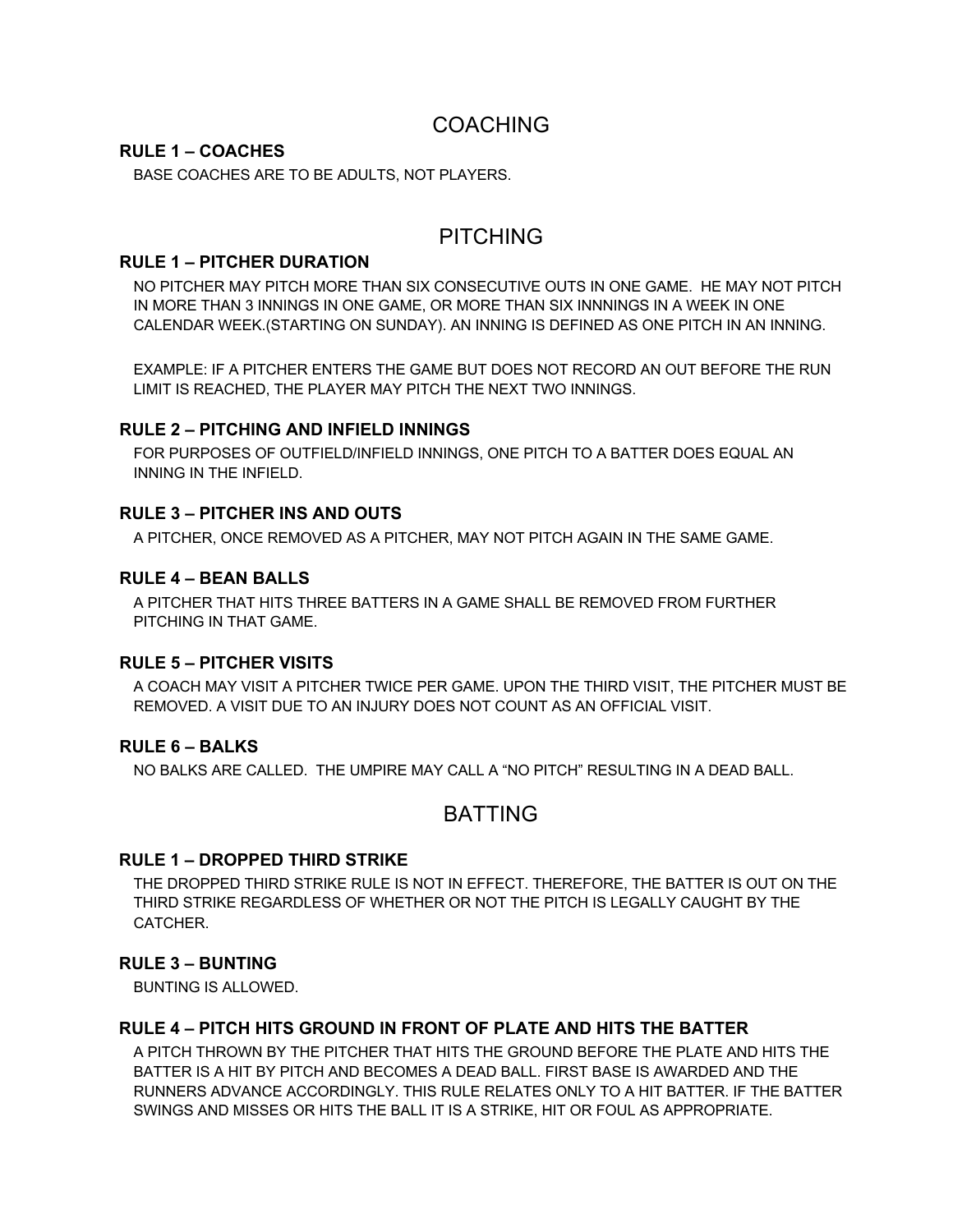## BASE RUNNING

#### **RULE 1 – LEAD-OFFS**

LEADING OFF IS NOT ALLOWED. RUNNERS MAY NOT LEAVE THE BASE UNTIL THE PITCHED BALL HAS CROSSED HOME PLATE.

#### **RULE 1A – PENALTY FOR LEAVING BASE EARLY**

A RUNNER LEAVING EARLY WILL BE SENT BACK AND GIVEN A TEAM WARNING THE FIRST TIME. SUBSEQUENT VIOLATIONS BY THE SAME TEAM SHALL RESULT IN THE RUNNER LEAVING EARLY BEING CALLED OUT. IF THE PITCH HAS BEEN DELIVERED, IT SHALL BE RULED A "NO PITCH" WITH NO ADVANCE OF BASE RUNNERS. A VIOLATION BY ONE BASE RUNNER SHALL NOT AFFECT OTHER BASE RUNNERS.

#### **RULE 2 – STEALING**

PRIOR TO MID SEASON NO STEALING IS PERMITTED. AT MID SEASON (AS DESIGNATED BY TVBL) STEALING OF ALL BASES IS ALLOWED WITHIN THE PARAMETERS OF THE "NO LEAD-OFF" RULE. THE LONE EXCEPTION IS NO STEALING OF HOME (INCLUDING AN OVER THROW TO 3<sup>RD</sup> FOR A PLAYER STEALING THIS BASE).

#### **RULE 3 – BASE RUNNING AFTER OVERTHROWS**

GENERAL RULES APPLY FOR BALLS OUT OF PLAY.

## DOUBLEHEADERS

WHEN NECESSARY, THE EARLY GAME OF AN EVENING DOUBLEHEADER SHALL START AT 5:30 P.M. UNLESS OTHERWISE NOTED ON THE SCHEDULE. IN SUCH GAMES, NO NEW INNING SHALL START AFTER 7:00 P.M. A GAME THAT IS CALLED DUE TO TIME WHEN TIED SHALL STAND AS AN OFFICIAL TIE.

DUE TO THE TIME OF DAY, THE TEAMS PLAYING THE SECOND GAME OF A DOUBLEHEADER SHOULD WARM UP OFF THE FIELD. THE SECOND GAME STARTS AT 7:00 P.M. OR IMMEDIATELY FOLLOWING THE EARLY GAME,, SO THERE MAY NOT BE TIME FOR INFIELD PRACTICE.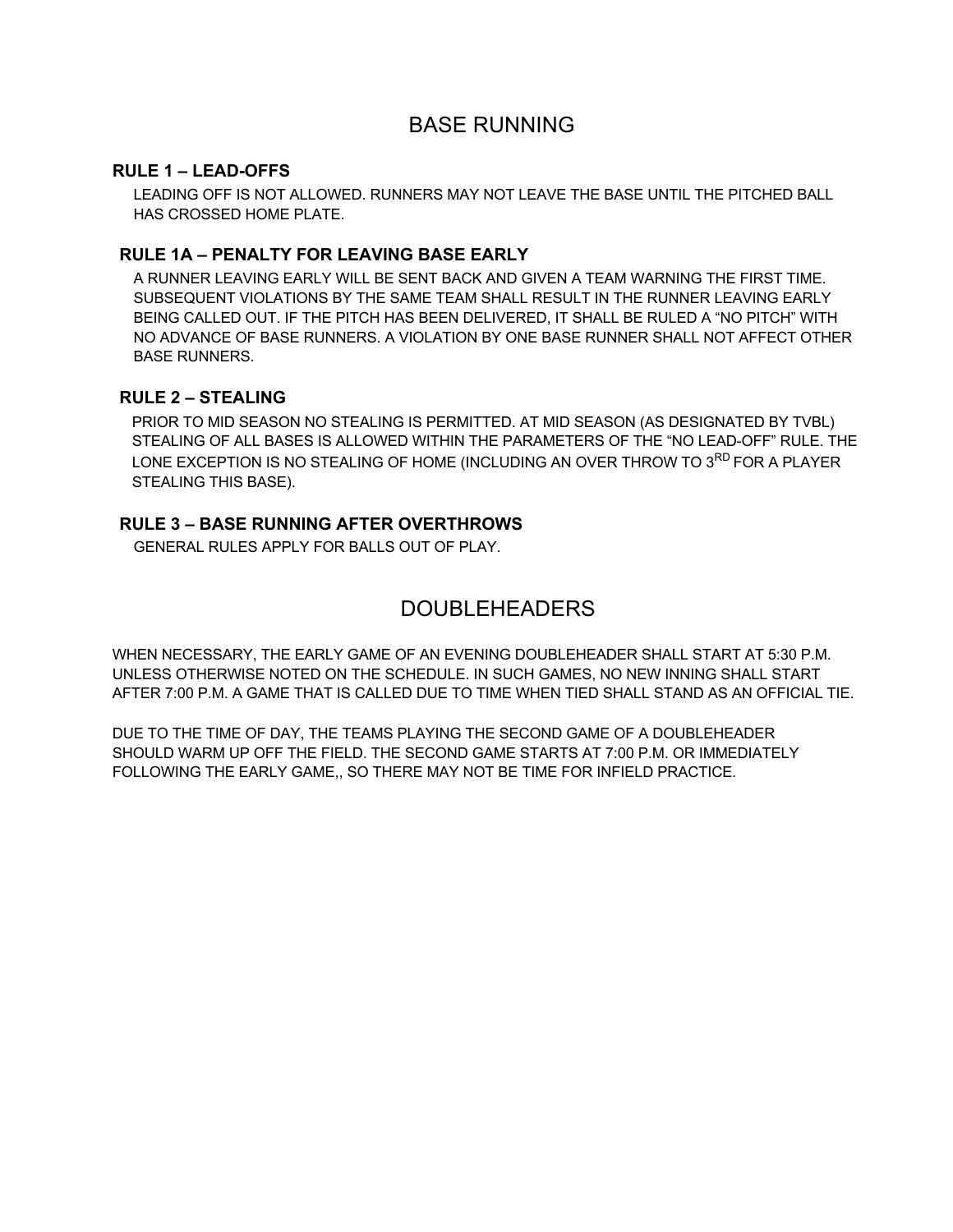## **MINOR LEAGUE (AGE 11 – KID PITCH)**

## **ELIGIBILITY**

### **RULE 1 – PLAYERS CANNOT TURN 12 PRIOR TO AUGUST 1ST OF THE NEW PLAYING**  SEASON.

## PLAYER SELECTION

**RULE 1 – PLAYERS ARE DRAFTED BY COACHES AFTER EVALUATION.** *A RANDOM DRAWING WILL BE CONDUCTED FOR PLAYERS WHO DO NOT ATTEND THE SCHEDULED PLAYER EVALUATION* **OR AT THE DISCRETION OF THE BOARD BE DISCUSSED WITH ALL COACHES BEFORE THE DRAFT AND BE INCLUDED IN THE DRAFT PROCESS***.* 

## EQUIPMENT & FIELD

#### **RULE 1 – BAT SIZE LIMIT**

ANY USA STAMPED BAT MAY BE USED. ANY USSSA/1.15 BPF BAT CANNOT HAVE A BAT DIAMETER GREATER THAN 2 ¼ .

#### **RULE 2 – DISTANCE BETWEEN BASES**

THE BASES ARE 60 FEET APART.

#### **RULE 3 – PITCHER'S MOUND TO PLATE DISTANCE**

THE DISTANCE BETWEEN THE REAR POINT OF HOME PLATE AND THE FRONT SIDE OF THE PITCHING RUBBER SHALL BE 46 FEET.

## ROSTERS & POSITIONS

#### **RULE 1 – NUMBER OF PLAYERS**

TEN PLAYERS ARE TO BE POSITIONED ON THE FIELD DEFENSIVELY. THE TENTH PLAYER IS A FOURTH OUTFIELDER.

#### **RULE 2 – OUTFIELD POSITIONS**

OUTFIELDERS ARE TO PLAY AT APPROXIMATELY THE SAME DEPTH AND EQUALLY SPACED FROM EACH OTHER.

#### **RULE 3 – INNINGS REQUIRED**

ALL PLAYERS MUST PLAY A MINIMUM OF FOUR INNINGS, WITH AT LEAST TWO INNINGS IN THE INFIELD AND AT LEAST ONE INNING IN THE OUTFIELD. IF PITCHING AND REMOVED, THE PLAYER MUST BE PLACED AT INFIELD POSITION FOR THE INNING TO COUNT AS AN "INFIELD INNING".

#### **RULE 4 – SUBSTITUTIONS**

NO PLAYER MAY SIT OUT 2 INNINGS UNTIL EACH PLAYER HAS SAT OUT AT LEAST 1 INNING.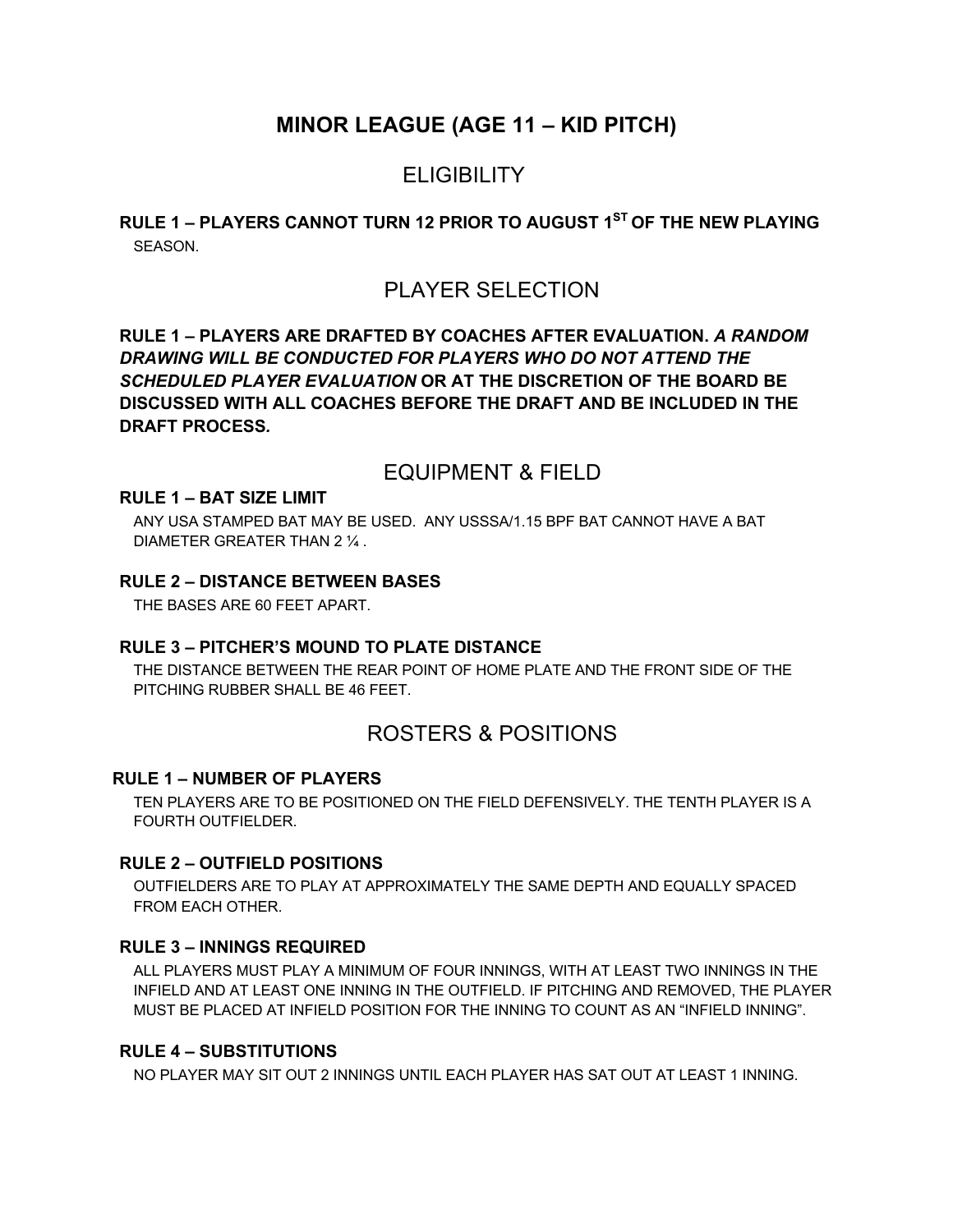#### **RULE 5 – INNINGS AT A POSITION**

NO PLAYER OTHER THAN THE CATCHER CAN PLAY ONE POSITION MORE THAN THREE INNINGS, UNLESS EXTRA INNINGS ARE NECESSARY, IN WHICH CASE THIS RULE IS WAIVED.

#### **RULE 6 – CATCHING**

A CATCHER MAY CATCH A MAXIMUM OF FOUR INNINGS IN A REGULATION GAME, BUT NOT MORE THAN THREE CONSECUTIVE INNINGS. ONE FULL INNING'S REST IS REQUIRED AFTER THREE CONSECUTIVE INNINGS OF CATCHING. IF EXTRA INNINGS ARE REQUIRED, THE FOUR INNINGS MAXIMUM IS WAIVED.

## SCORING & GAME RULES

#### **RULE 1 – RUN LIMIT/MERCY RULE**

EIGHT RUN LIMIT PER INNING. FIVE COMPLETE INNINGS (4 1/2 INNINGS IF THE HOME TEAM IS AHEAD) CONSTITUTES A COMPLETE GAME IF EITHER TEAM IS AHEAD BY NIINE OR MORE RUNS. THE HOME TEAM IS ENTITLED TO LAST AT BAT.

#### **RULE 2 – TIME LIMIT**

EXCEPT FOR INJURY-RELATED OR WEATHER-RELATED DELAYS, NO NEW INNINGS MAY BEGIN AFTER 2 HOURS (FROM THE START OF THE GAME.)

#### **RULE 3 – GAME LENGTH**

A GAME SHALL CONSIST OF SIX FULL INNINGS.

#### **RULE 3A – TIE GAME**

IF THE GAME IS TIED AFTER SIX COMPLETE INNINGS OR UPON REACHING THE TIME LIMIT, UP TO TWO EXTRA INNINGS CAN BE PLAYED. IF THE GAME REMAINS A TIE AFTER THAT, IT STANDS AS A TIE.

#### **RULE 3B – CALLED GAME**

IN A GAME THAT IS CALLED BY THE UMPIRE, COACHES, OR LEAGUE DIRECTOR DUE TO ADVERSE CONDITIONS, 3 COMPLETE INNINGS OR 2 1/2 INNINGS IF THE HOME TEAM IS AHEAD, CONSTITUTES A COMPLETE GAME. SEE "GENERAL RULES" 2A FOR RESUMPTION OF SUSPENDED GAMES.

#### **RULE 4 – INFIELD FLY RULE**

THE INFIELD FLY RULE IS IN EFFECT.

#### **RULE 4A – INFIELD FLY RULE EXPLAINED**

THE INFIELD FLY RULE APPLIES WHEN A FLY BALL IS HIT IN OR NEAR THE INFIELD AND THERE ARE 1)RUNNERS ON FIRST AND SECOND BASE, OR 2) THE BASES ARE THERE ARE LESS THAN TWO OUTS. THE UMPIRE IN HIS JUDGMENT SHALL CALL THE INFIELD FLY RULE. ONCE CALLED, THE BATTER IS OUT WHETHER OR NOT THE FIELDER CATCHES THE BALL. IN THE EVENT THE FIELDER DROPS THE BALL, RUNNERS MAY ADVANCE AT THEIR OWN RISK.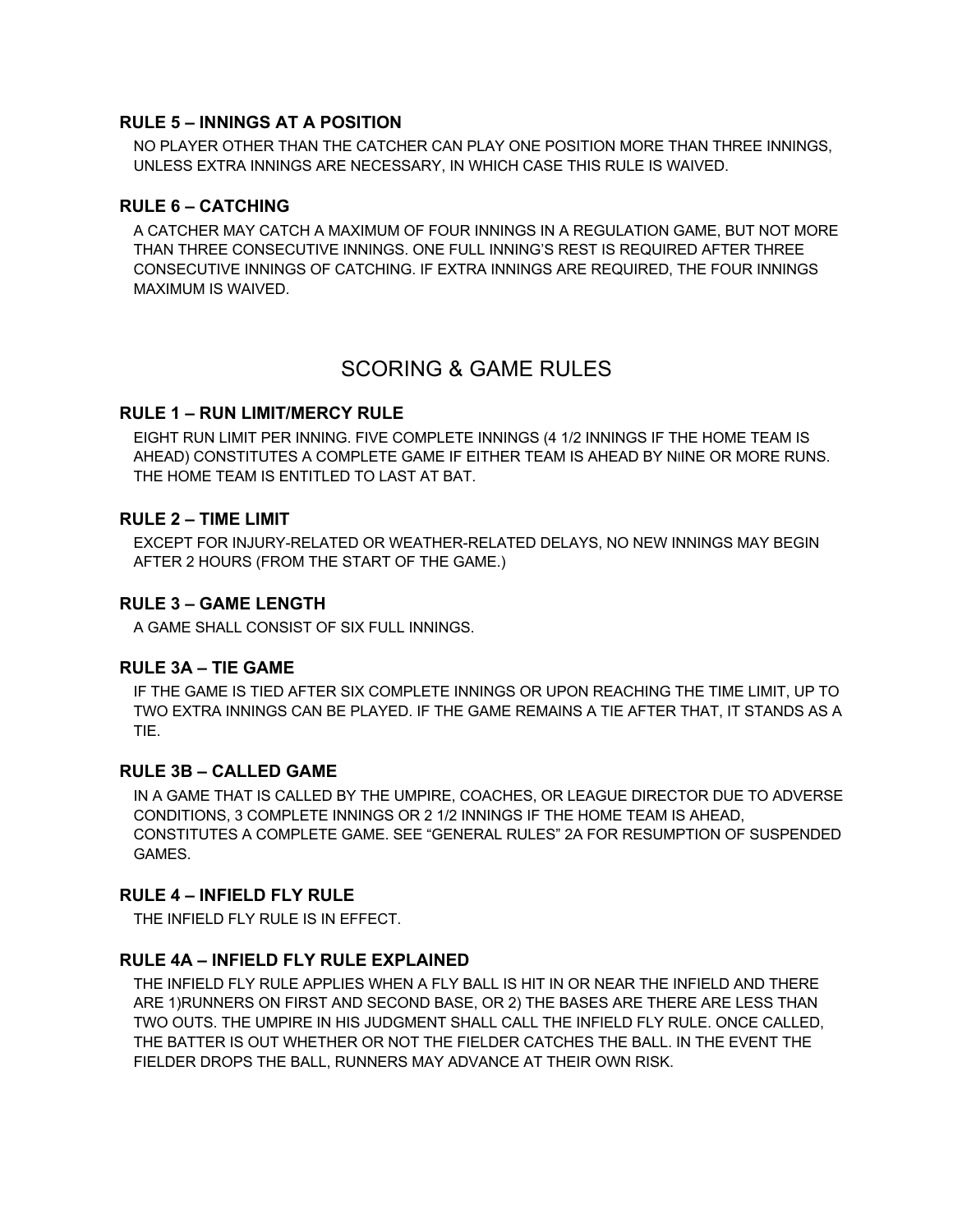## COACHING

#### **RULE 1 – COACHES**

BASE COACHES CAN BE ADULTS OR PLAYERS. REMINDER - PLAYER BASE COACHES MUST WEAR A HELMET.

## PITCHING

#### **RULE 1 – PITCHER DURATION**

NO PITCHER MAY PITCH MORE THAN SIX CONSECUTIVE OUTS IN ONE GAME. HE MAY NOT PITCH IN MORE THAN 3 INNINGS IN ONE GAME, OR MORE THAN SIX INNNINGS IN A WEEK IN ONE CALENDAR WEEK.(STARTING ON SUNDAY).

EXAMPLE: IF A PITCHER ENTERS THE GAME BUT DOES NOT RECORD AN OUT BEFORE THE RUN LIMIT IS REACHED, THE PLAYER MAY PITCH THE NEXT TWO INNINGS.

#### **RULE 2 – INNING DEFINED FOR PITCHING**

ONE PITCH TO A BATTER EQUALS AN INNING PITCHED.

#### **RULE 3 – PITCHER INS AND OUTS**

A PITCHER, ONCE REMOVED AS A PITCHER, MAY NOT PITCH AGAIN IN THE SAME GAME.

#### **RULE 4 – BEAN BALLS**

A PITCHER THAT HITS THREE BATTERS IN A GAME SHALL BE REMOVED FROM FURTHER PITCHING IN THAT GAME.

#### **RULE 5 – PITCHER VISITS**

A COACH MAY VISIT A PITCHER TWICE PER GAME. UPON THE THIRD VISIT, THE PITCHER MUST BE REMOVED. A VISIT DUE TO AN INJURY DOES NOT COUNT AS AN OFFICIAL VISIT.

#### **RULE 6 – BALKS**

NO BALKS ARE CALLED. HOWEVER, THE UMPIRE MAY CALL AN ILLEGAL PITCH RESULTING IN A DEAD BALL.

## BATTING

#### **RULE 1 – DROPPED THIRD STRIKE**

THE DROPPED THIRD STRIKE RULE IS NOT IN EFFECT. THEREFORE, THE BATTER IS OUT ON THE THIRD STRIKE REGARDLESS OF WHETHER OR NOT THE PITCH IS LEGALLY CAUGHT BY THE CATCHER.

## BASE RUNNING

#### **RULE 1 – LEAD-OFFS**

LEADING OFF IS NOT ALLOWED. BASE RUNNERS MAY NOT LEAVE THE BASE UNTIL THE PITCHED BALL HAS CROSSED HOME PLATE.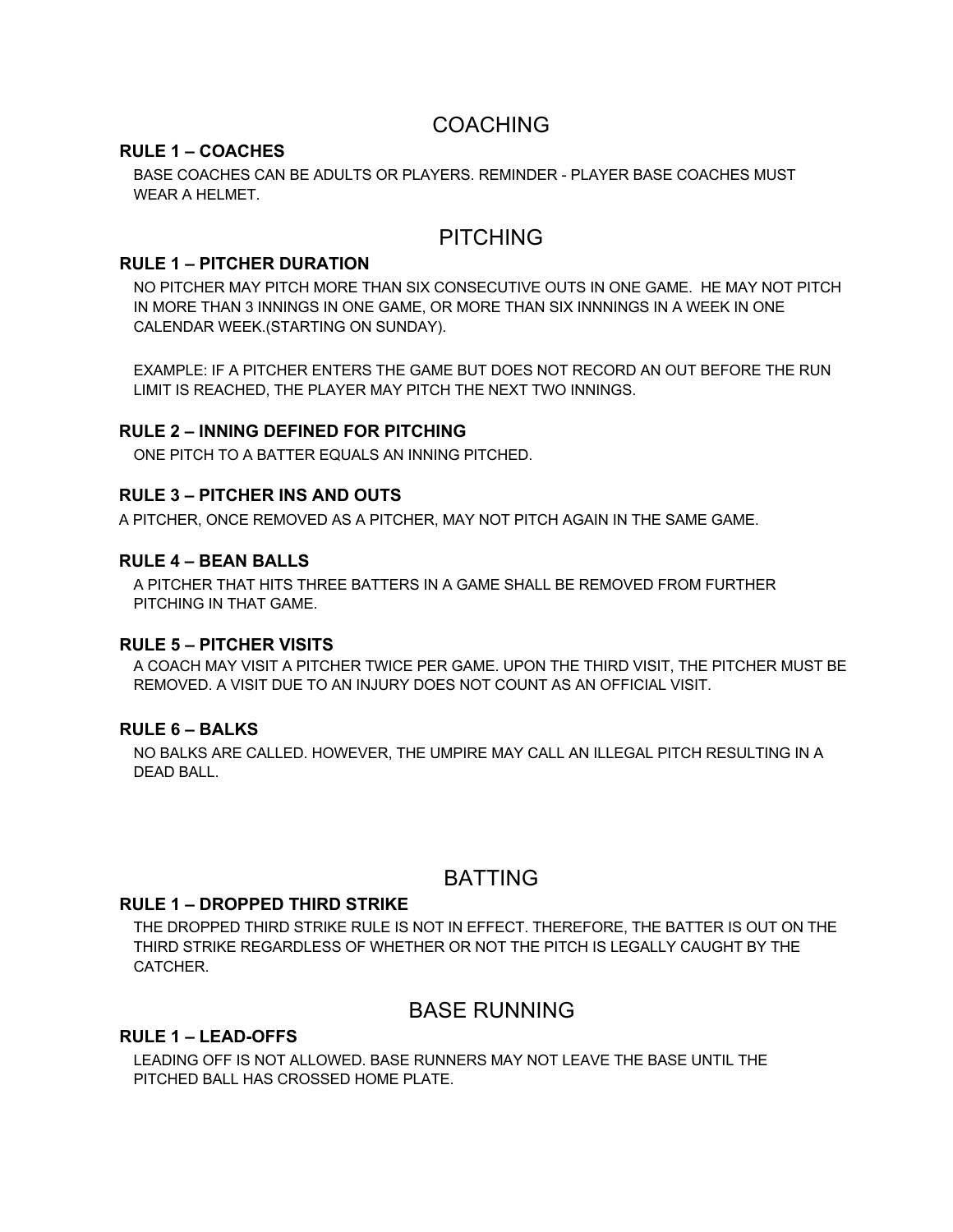### **RULE 1A – PENALTY FOR LEAVING BASE EARLY**

A RUNNER LEAVING EARLY WILL BE SENT BACK AND GIVEN A TEAM WARNING THE FIRST TIME. SUBSEQUENT VIOLATIONS BY THE SAME TEAM SHALL RESULT IN THE RUNNER LEAVING EARLY BEING CALLED OUT. IF THE PITCH HAS BEEN DELIVERED, IT SHALL BE RULED A "NO PITCH" WITH NO ADVANCE OF BASE RUNNERS. A VIOLATION BY ONE BASE RUNNER SHALL NOT AFFECT OTHER BASE RUNNERS.

#### **RULE 1B – RETURNING TO BASE**

WHEN THE PITCHER IS IN CONTACT WITH THE PITCHER'S RUBBER WITH POSSESSION OF THE BALL AND THE CATCHER IS IN THE CATCHER'S BOX READY TO RECEIVE DELIVERY OF THE PITCH, THE BASE RUNNERS MUST RETURN TO THEIR LAST OCCUPIED BASE.

#### **RULE 2 – STEALING**

STEALING OF ALL BASES IS ALLOWED WITHIN THE PARAMETERS OF THE "NO LEAD-OFF" RULE

## DOUBLEHEADERS

WHEN NECESSARY, THE EARLY GAME OF AN EVENING DOUBLEHEADER ON A LIGHTED FIELD SHALL START AT 5:30 PM UNLESS OTHERWISE NOTED ON THE SCHEDULE. IN SUCH GAMES, NO NEW INNING SHALL START AFTER 7:30 PM. SUCH A GAME THAT IS CALLED DUE TO TIME WHEN TIED SHALL STAND AS AN OFFICIAL TIE.

DUE TO THE TIME OF DAY, THE TEAMS PLAYING THE SECOND GAME OF A DOUBLEHEADER SHOULD WARM UP OFF THE FIELD. THE SECOND GAME STARTS AT 7:30 PM OR IMMEDIATELY FOLLOWING THE EARLY GAME, SO THERE MAY NOT BE TIME FOR INFIELD PRACTICE.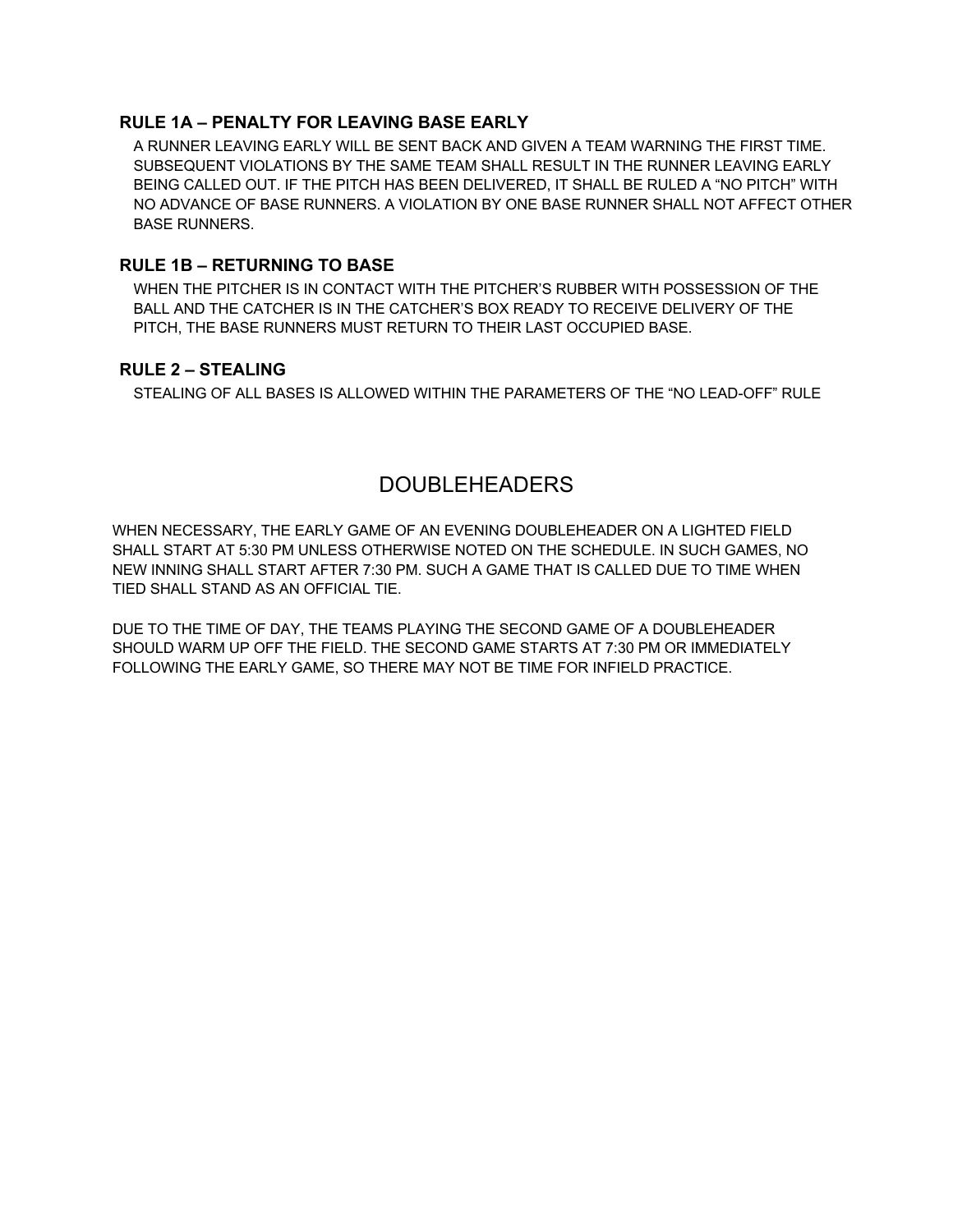# **MAJOR LEAGUE (AGE 12 – KID PITCH)**

# **ELIGIBILITY**

**RULE 1 – PLAYERS CANNOT TURN 13 PRIOR TO AUGUST 1<sup>ST</sup> OF THE NEW** PLAYING SEASON**.** 

# PLAYER SELECTION

**RULE 1 –** PLAYERS ARE DRAFTED BY COACHES AFTER EVALUATION. A RANDOM DRAW WILL BE CONDUCTED FOR PLAYERS NOT ATTENDING THE SCHEDULED PLAYER EVALUATION OR AT THE DISCRETION OF THE BOARD BE DISCUSSED WITH ALL COACHES BEFORE THE DRAFT AND BE INCLUDED IN THE DRAFT PROCESS.

# EQUIPMENT & FIELD

#### **RULE 1 – BAT SIZE LIMIT**

BAT CAN BE NO LONGER THAB 33 INCHES. ALL USA AND USSSA STAMPED BATS ARE LEGAL.

#### **RULE 2 – DISTANCE BETWEEN BASES**

THE BASES ARE 70 FEET APART

#### **RULE 3 – PITCHER'S MOUND TO PLATE DISTANCE**

THE DISTANCE BETWEEN THE REAR POINT OF HOME PLATE AND THE FRONT SIDE OF THE PITCHING RUBBER SHALL BE 50 FEET.

## ROSTERS & POSITIONS

#### **RULE 1 – NUMBER OF PLAYERS**

NINE PLAYERS ARE TO BE POSITIONED ON THE FIELD DEFENSIVELY.

#### **RULE 2 – OUTFIELD POSITIONS**

N/A

#### **RULE 3 – INNINGS REQUIRED**

ALL PLAYERS MUST PLAY A MINIMUM OF FOUR INNINGS, WITH AT LEAST TWO INNINGS IN THE INFIELD AND AT LEAST ONE INNING IN THE OUTFIELD. IF PITCHING AND REMOVED, THE PLAYER MUST BE PLACED AT INFIELD POSITION FOR THE INNING TO COUNT AS AN "INFIELD INNING".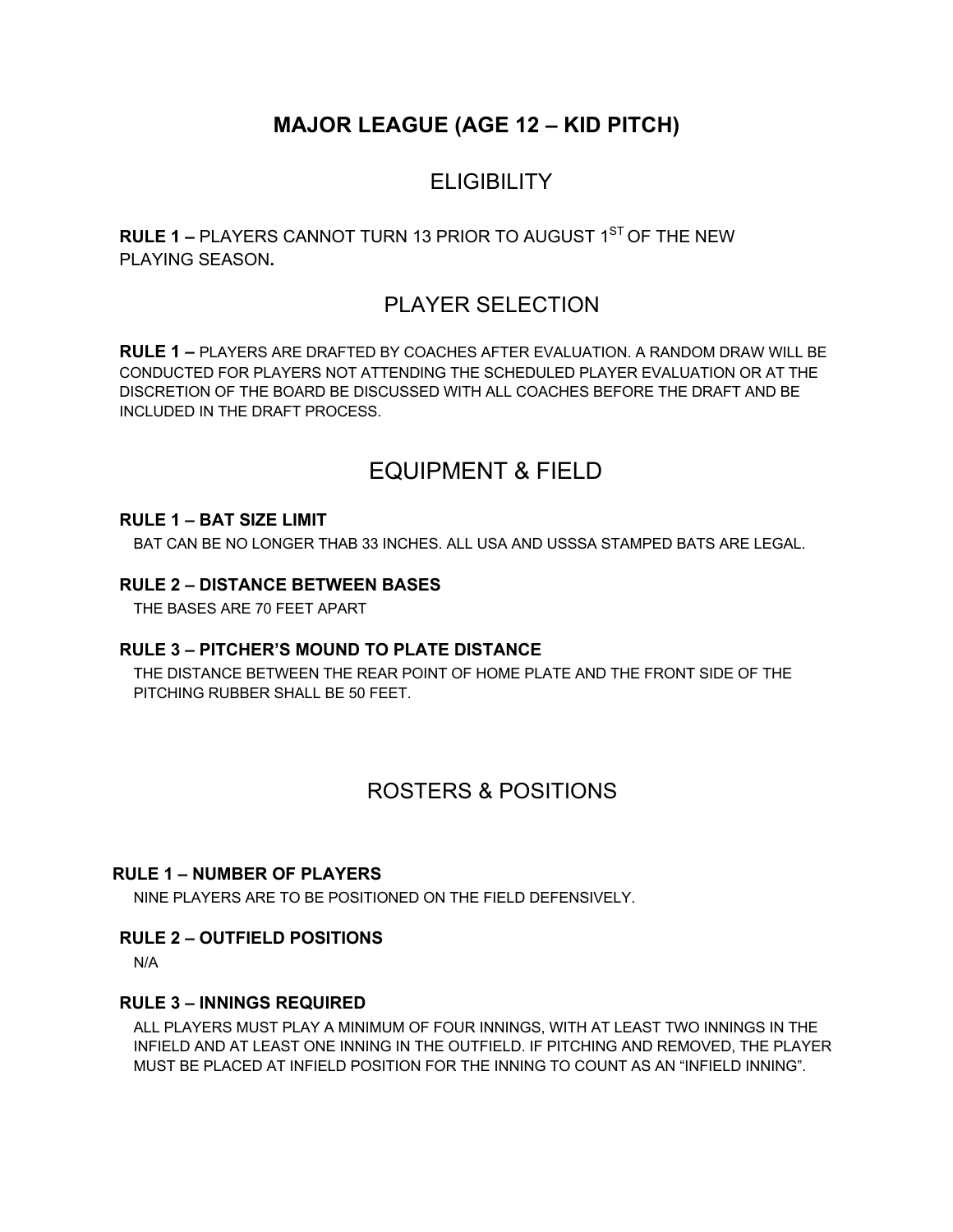#### **RULE 4 – SUBSTITUTIONS**

NO PLAYER MAY SIT OUT TWO INNINGS UNTIL EACH PLAYER HAS SAT OUT AT LEAST ONE INNING.

#### **RULE 5 – INNINGS AT A POSITION**

NO PLAYER OTHER THAN THE CATCHER CAN PLAY ONE POSITION MORE THAN THREE INNINGS, UNLESS EXTRA INNINGS ARE NECESSARY, IN WHICH CASE THIS RULE IS WAIVED.

#### **RULE 6 – CATCHING**

A CATCHER MAY CATCH A MAXIMUM OF FOUR INNINGS IN A REGULATION GAME, BUT NOT MORE THAN THREE CONSECUTIVE INNINGS. ONE FULL INNING'S REST IS REQUIRED AFTER THREE CONSECUTIVE INNINGS OF CATCHING. IF EXTRA INNINGS ARE REQUIRED, THE FOUR INNINGS MAXIMUM IS WAIVED.

## SCORING & GAME RULES

#### **RULE 1 – RUN LIMIT/MERCY RULE**

**EIGHT RUN LIMIT PER INNING.** FIVE COMPLETE INNINGS (4 1/2 INNINGS IF THE HOME TEAM IS AHEAD) CONSTITUTES A COMPLETE GAME IF EITHER TEAM IS AHEAD BY NINE OR MORE RUNS. THE HOME TEAM IS ENTITLED TO LAST AT BAT.

#### **RULE 2 – TIME LIMIT**

EXCEPT FOR INJURY-RELATED OR WEATHER-RELATED DELAYS, NO NEW INNINGS MAY BEGIN AFTER 2 HOURS (FROM THE START OF THE GAME.)

#### **RULE 3 – GAME LENGTH**

A GAME SHALL CONSIST OF SIX FULL INNINGS.

#### **RULE 3A – TIE GAME**

IF THE GAME IS TIED AFTER SIX COMPLETE INNINGS OR UPON REACHING THE TIME LIMIT, UP TO TWO EXTRA INNINGS CAN BE PLAYED. IF THE GAME REMAINS A TIE AFTER THAT, IT STANDS AS A TIE.

#### **RULE 3B – CALLED GAME**

IN A GAME THAT IS CALLED BY THE UMPIRE, COACHES, OR LEAGUE DIRECTOR DUE TO ADVERSE CONDITIONS, 3 COMPLETE INNINGS OR 2 1/2 INNINGS IF THE HOME TEAM IS AHEAD, CONSTITUTES A COMPLETE GAME. SEE "GENERAL RULES" 2A FOR RESUMPTION OF SUSPENDED GAMES.

#### **RULE 4 – INFIELD FLY RULE**

THE INFIELD FLY RULE IS IN EFFECT.

#### **RULE 4A – INFIELD FLY RULE EXPLAINED**

THE INFIELD FLY RULE APPLIES WHEN A FLY BALL IS HIT IN OR NEAR THE INFIELD AND THERE ARE RUNNERS ON FIRST AND SECOND, OR FIRST, SECOND, AND THIRD AND THERE ARE LESS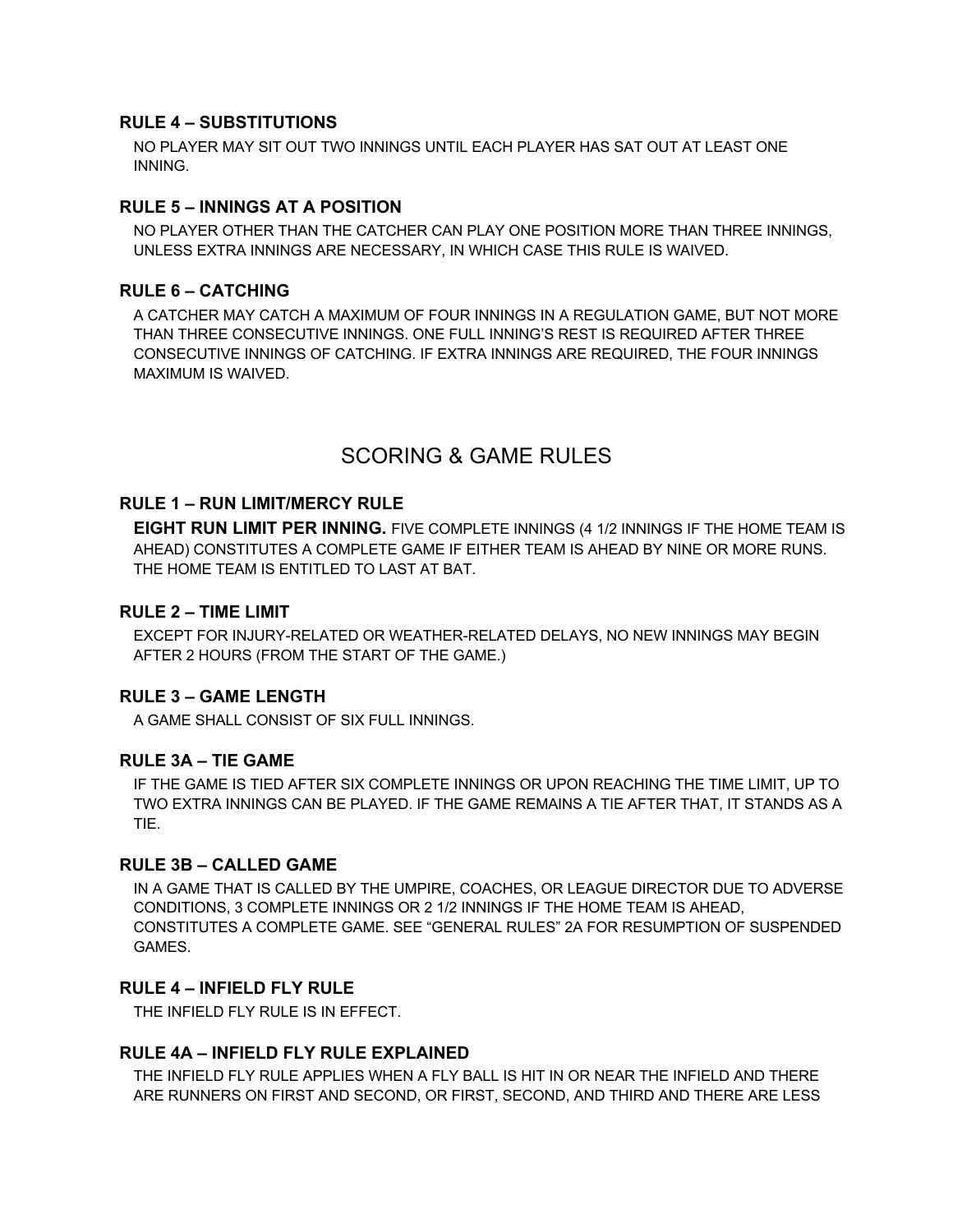THAN TWO OUTS. THE UMPIRE IN HIS JUDGMENT SHALL CALL THE INFIELD FLY RULE. ONCE CALLED, THE BATTER IS OUT WHETHER OR NOT THE FIELDER CATCHES THE BALL. IN THE EVENT THE FIELDER DROPS THE BALL, RUNNERS MAY ADVANCE AT THEIR OWN RISK.

## COACHING

#### **RULE 1 – COACHES**

BASE COACHES CAN BE ADULTS OR PLAYERS. REMINDER - PLAYER BASE COACHES MUST WEAR A HELMET.

## PITCHING

#### **RULE 1 – PITCHER DURATION**

NO PITCHER MAY PITCH MORE THAN SIX CONSECUTIVE OUTS IN ONE GAME. HE MAY NOT PITCH IN MORE THAN 3 INNINGS IN ONE GAME, OR MORE THAN SIX INNNINGS IN A WEEK IN ONE CALENDAR WEEK.(STARTING ON SUNDAY). AN INNING IS DEFINED AS ONE PITCH IN AN INNING.

EXAMPLE: IF A PITCHER ENTERS THE GAME BUT DOES NOT RECORD AN OUT BEFORE THE RUN LIMIT IS REACHED, THE PLAYER MAY PITCH THE NEXT TWO INNINGS. (IF TEAM PLAYS A DH, A PITCHER MAY PITCH 9 CONSECUTIVE OUTS OR IN 4 INNINGS OF ONE GAME)

#### **RULE 2 – INNING DEFINED FOR PITCHING**

ONE PITCH TO A BATTER EQUALS AN INNING PITCHED.

#### **RULE 3 – PITCHER INS AND OUTS**

A PITCHER, ONCE REMOVED AS A PITCHER, MAY NOT PITCH AGAIN IN THE SAME GAME.

#### **RULE 4 – BEAN BALLS**

A PITCHER THAT HITS THREE BATTERS IN A GAME SHALL BE REMOVED FROM FURTHER PITCHING IN THAT GAME.

#### **RULE 5 – PITCHER VISITS**

A COACH MAY VISIT A PITCHER TWICE PER GAME. UPON THE THIRD VISIT, THE PITCHER MUST BE REMOVED. A VISIT DUE TO AN INJURY DOES NOT COUNT AS AN OFFICIAL VISIT.

#### **RULE 6 – BALKS**

NO BALKS ARE CALLED. HOWEVER, THE UMPIRE MAY CALL AN ILLEGAL PITCH RESULTING IN A DEAD BALL.

## BATTING

#### **RULE 1 – DROPPED THIRD STRIKE**

THE DROPPED THIRD STRIKE RULE IS NOT IN EFFECT. THEREFORE, THE BATTER IS OUT ON THE THIRD STRIKE REGARDLESS OF WHETHER OR NOT THE PITCH IS LEGALLY CAUGHT BY THE CATCHER.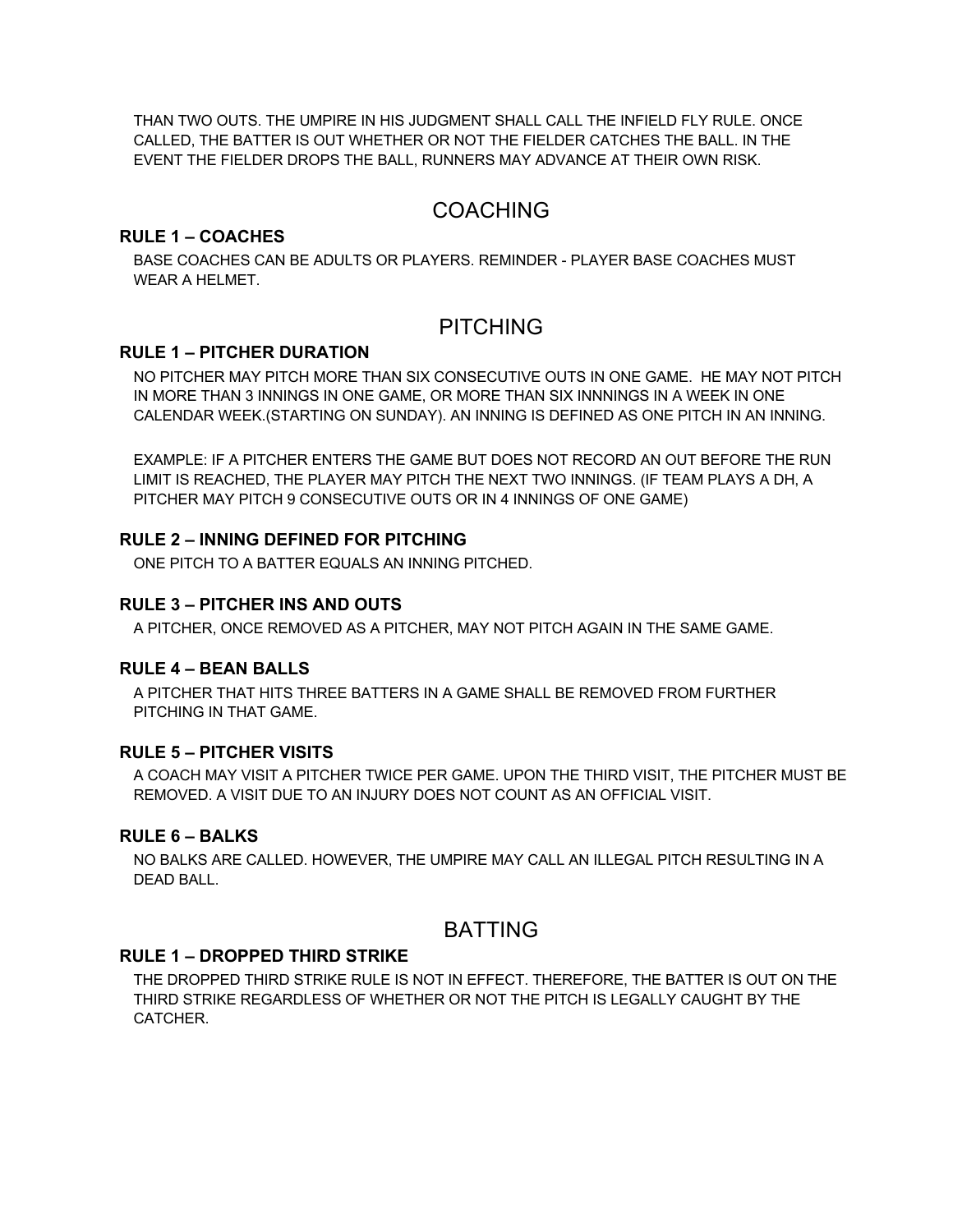## BASE RUNNING

#### **RULE 1 – LEAD-OFFS**

LEADING OFF IS NOT ALLOWED. BASE RUNNERS MAY NOT LEAVE THE BASE UNTIL THE PITCHED BALL HAS LEFT THE PITCHER'S HAND.

#### **RULE 1A – PENALTY FOR LEAVING BASE EARLY**

A RUNNER ADVANCING EARLY (PRIOR TO PITCHED BALL LEAVING PITCHER'S HAND) WILL BE SENT BACK AND GIVEN A TEAM WARNING THE FIRST TIME. SUBSEQUENT VIOLATIONS BY THE SAME TEAM SHALL RESULT IN THE RUNNER ADVANCING EARLY BEING CALLED OUT. A VIOLATION BY ONE BASE RUNNER SHALL NOT AFFECT THE OTHER BASE RUNNERS.

#### **RULE 1B – RETURNING TO BASE**

WHEN THE PITCHER IS IN CONTACT WITH THE PITCHER'S RUBBER WITH POSSESSION OF THE BALL AND THE CATCHER IS IN THE CATCHER'S BOX READY TO RECEIVE DELIVERY OF THE PITCH, THE BASE RUNNERS MUST RETURN TO THEIR LAST OCCUPIED BASE.

#### **RULE 2 – STEALING**

STEALING OF ALL BASES IS ALLOWED WITHIN THE PARAMETERS OF THE "NO LEAD-OFF" RULE.

#### **RULE 3 – ADVANCING ON PASSED BALLS AND OVERTHROWS**

A PLAYER MAY ADVANCE AS MANY BASES AS THEY DESIRE AT THEIR OWN RISK,

BASE RUNNERS MAY SAFELY ADVANCE TO THE NEXT BASE BEYOND THAT WHICH THEY ARE CLOSEST AFTER A BALL GOES OUT OF PLAY.

A BALL IS OUT OF PLAY WHEN IT GOES OUT OF BOUNDS, INTO A DUGOUT, OVER A FENCE, BEHIND THE BACKSTOP, OR IS LODGED IN A FENCE OR BACKSTOP.

## DOUBLEHEADERS

WHEN NECESSARY, THE EARLY GAME OF AN EVENING DOUBLEHEADER ON A LIGHTED FIELD SHALL START AT 5:30 PM UNLESS OTHERWISE NOTED ON THE SCHEDULE. IN SUCH GAMES, NO NEW INNING SHALL START AFTER 7:30 PM. SUCH A GAME THAT IS CALLED DUE TO TIME WHEN TIED SHALL STAND AS AN OFFICIAL TIE.

DUE TO THE TIME OF DAY, THE TEAMS PLAYING THE SECOND GAME OF A DOUBLEHEADER SHOULD WARM UP OFF THE FIELD. THE SECOND GAME STARTS AT 7:30 PM OR IMMEDIATELY FOLLOWING THE EARLY GAME, SO THERE MAY NOT BE TIME FOR INFIELD PRACTICE.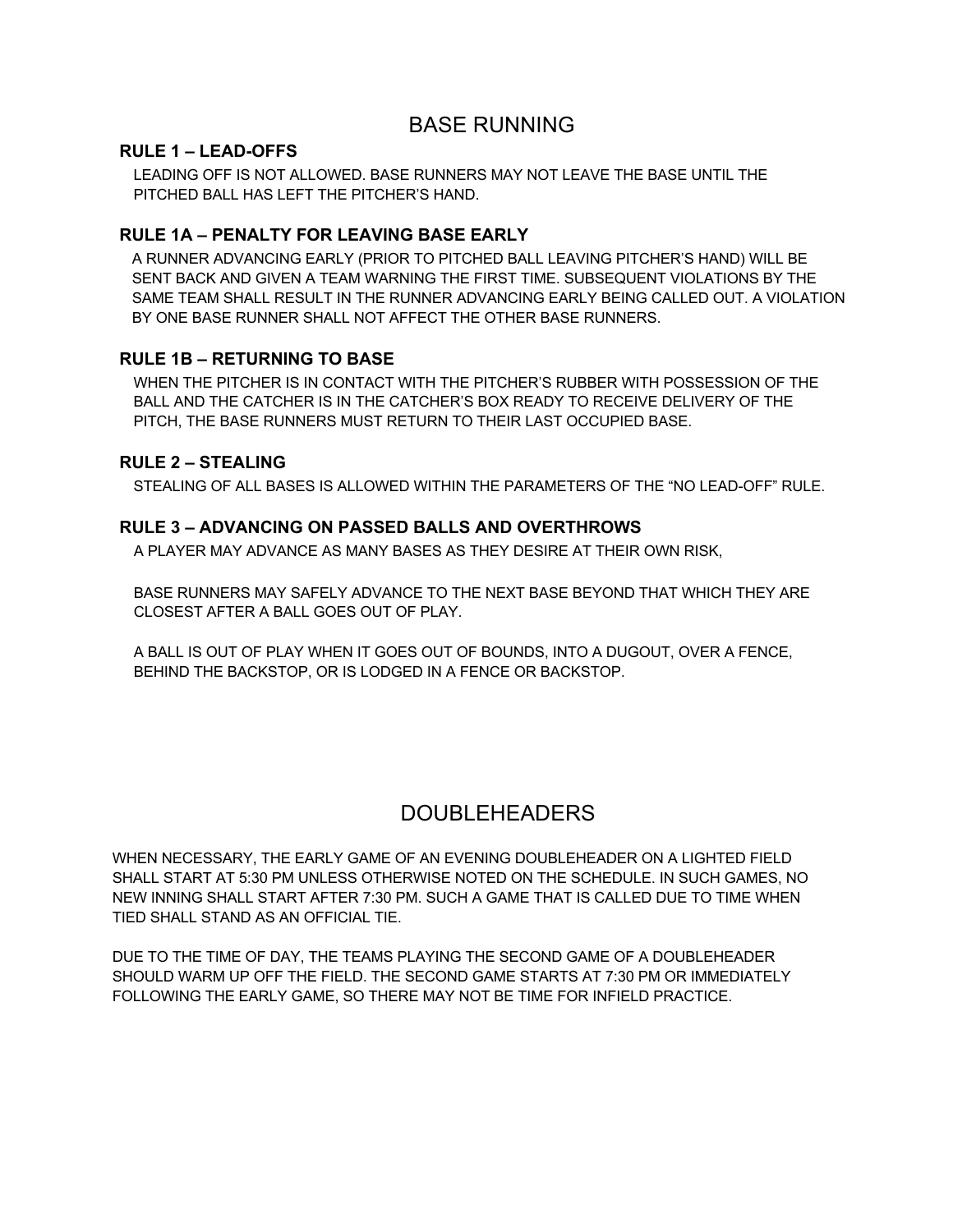# **SENIOR LEAGUE (AGES 13, 14, & 15 – KID PITCH)**

# **ELIGIBILITY**

**RULE 1 – PLAYERS CANNOT TURN 16 PRIOR TO AUGUST 1ST OF THE NEW PLAYING SEASON.** 

## PLAYER SELECTION

**RULE 1 – PLAYERS ARE DRAFTED BY COACHES AFTER EVALUATION. A RANDOM DRAW WILL BE CONDUCTED FOR PLAYERS NOT ATTENDING THE SCHEDULED PLAYER EVALUATION OR AT THE DISCRETION OF THE BOARD BE DISCUSSED WITH ALL COACHES BEFORE THE DRAFT AND BE INCLUDED IN THE DRAFT PROCESS.** 

## EQUIPMENT & FIELD

#### **RULE 1 – BAT SIZE LIMIT**

BATS CAN BE NO LONGER THAN 33 IN. OTHERWISE ALL BATS ARE ELIGIBLE.

#### **RULE 2 – DISTANCE BETWEEN BASES**

THE BASES ARE 80 FEET APART

#### **RULE 3 – PITCHER'S MOUND TO PLATE DISTANCE**

THE DISTANCE BETWEEN THE REAR POINT OF HOME PLATE AND THE FRONT SIDE OF THE PITCHING RUBBER SHALL BE 56 FEET.

## ROSTERS & POSITIONS

#### **RULE 1 – NUMBER OF PLAYERS**

NINE PLAYERS ARE TO BE POSITIONED ON THE FIELD DEFENSIVELY.

#### **RULE 2 – OUTFIELD POSITIONS**

N/A

#### **RULE 3 – INNINGS REQUIRED**

THERE ARE NO INFIELD/OUTFIELD INNING REQUIREMENTS FOR PLAYERS. HOWEVER, ALL PLAYERS MUST PLAY A MINIMUM OF FOUR INNINGS.

#### **RULE 4 – SUBSTITUTIONS**

NO PLAYER MAY SIT OUT TWO INNINGS UNTIL EACH PLAYER HAS SAT OUT AT LEAST ONE INNING.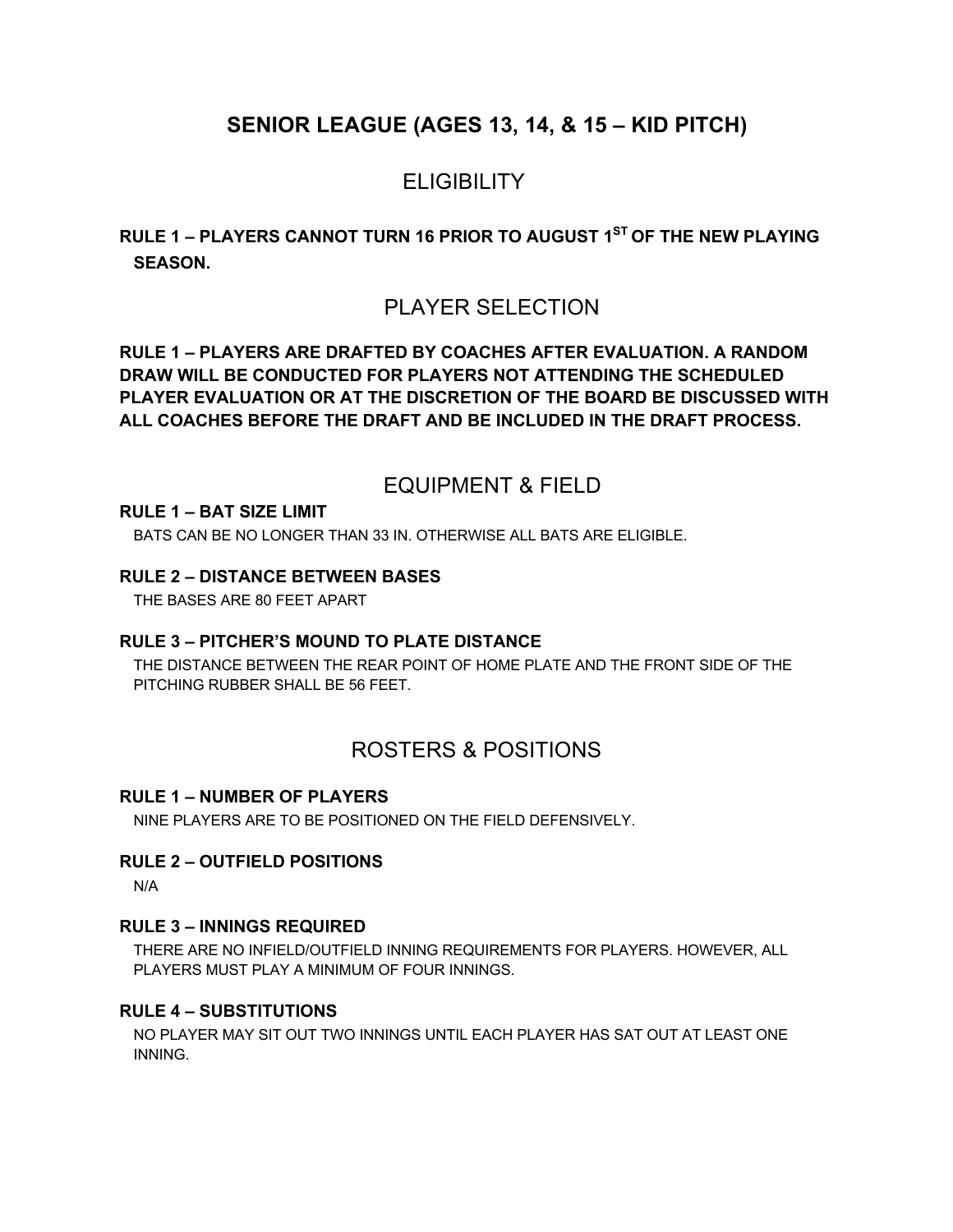#### **RULE 5 – INNINGS AT A POSITION**

THERE ARE NO RESTRICTIONS ON THE NUMBER OF INNINGS AT A POSITION WITH THE EXCEPTION OF THE PITCHER AND THE CATCHER.

#### **RULE 6 – CATCHING**

A CATCHER MAY CATCH A MAXIMUM OF SIX INNINGS IN A REGULATION GAME, BUT NOT MORE THAN FOUR CONSECUTIVE INNINGS. ONE FULL INNING'S REST IS REQUIRED AFTER FOUR CONSECUTIVE INNINGS OF CATCHING. IF EXTRA INNINGS ARE REQUIRED, THE SIX INNINGS MAXIMUM IS WAIVED.

## SCORING & GAME RULES

#### **RULE 1 – RUN LIMIT/MERCY RULE**

**EIGHT RUN LIMIT PER INNING.** FIVE COMPLETE INNINGS (4 1/2 INNINGS IF THE HOME TEAM IS AHEAD) CONSTITUTES A COMPLETE GAME IF EITHER TEAM IS AHEAD BY TEN OR MORE RUNS. THE HOME TEAM IS ENTITLED TO LAST AT BAT.

#### **RULE 2 – TIME LIMIT**

EXCEPT FOR INJURY-RELATED OR WEATHER-RELATED DELAYS, NO NEW INNINGS MAY BEGIN AFTER 2 HOURS (FROM THE START OF THE GAME.)

#### **RULE 3 – GAME LENGTH**

A GAME SHALL CONSIST OF SEVEN FULL INNINGS.

#### **RULE 3A – TIE GAME**

IF THE GAME IS TIED AFTER SEVEN COMPLETE INNINGS OR UPON REACHING THE TIME LIMIT, UP TO TWO EXTRA INNINGS CAN BE PLAYED. IF THE GAME REMAINS A TIE AFTER THAT, IT STANDS AS A TIE.

#### **RULE 3B – CALLED GAME**

IN A GAME THAT IS CALLED BY THE UMPIRE, COACHES, OR LEAGUE DIRECTOR DUE TO ADVERSE CONDITIONS, 4 COMPLETE INNINGS OR 3 1/2 INNINGS IF THE HOME TEAM IS AHEAD, CONSTITUTES A COMPLETE GAME. SEE "GENERAL RULES" 2A FOR RESUMPTION OF SUSPENDED GAMES.

#### **RULE 4 – INFIELD FLY RULE**

THE INFIELD FLY RULE IS IN EFFECT.

#### **RULE 4A – INFIELD FLY RULE EXPLAINED**

THE INFIELD FLY RULE APPLIES WHEN A FLY BALL IS HIT IN OR NEAR THE INFIELD AND THERE ARE RUNNERS ON FIRST AND SECOND, OR FIRST, SECOND, AND THIRD AND THERE ARE LESS THAN TWO OUTS. THE UMPIRE IN HIS JUDGMENT SHALL CALL THE INFIELD FLY RULE. ONCE CALLED, THE BATTER IS OUT WHETHER OR NOT THE FIELDER CATCHES THE BALL. IN THE EVENT THE FIELDER DROPS THE BALL, RUNNERS MAY ADVANCE AT THEIR OWN RISK.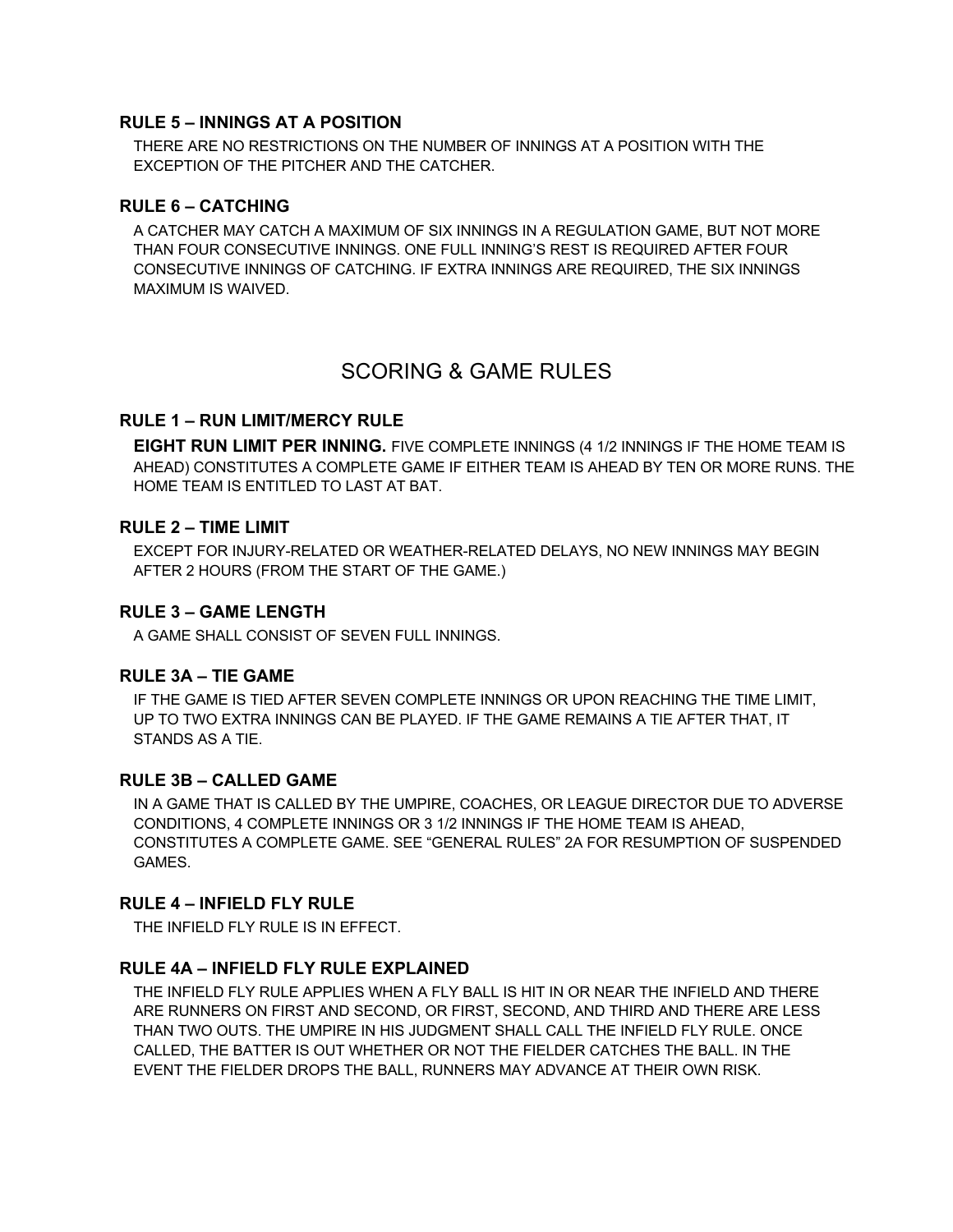## COACHING

#### **RULE 1 – COACHES**

BASE COACHES CAN BE ADULTS OR PLAYERS. REMINDER - PLAYER BASE COACHES MUST WEAR A HELMET.

## PITCHING

#### **RULE 1 – PITCHER DURATION**

NO PITCHER MAY PITCH MORE THAN NINE CONSECUTIVE OUTS IN ONE GAME. HE MAY NOT PITCH IN MORE THAN 4 INNINGS IN ONE GAME, OR MORE THAN SIX INNNINGS IN A WEEK IN ONE CALENDAR WEEK.(STARTING ON SUNDAY). AN INNING IS DEFINED AS ONE PITCH IN AN INNING.

EXAMPLE: IF A PITCHER ENTERS THE GAME BUT DOES NOT RECORD AN OUT BEFORE THE RUN LIMIT IS REACHED, THE PLAYER MAY PITCH THE NEXT TWO INNINGS.

#### **RULE 2 – INNING DEFINED FOR**

#### **PITCHING**

ONE PITCH TO A BATTER EQUALS AN INNING PITCHED.

#### **RULE 3 – PITCHER INS AND OUTS**

A PITCHER, ONCE REMOVED AS A PITCHER, MAY NOT PITCH AGAIN IN THE SAME GAME.

#### **RULE 4 – BEAN BALLS**

A PITCHER THAT HITS THREE BATTERS IN A GAME SHALL BE REMOVED FROM FURTHER PITCHING IN THAT GAME.

#### **RULE 5 – PITCHER VISITS**

A COACH MAY VISIT A PITCHER TWICE PER GAME. UPON THE THIRD VISIT, THE PITCHER MUST BE REMOVED. A VISIT DUE TO AN INJURY DOES NOT COUNT AS AN OFFICIAL VISIT.

#### **RULE 6 – BALKS**

BALKS WILL BE CALLED AND ENFORCED AFTER THE SECOND WEEK OF THE SEASON. UNTIL THEN, UMPIRES MAY CALL BALKS RESULTING IN A DEAD BALL SITUATION.

### BATTING

#### **RULE 1 – DROPPED THIRD STRIKE**

THE DROPPED THIRD STRIKE RULE IS IN EFFECT.

#### **RULE 1A – DROPPED THIRD STRIKE CLARIFICATION:**

THE "DROPPED THIRD STRIKE" IS A RULE TO DETERMINE WHEN A BATTER IS CONSIDERED OUT FOR SCORING PURPOSES. THE FOLLOWING RELATES TO GAME SITUATIONS FOR THIS RULE WHEN THE CATCHER DOES NOT CATCH THE BALL CLEANLY ON THE THIRD STRIKE:

1. WHENEVER FIRST BASE IS UNOCCUPIED, IT DOES NOT MATTER HOW MANY OUTS THERE ARE, THE BATTER IS NOT CONSIDERED OUT UNTIL THE CATCHER EITHER TAGS THE BATTER OR THROWS THE BALL TO FIRST BASE FOR THE FORCE OUT. IF THERE IS A RUNNER ON